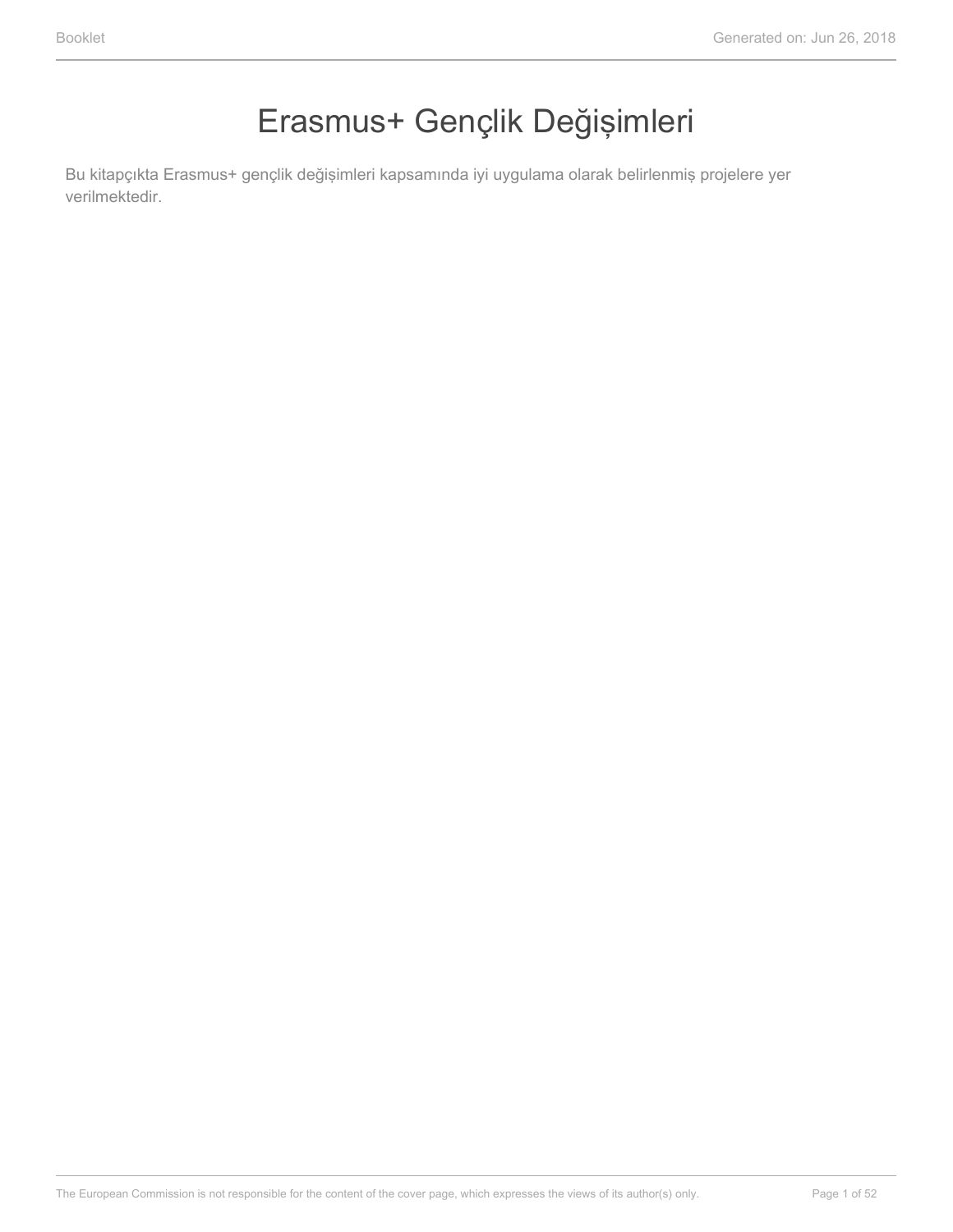### Table of contents

|                 | Let's Build A Youth Village Manusconstruction and the Care of State Manusconstruction and the Suid-A Youth Village |  |
|-----------------|--------------------------------------------------------------------------------------------------------------------|--|
| З.              |                                                                                                                    |  |
|                 |                                                                                                                    |  |
|                 |                                                                                                                    |  |
| 6.              |                                                                                                                    |  |
|                 | YOUTH IN GREEN for Environmental Protection and Organizing a Green Society  17                                     |  |
| 8.              | <u>Internette Kemerleri Bağlayın - Fasten Your Belts in the Net manum musulmusu musulmusu neriten 19</u>           |  |
|                 | Farklı Kültürler Burdur Gölü'nü Yaşatıyor - Different Cultures Maintain the Burdur Lake  21                        |  |
| 10.             |                                                                                                                    |  |
| 11.             |                                                                                                                    |  |
| 12.             |                                                                                                                    |  |
|                 |                                                                                                                    |  |
|                 |                                                                                                                    |  |
|                 |                                                                                                                    |  |
| 16.             |                                                                                                                    |  |
|                 |                                                                                                                    |  |
| 18.             |                                                                                                                    |  |
| 19 <sub>1</sub> |                                                                                                                    |  |
| 20.             |                                                                                                                    |  |
| 21.             |                                                                                                                    |  |
| 22.             |                                                                                                                    |  |
| 23.             |                                                                                                                    |  |
|                 |                                                                                                                    |  |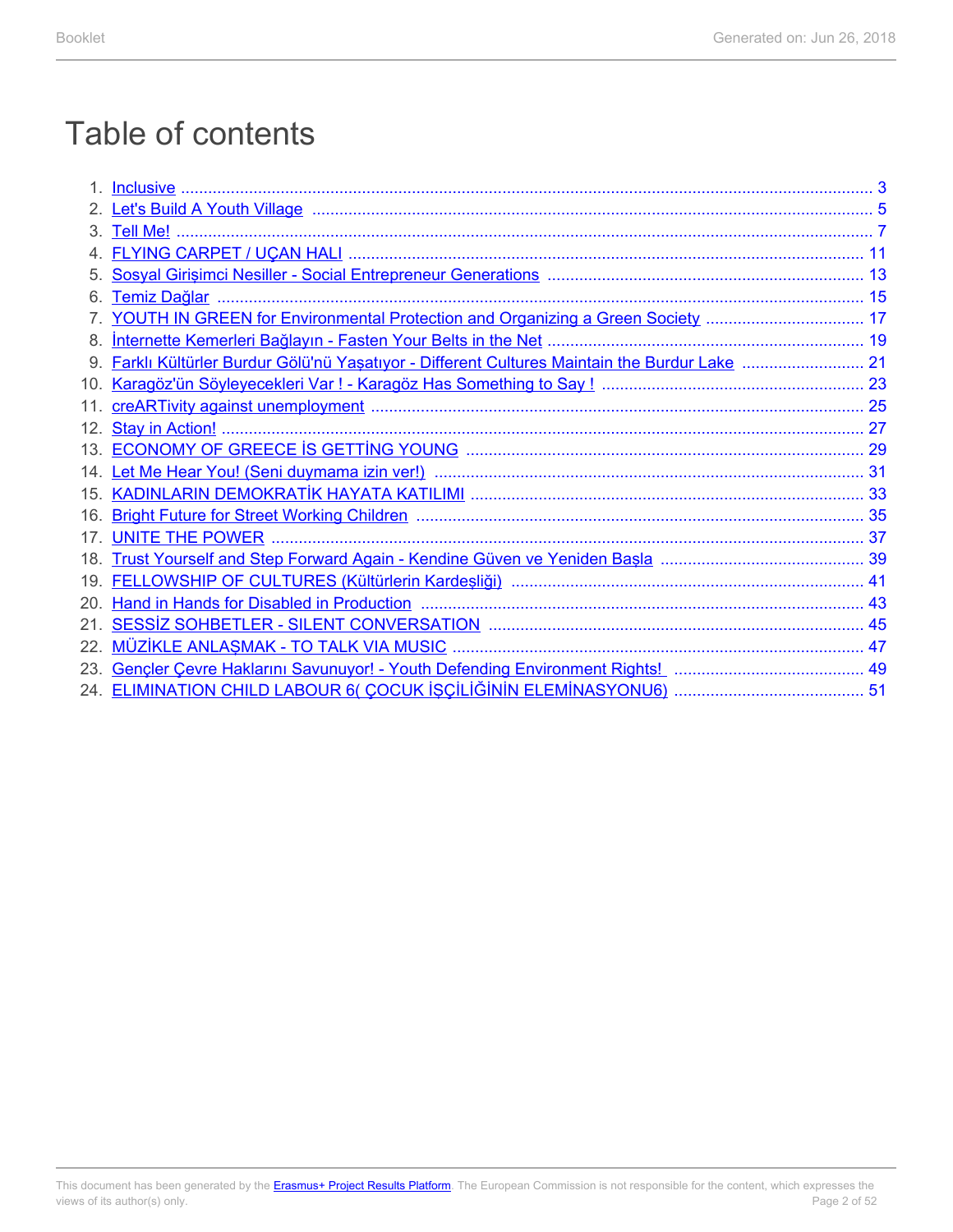<span id="page-2-0"></span>

Project Title

### **Inclusive**

Good practice example **F** Success story

|  | <b>Project Coordinator</b> |
|--|----------------------------|
|--|----------------------------|

| <b>Organisation</b> Her Sey Bir Gulucuk Icin Dernegi-Anything For a Smile Association |  |
|---------------------------------------------------------------------------------------|--|
| Address Sumer Mahallesi 69156 Sokak No:1-2 Seyhan, 01140 Adana, Adana,<br>ΙR          |  |
| Website www.herseybirgulucukicin.com                                                  |  |

### Project Information

|                                   | <b>Identifier</b> 2014-1-TR01-KA105-006443                                                          |
|-----------------------------------|-----------------------------------------------------------------------------------------------------|
|                                   | <b>Start Date</b> Jul 1, 2014                                                                       |
|                                   | <b>End Date</b> Oct 1, 2015                                                                         |
| <b>EC Contribution</b> 14.786 EUR |                                                                                                     |
| <b>Partners</b>                   | Asociación para la integración y Progreso de las Culturas Pandora (ES),<br>Socialinis veiksmas (LT) |
| <b>Lopics</b>                     | Disabilities - special needs                                                                        |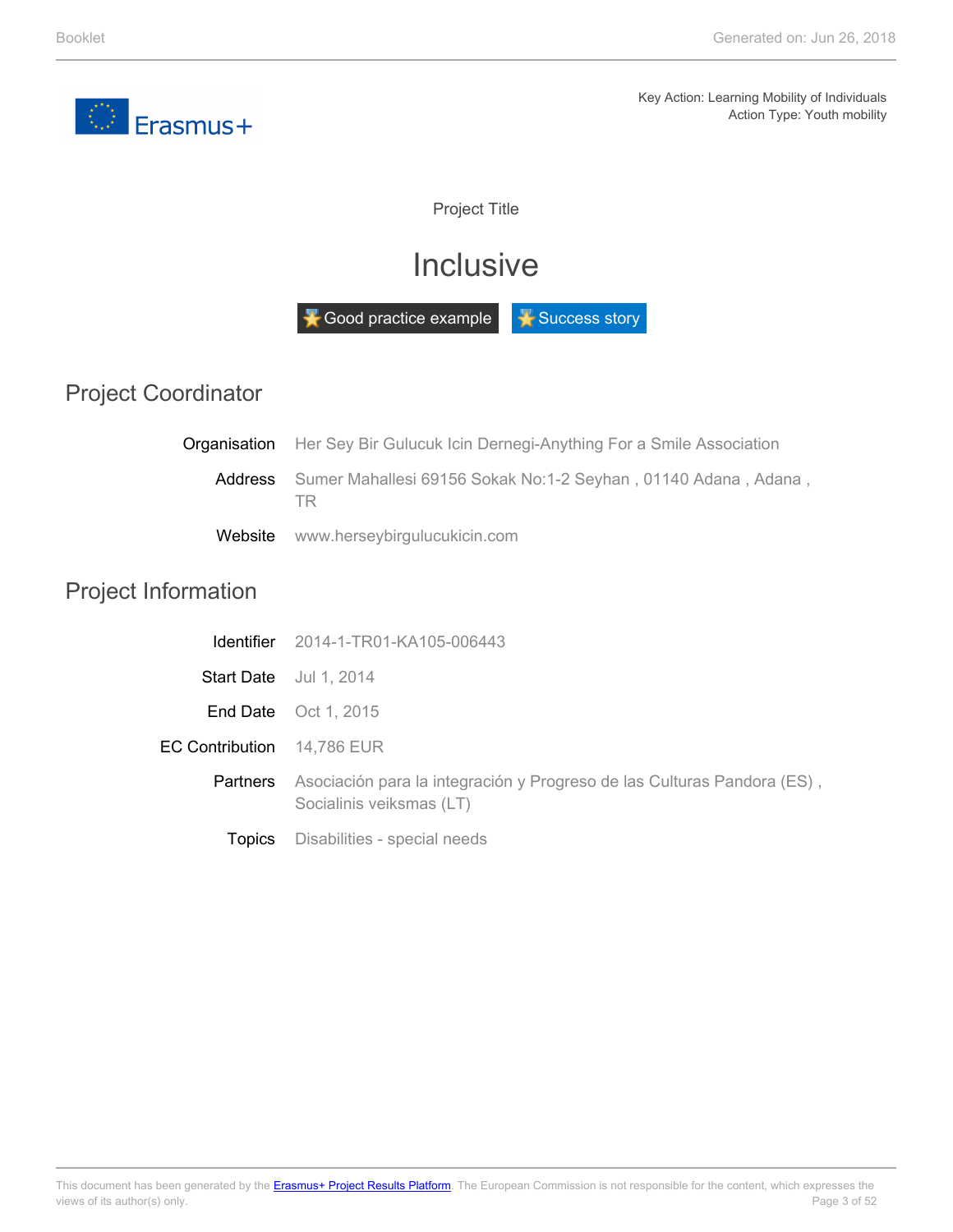Inclusive projesinin amac?, özel e?itime ihtiyaç duyan çocuklar?n hayat kalitelerini artt?rmak ve onlar? topluma entegre etmektir. Proje otizmli çocuklara e?itim üzerine aç?lm?? bir Özel E?itim ve Rehabilitasyon Merkezinde gerçekle?mi?tir. Bu merkezde çocuklar?n müzik, spor, yemek yeme ve k?yafetlerini de?i?tirme gibi günlük ya?am becerilerini geli?tirdikleri 3 farkl? s?n?f vard?r. ?spanyol ve Litvanyal? AGH gönüllülerimiz otizm hakk?nda kurum çal??anlar? taraf?ndan genel bilgiler elde ettikten sonra 12 ay boyunca Pazartesi'den Cuma'ya, her gün 6 saat olacak ?ekilde grup derslerine girerek bu sosyal destek ve geli?im s?n?flar?nda merkezdeki uzmanlara asistanl?k yapt?.

Proje çocuk geli?imi ve özel e?itim konusunda gönüllülerimize bu alanda mesleki tecrübeler kazand?rd? ve gönüllülerimizin takdir etmesi durumunda AGH sonras?nda bu alanda e?itim al?p, ülkelerinde meslek ve i? sahibi olabilirler.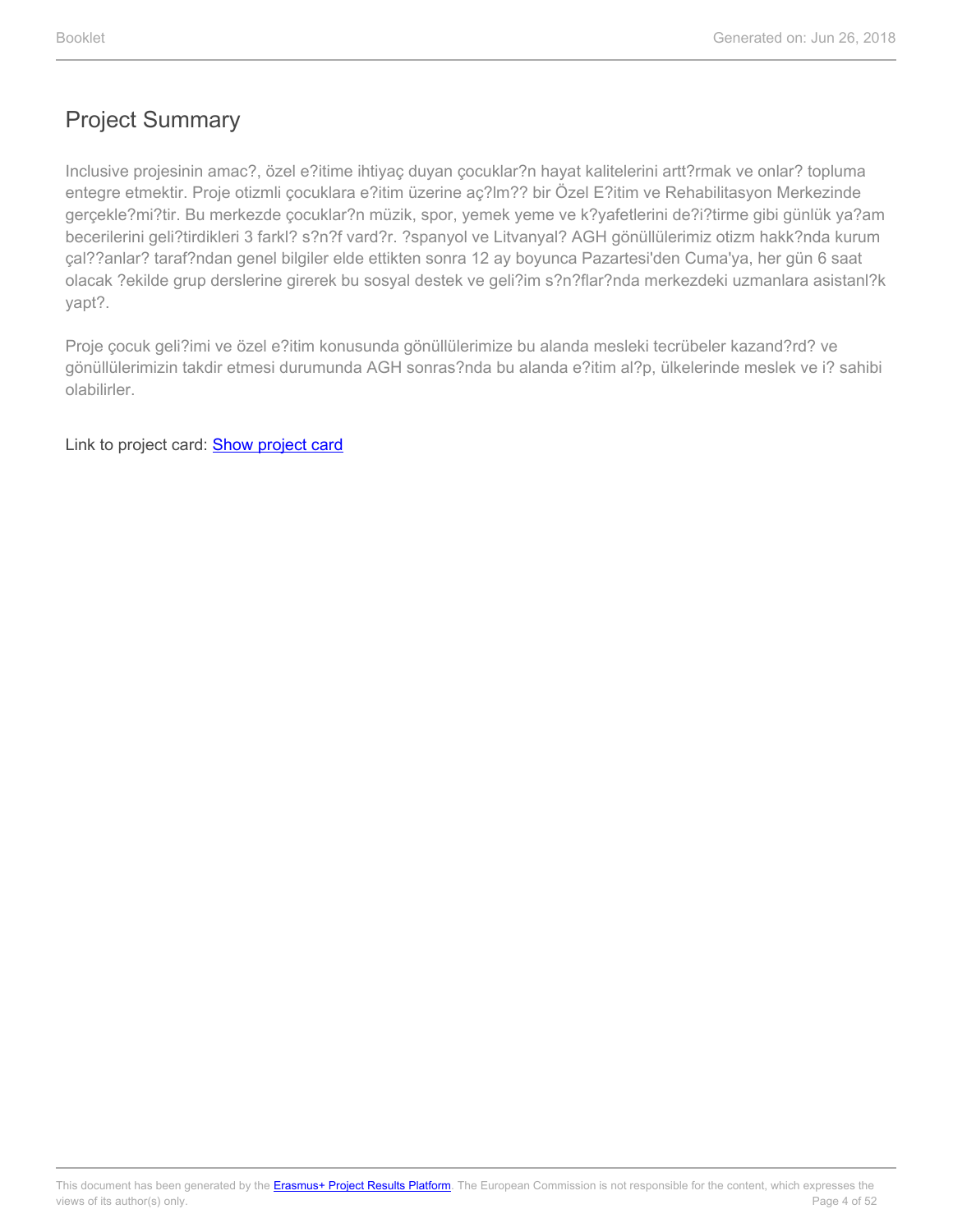<span id="page-4-0"></span>

Project Title

## Let's Build A Youth Village

Good practice example

Project Coordinator

|                            | <b>Organisation</b> Youthlympic Sport Organization                                                                                                                                                                                                            |
|----------------------------|---------------------------------------------------------------------------------------------------------------------------------------------------------------------------------------------------------------------------------------------------------------|
| Address                    | Çamlıca Köyü Yukarı Mah. No:66 Artvin, Artvin, TR                                                                                                                                                                                                             |
| Website                    | www.youthlympic.com                                                                                                                                                                                                                                           |
| <b>Project Information</b> |                                                                                                                                                                                                                                                               |
| Identifier                 | 2015-3-TR01-KA105-024770                                                                                                                                                                                                                                      |
|                            | Start Date Apr 1, 2016                                                                                                                                                                                                                                        |
|                            | End Date Sep 30, 2016                                                                                                                                                                                                                                         |
| <b>EC Contribution</b>     | 26,162 EUR                                                                                                                                                                                                                                                    |
|                            | <b>Partners</b> Unique projects (LT), Asociatia Tinerilor Activi Civic (RO), ASOCIACION<br>BUILDING BRIDGES (ES), Coda di Lupo (IT), TheDojo.Org.UK (UK),<br>MEDIA TERRA NEA ASTIKI MI KERDOSKOPIKI ETAIRIA (EL),<br>MEZINARODNI VZDELAVACI CENTRUM GEMS (CZ) |
| <b>Topics</b>              | Rural development and urbanisation; Creativity and culture; Social<br>dialogue                                                                                                                                                                                |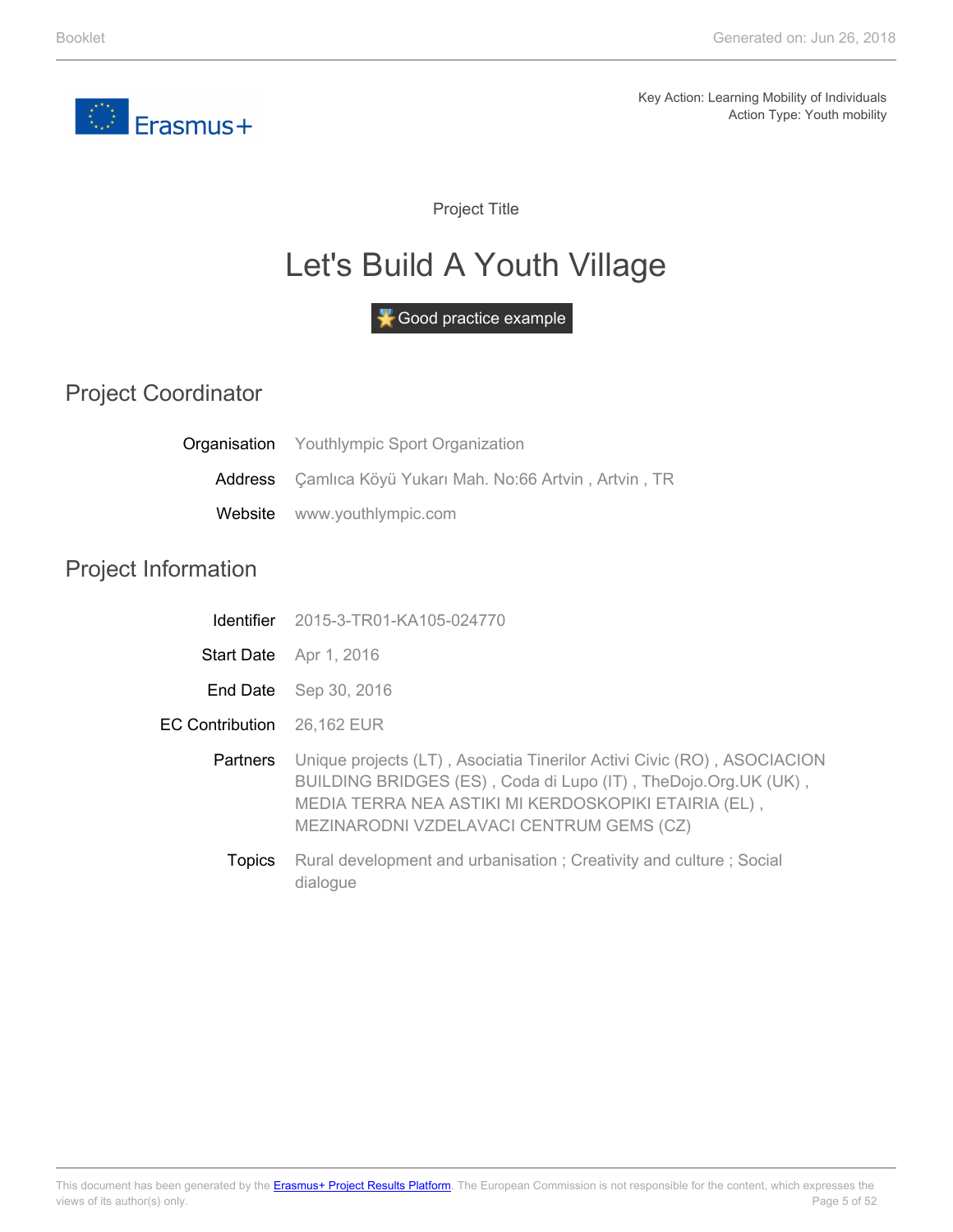Let's Build A Youth Village Project has 8 partner form Turkey, England, Spain, Romania, Italy, Greece, Czech Republic and Latvia. This project will run between 15-26 June 2016 in Savsat, Artvin, Turkey. There will be 42 participants with Turkey. There is %50 gender equality. Each partner will send 4 participants and 1 group leader. But Turkey will send 4 participants and 3 group leader.We are planning to build a "Avcala Eco and Youth Village". But before that, we want to support this ecotourism with an Erasmus+ project which has name "Let's Build A Youth Village". Participants will split 2 groups. And each group have to build a mini house with wood pallets. Each mini house have a role. There will be two mini houses. First one is, Youth University, and second one is Youth Center. Groups will discuss about this idea, design... And they will star to build with wood pallets. When they finish the mini houses, they will start to organize the landscape of Youth Village. Participants must be/know;-Experiences about outdoor, art and creativty activities,-Basic English level for participants, intermediate English level for group leaders,-Between 16-25 years old-Limited opportunities,-Cultural Knowledge about himself/herself country,-Responsible personOur target groups are;-NGO's and young people who are interested with ecologic life-Young peope who are living ecologic style-Yougn people and NGO's who is working on about sustainable life-Entrepreneurs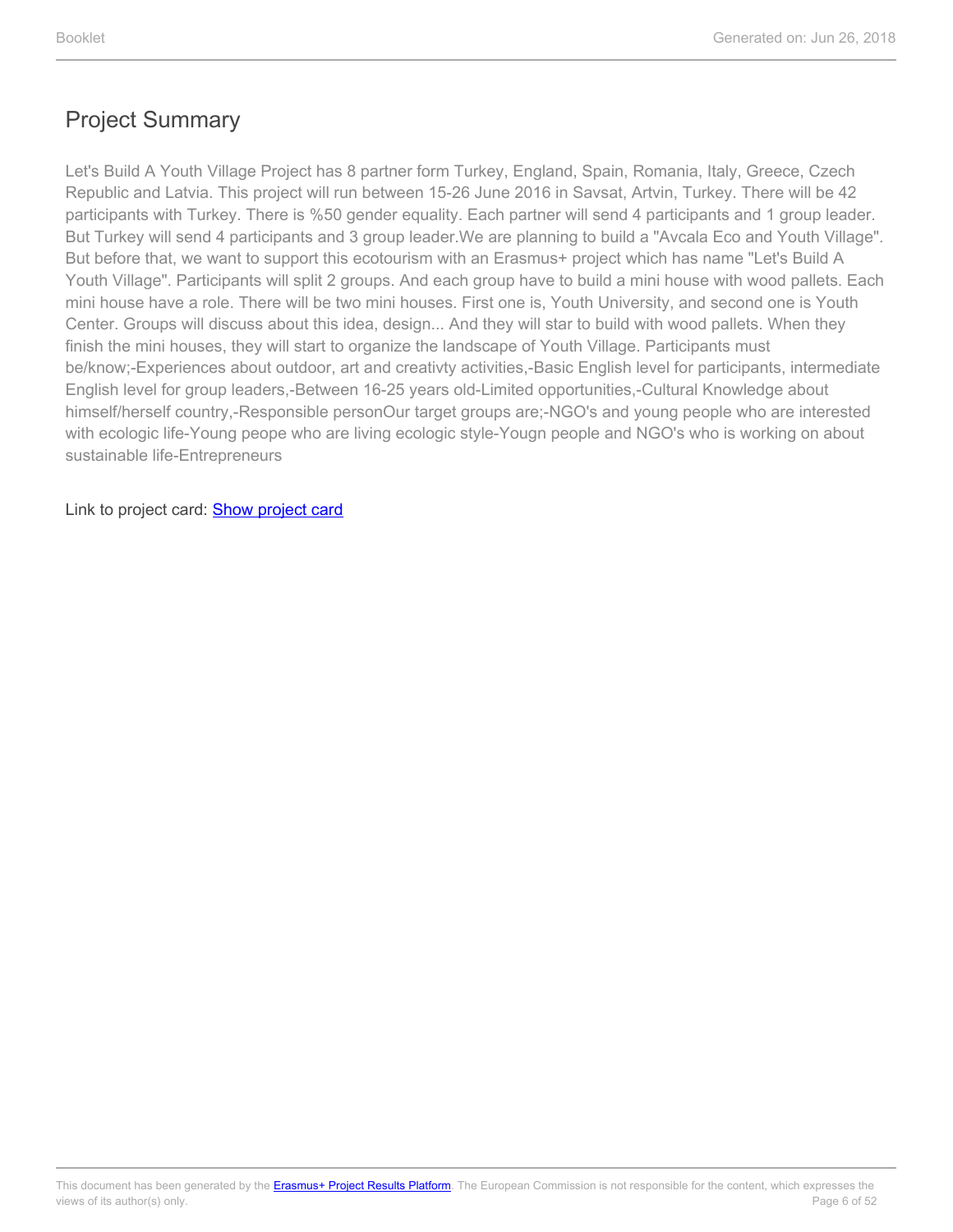<span id="page-6-0"></span>

Project Title

### Tell Me!

#### Good practice example

### Project Coordinator

| <b>Organisation</b> Alltogether |                                                                                                                      |  |
|---------------------------------|----------------------------------------------------------------------------------------------------------------------|--|
|                                 | Address Sabancı University, Universite Caddesi Orta Mahalle No: 27 Orhanlı Tuzla<br>, 34956 Istanbul , İstanbul , TR |  |

### Project Information

|                                   | <b>Identifier</b> 2014-3-TR01-KA105-013608                                                             |
|-----------------------------------|--------------------------------------------------------------------------------------------------------|
|                                   | <b>Start Date</b> Jun 1, 2015                                                                          |
|                                   | <b>End Date</b> Sep 10, 2015                                                                           |
| <b>EC Contribution</b> 10,636 EUR |                                                                                                        |
| <b>Partners</b>                   | Associazione Culturale Pro.m.e.t.eu.s (IT), Future in Progress (RO),<br>Modern Youth Public Union (AZ) |
|                                   | <b>Topics</b> Health and wellbeing                                                                     |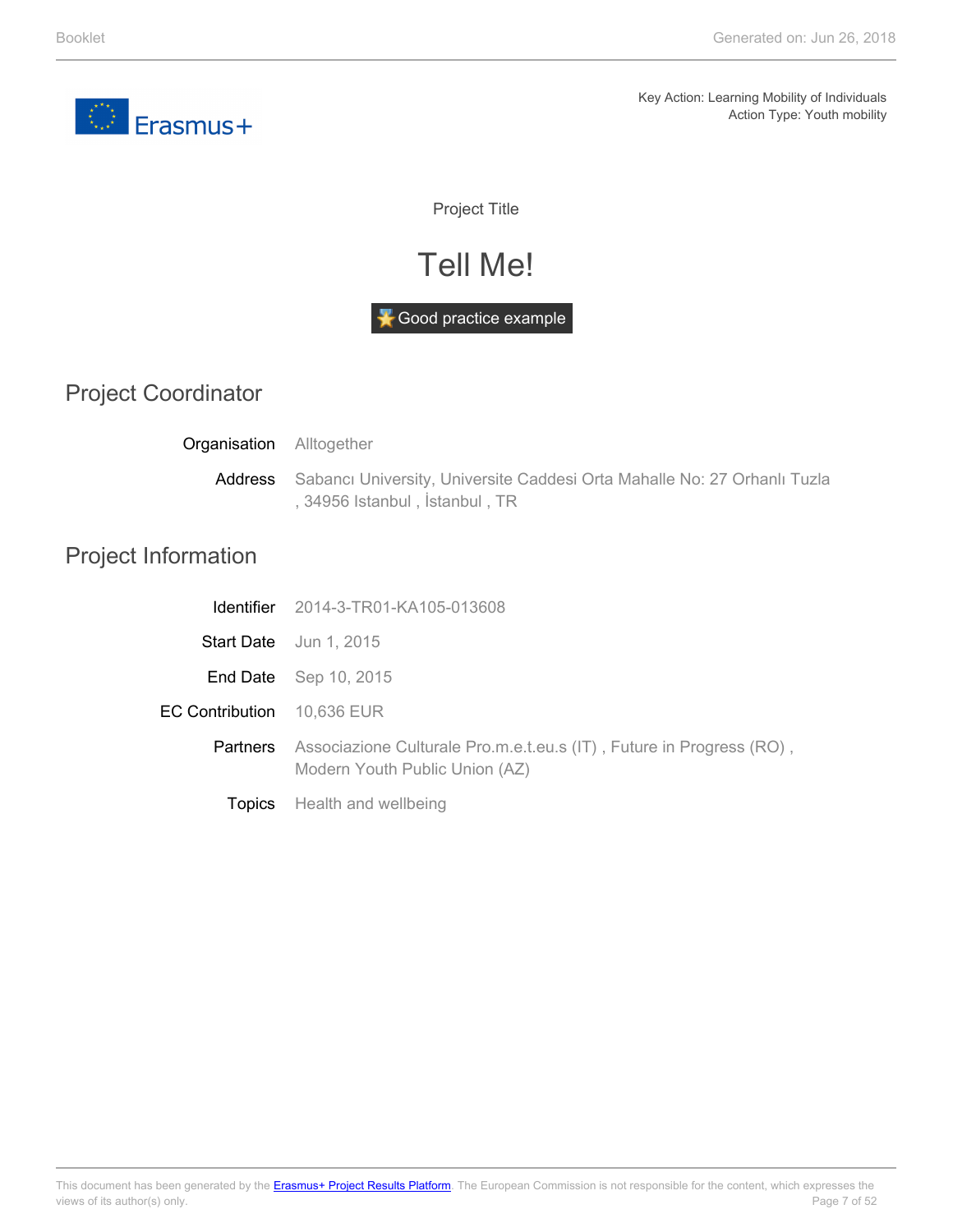#### Current Situation:

Marital discord has a negative impact on young people. As a result, the number of individuals who are unsuccessful in all aspects of society, increases, those young people experience same kind of discord in their future family that they founded in their adulthood and they may become psychologically unhealthy persons who fail to adapt the social life around them. There are various factors that cause marital discord to affect young people negatively. Family is the first social environment for children where they develop their emotions/reactions and where they shape their future accordingly. The feelings and behaviors which children observe from their parents during their development create a framework of their emotional life. In particular, the family life is so important in terms of children?s socio-psychological development during the period when their personality is started to shape.

According to the researches about marital discord, one of the main negative results on children is adaptation and behavioral problems. Also, in one of the researches, problem solving skills of children were scored by researchers and the scores of the children who grew up in steady family life were higher than the ones who grew up in a marital conflict. This result shows that the parent who cannot solve their own problems cannot be a role model on solving problems. Furthermore, research results suggest that the children grew up in marital discord try to solve the problems they face in daily life by escaping from the problem or by using violence (\*Atmaca).

Increase in the percentage of divorce in recent years is an indication of an increase in the number of children who face the problems mentioned. According to Turkey Statistical Institute (TSI), the number of divorce, which is 91,022 in 2004, surged to 125,305 in 10 years with 38% percent increase. The research of TSI shows that marital discord takes place on the top of the causes of divorce with 96.70% (\*\* Gönülta?, 2014).

Objectives:

The project prepared by the non-formal youth group Alltogether has following overall and specific objectives;

Overall Objective: To contribute the decrease in number of psychologically unhealthy young people who suffer from a lack of adaptation to social life.

Specific objective: Within 10 days, to contribute the decrease in negative effects on 20 young people who witnessed marital discord by making them aware of the negative impacts of their family related experiences on their social life and by providing a closed social environment to make them develop their social relationships.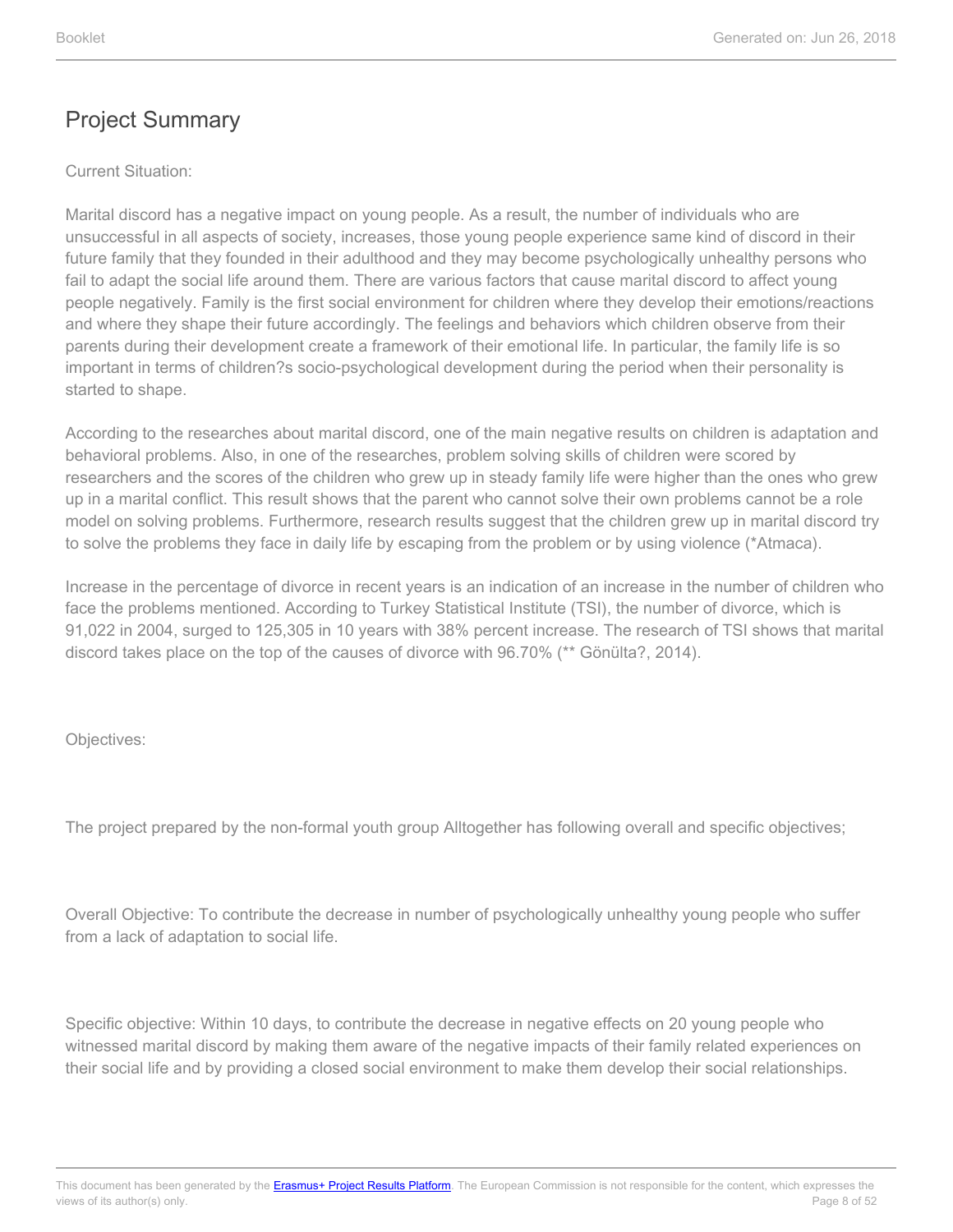Participants:

- 20 young people (10 female and 10 male) who witnessed marital discord from 4 countries (Turkey, Azerbaijan, Italy and Romania).

Profile of participants:

- 18-25 years old

- With an official document to prove that their parents were divorced (for participants outside Turkey)

- 4 people; 2 male and 2 female and a group leader from each organization

Activities:

A1. Dealing with social-psychological issues: The main activity which will be supported by sub-activities that will make participants learn their rights, express themselves, share their own experiences with the peers suffering from the same problem and strengthen the relationship with their family and social surroundings.

A2. Healing: The main activity that aims to make participants have a habit of using the healing effects of art, sport and nature.

Methodology:

Non-formal education-based methodology will be used. Interactive workshops, group works, learning tools are the methodologies to be used in non-formal education activities.

Impact: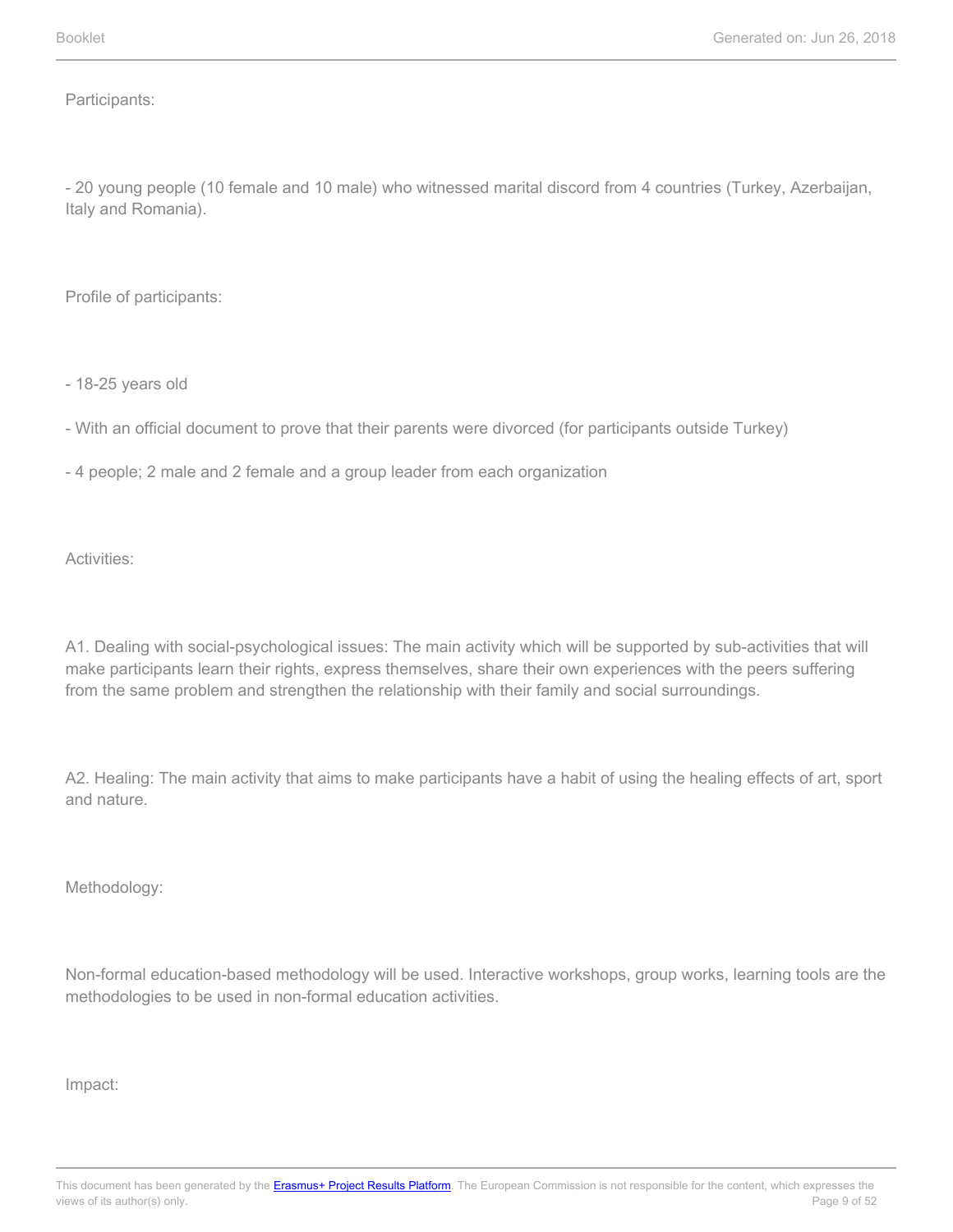R1. Participants increased their knowledge about their rights, found an opportunity to express themselves in different ways such as art and photography, developed their relationship with their families and social surroundings and had a chance to share their experiences with the ones who suffer from the same problems.

R2. Participants got aware of the healing effects of art, sport and nature and got a habit of using these healing effects in everyday life.

Output:

O1. Participants were trained about youth rights.

O2. Paintings made during workshops, photos taken during walking and sightseeing, participation documents

Long-term benefits:

Young people who are in the same situation with participants of this project will be able to get help or to share their experience by using the networks created by the project participants and the partners. Also, these young people will be supported to get a habit of using the healing effect of art, sport and nature. It is also possible to create new projects with the same topic via the networks built during the project. All the project results will contribute the decrease in negatives effects of marital discord on young people. As a result, they are expected to become active young people who know their rights and who are able to solve the problems they face.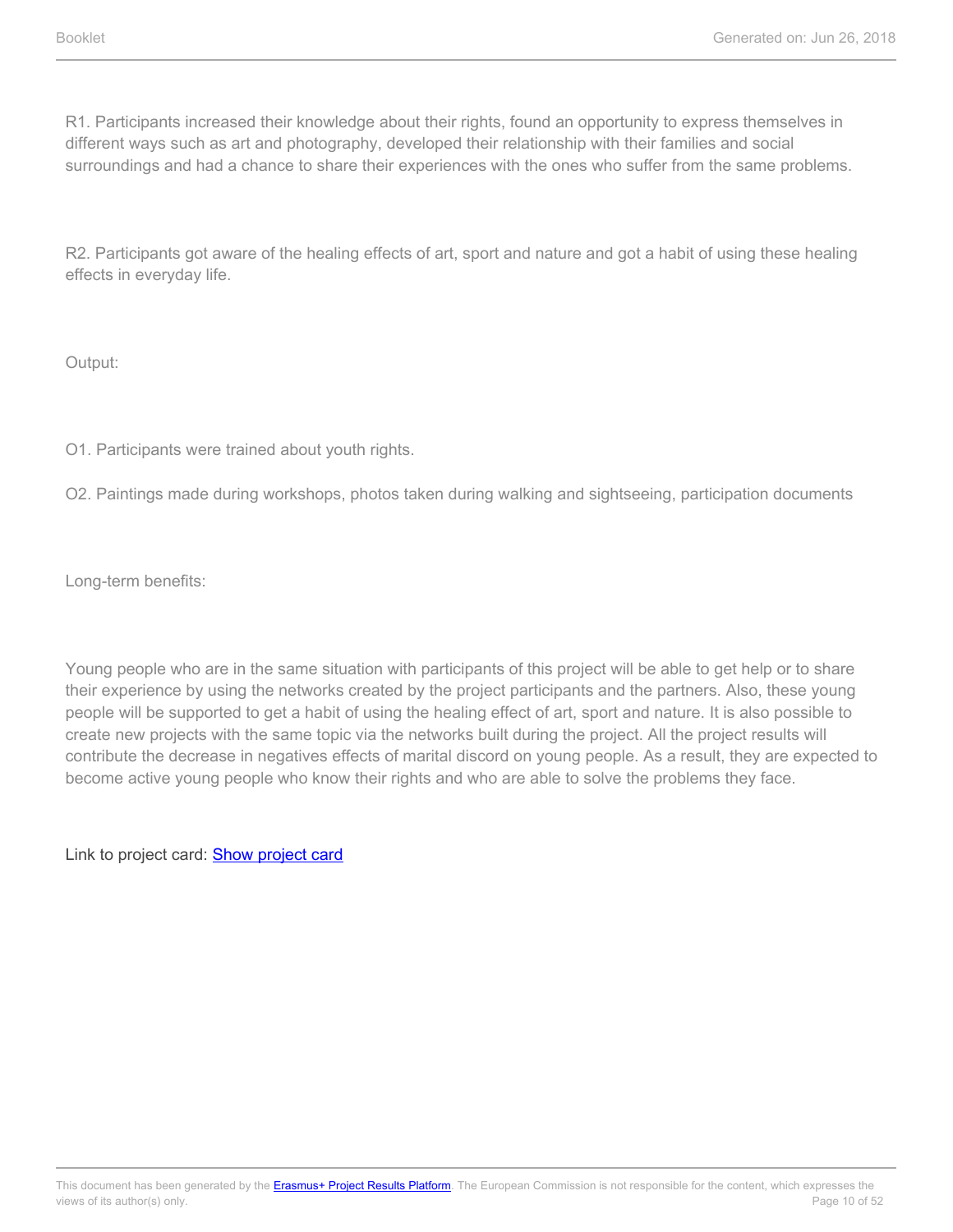<span id="page-10-0"></span>

Project Title

# FLYING CARPET / UÇAN HALI

Good practice example

Project Coordinator

Address **Organisation** Keten Goynek Giyenler 100.Yıl Mahallesi 1003.Cadde Ulaşım Sitesi No:2 kat:4 Daire:7 Merkez , 78050 KARABÜK , Karabük , TR

#### Project Information

|                        | <b>Identifier</b> 2015-2-TR01-KA105-023707                                                                                                                                                                       |
|------------------------|------------------------------------------------------------------------------------------------------------------------------------------------------------------------------------------------------------------|
| <b>Start Date</b>      | Aug 1, 2015                                                                                                                                                                                                      |
| End Date               | Apr 30, 2016                                                                                                                                                                                                     |
| <b>EC Contribution</b> | 18,930 EUR                                                                                                                                                                                                       |
| <b>Partners</b>        | Future in Progress (RO), DRUSTVO ZA OBSTUDIJSKE DEJAVNOSTI<br>PEDAGOSKE FAKULTETE KOPER SIRENA (SI), Gocki Osrodek<br>Tworczych Inicjatyw Spolecznych (PL), SEIKLEJATE VENNASKOND<br>(EE), Neribota-ateitis (LT) |
| <b>Topics</b>          | Creativity and culture; Intercultural/intergenerational education and                                                                                                                                            |

(lifelong)learning

Page 11 of 52 This document has been generated by the **Erasmus+ Project Results Platform**. The European Commission is not responsible for the content, which expresses the views of its author(s) only.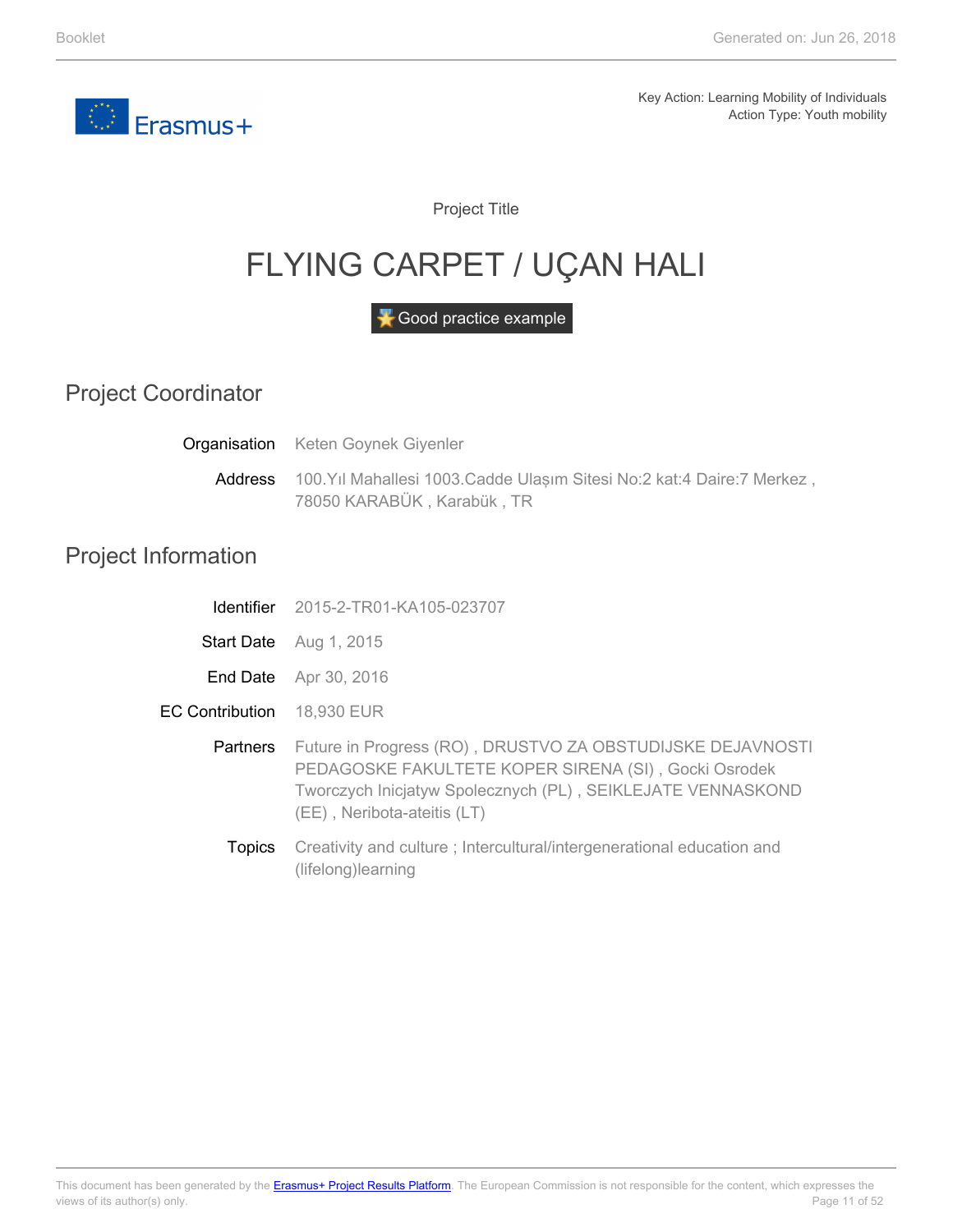Culture is the lifestyle of a society. It is the whole of products that humanbeings socially passed down to coming generations. This whole consists of all kinds of concrete and abstract products such as language, thinking, tradition, institutions, law, art pieces. Each country minds their own culture and creates the necessary structures for its preservation, development and transfer to future generations.

As time passes, the demand for hand woven products decreases. Our sense of art changes together with our lifestyle. With the impact of the wave that was started by the Industrial Revolution, hand work lost its battle against industrial productions long time ago. This defeat also causes the extinction of some cultural objects.

In our Flying Carpet Project, the aim is not to let our hand weaving culture fly away and to help it continue its historical journey. Reminding of our weaving culture and transferring it to rising generations are targeted.

For this purpose, the participants will first learn how to weave a rug. An "Europe Rug" will be created bringing all woven rugs together. Besides weaving, with cultural workshops that are will be carried out, the participants will get to know each other's cultures more closely and will develop their senses of tolerance and understanding.

Our project is going to take place with 42 participants from six different countries. They are going to learn to be together, share, and coordinate with different cultures for ten days besides all the preparation and dissemination works. Prejudice and exlusion will be prevented with multicultural activities.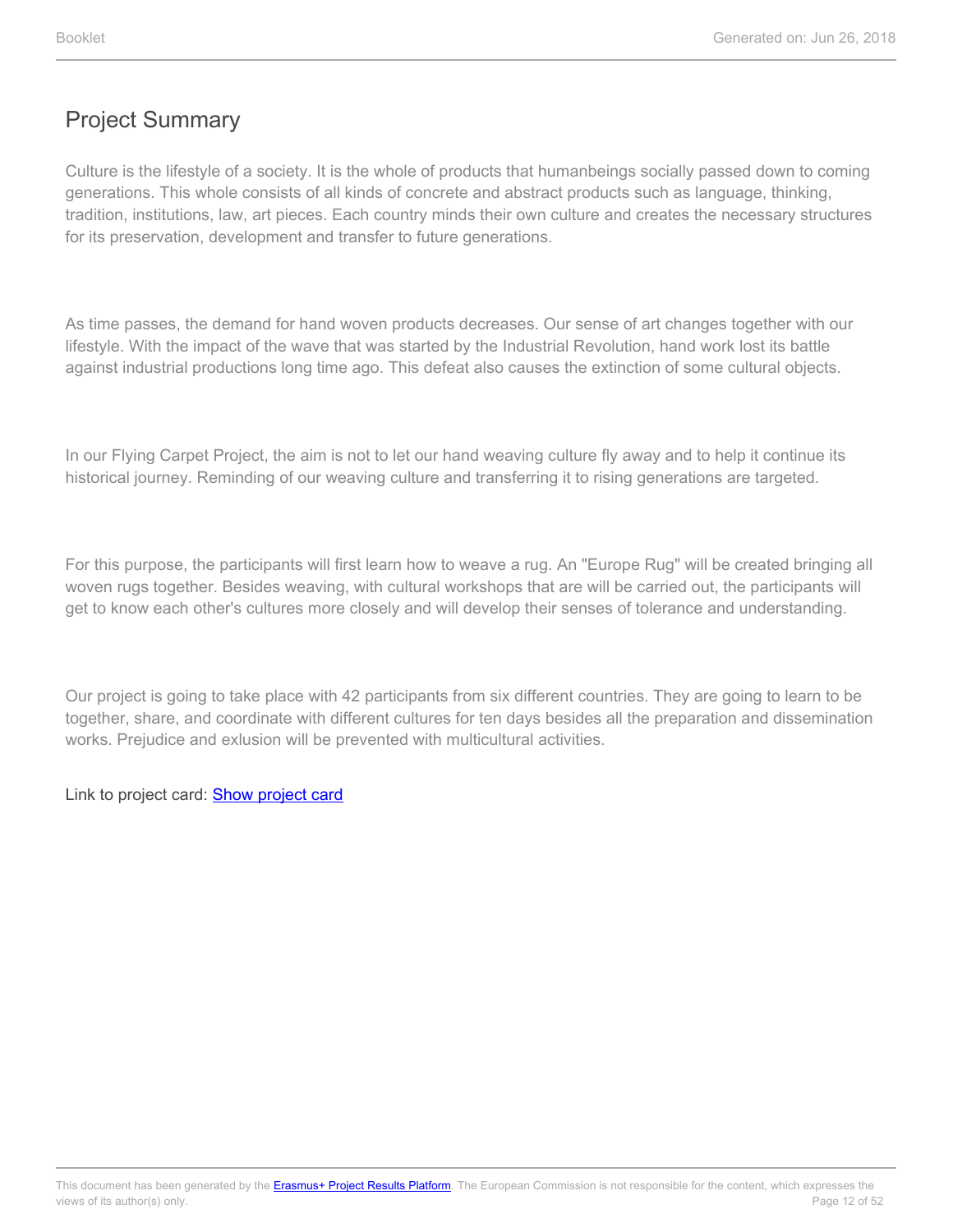<span id="page-12-0"></span>

Project Title

# Sosyal Girişimci Nesiller - Social Entrepreneur **Generations**

Good practice example

#### Project Coordinator

|                            | <b>Organisation</b> Social Change Makers<br>Address Tevfikiye Mah. 3811 Sok. 24/9, Özgün Apt. B Blok Manisa, Manisa, TR |
|----------------------------|-------------------------------------------------------------------------------------------------------------------------|
| <b>Project Information</b> |                                                                                                                         |
|                            | <b>Identifier</b> 2015-1-TR01-KA105-014678                                                                              |
|                            | Start Date Jun 1, 2015                                                                                                  |
|                            | <b>End Date</b> Jun 30, 2016                                                                                            |
| EC Contribution 12,414 EUR |                                                                                                                         |
| <b>Partners</b>            | Asociacija MEMOVE (LT), Institute Perspectives (BG)                                                                     |
| <b>Topics</b>              | Access for disadvantaged; Entrepreneurial learning - entrepreneurship<br>education                                      |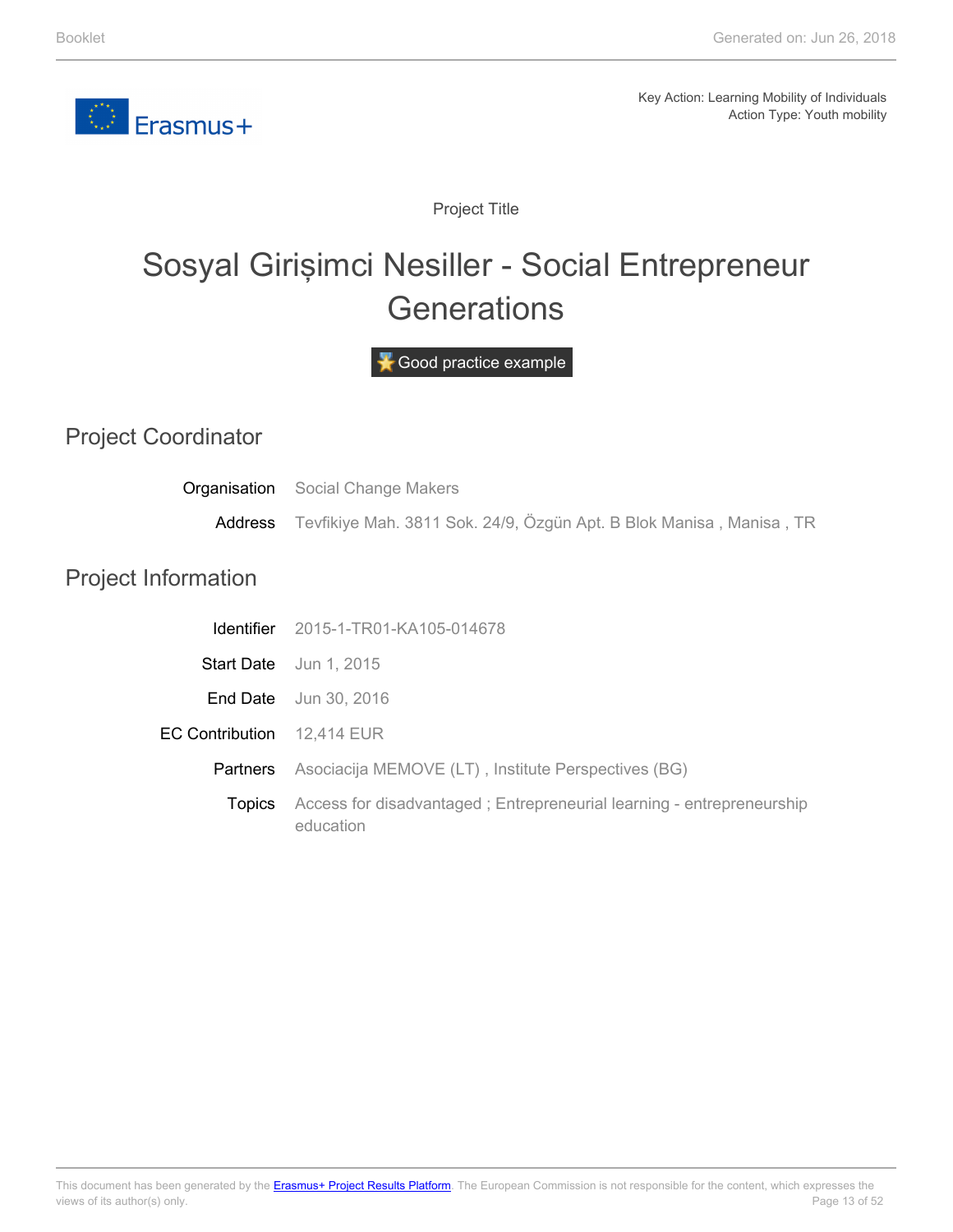According to the searching datas, number of the Non Governmental Organization's is 1465 in Balıkesir It would pass in a crowd. But about a thousand of these NGO's were founded to collect donations for mosques by charitable. As for the rest, about 300 NGO's don't have any office or activity even once. Once again, 140 of these NGOs are call "fellow countrymen association" that come together in only special days. The rest 25 NGOs having activities regularly and contributing to social change and development. In our city Balıkesir, the situation is not so pleasant even has over 300.000 yougs aged 15-29 and 40.000 university students. It is a serious issue for us as youngs to not have enough active NGOS . This situation limited us about taking responsible on social responsibility. So we , as Social Change Makers, created our project named "Social Entrepreneur Generation" that derived from this issue, to remark "social entrepreneurship" that we think it is vital to create social value and can be conducted under NGOs area, to canalise youth in our group and Balıkesir locals on volunteering, to incorporate in social benefit works, to provide youth contribute our country development and their improvement. We are planning to conduct a series of activities with 45 young participants from 3 different countries during 7 days like workshops, non-formal education, team building activities and outdoor activities that will incite youth to social entrepreneurship. The project will take place in Balıkesir in 10 - 15 September 2015.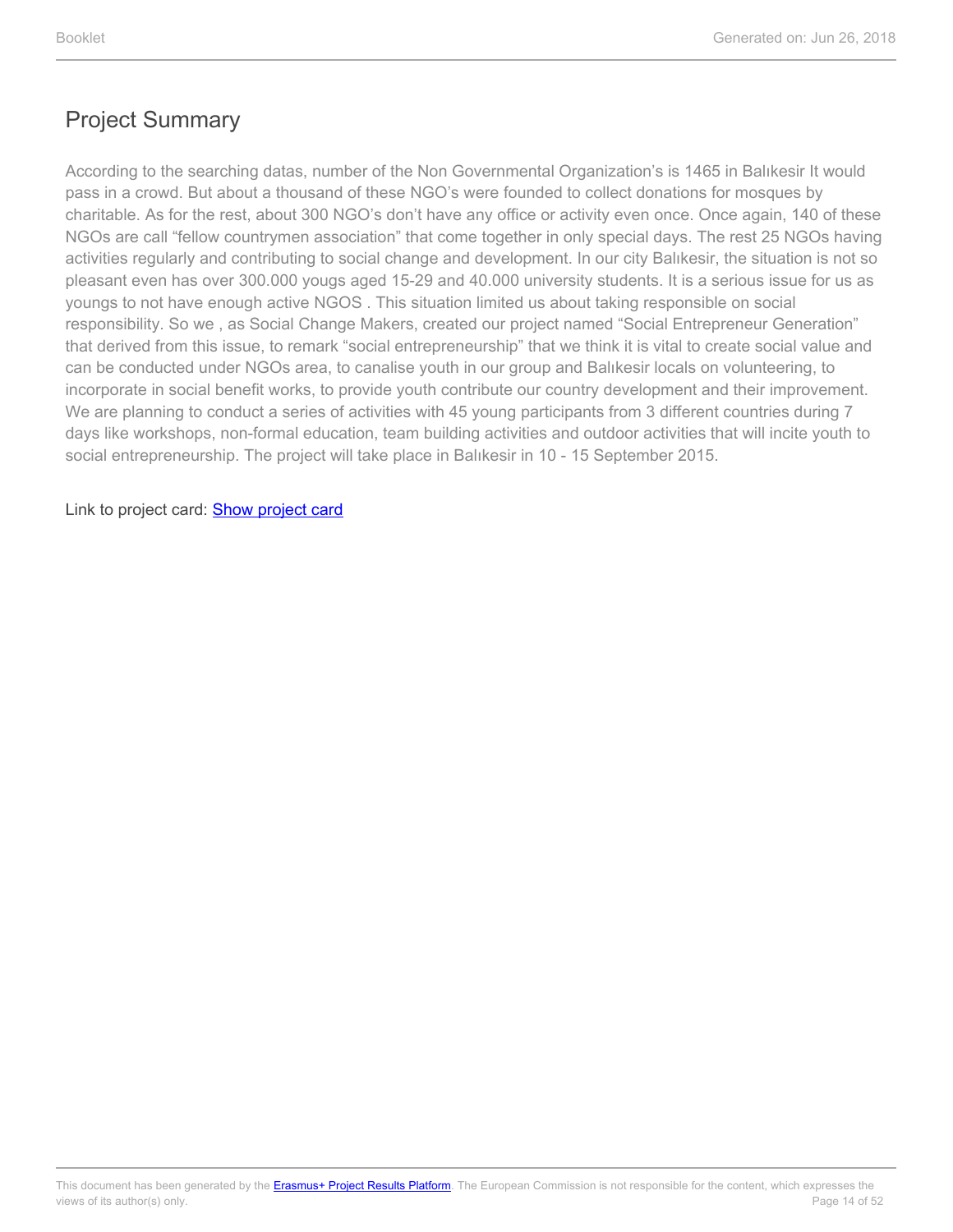<span id="page-14-0"></span>

Project Title

# Temiz Dağlar

Good practice example

#### Project Coordinator

|                            | <b>Organisation</b> Recep Tayyip Erdogan Universitesi Dagcilik Toplulugu             |
|----------------------------|--------------------------------------------------------------------------------------|
| Address                    | Fener mah., 53100 Rize, Rize, TR                                                     |
| Website                    | http://kulup.erdogan.edu.tr                                                          |
| <b>Project Information</b> |                                                                                      |
|                            | <b>Identifier</b> 2014-2-TR01-KA105-011235                                           |
|                            | Start Date Jan 1, 2015                                                               |
| End Date                   | May 31, 2016                                                                         |
| EC Contribution 8,605 EUR  |                                                                                      |
| <b>Partners</b>            | ASD FREE CLIMBING PALERMO (IT)                                                       |
| <b>Topics</b>              | Healthy lifestyle, active ageing; Environment and climate change; Social<br>dialogue |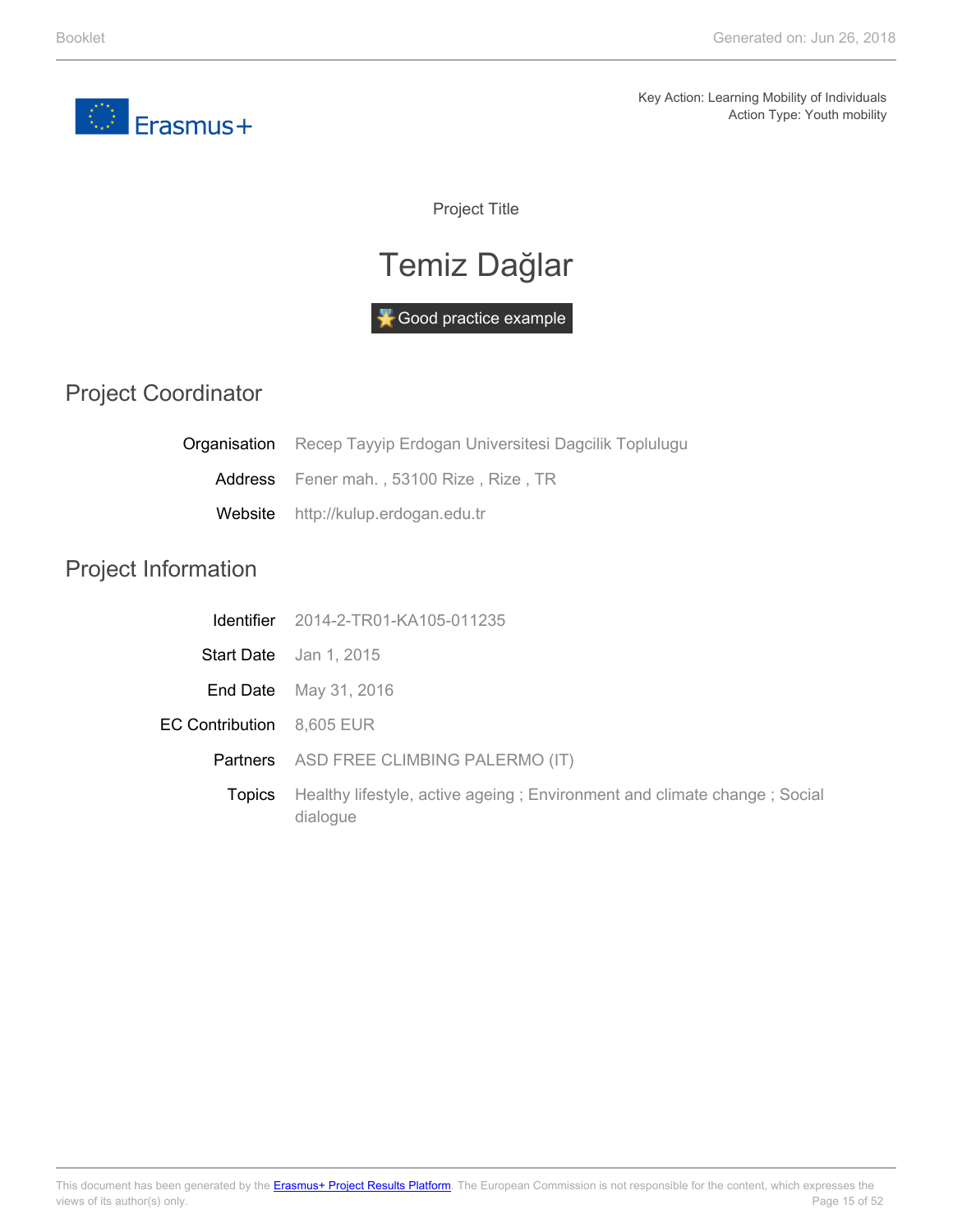Everyday we read news about the environmental and climate developments threatening the natural sports' fields of activity. The most inaccessible and eminent natural areas of Turkey and Europe polluting by natural sportsmen, is cleaning by the natural sportsmen again. However these initiatives are not sufficient nor effectual. As the Climbing Community of University of Recep Tayyip Erdoğan, we prepared this project for making a contribution to awareness-raising on environmental issues among natural sportsmen and to new initatives fighting against environmental damages.

This project will be conducted in partnership with ASD Free Climbing Palermo from Italy which is a youth sports club. Each partner will participate to the project with eight youngs from18 to 27 ages and two monitors. Participants will be chosen among those who are familiar with advanced climbing techniques. They will also be the ones who are experiencing economical difficulties. Our project named "Clean Mountains" will last three mounths and we envisage a seven-day mobility between 14-20 October 2015. The host will be our italian partner.

During the mobility, the young participants who are interested in natural sports will come together and do awareness-raising activities on environmental issues by organizing thematic discussions, workshops, role play games and cultural activities. By doing this, they will be aware of the damages caused by sportsmen and they will try to find the possible prevention strategies. An experience and know-how exchange between the participants will also take place during seven days. They will share their ideas and suggestions with relevant institutions to spread the results of their work. This sharing will make the Erasmus+ Program's scope expanding sport and environment known by more youth organizations working on these areas.

Since the participants will be chosen among the ones who have low socio-economic conditions, the youngs who can not find the chance to travel abroad and to know different cultures and countries, will have an inter-cultural learning experience. Partner organizations will increase capacity on organizing international activities as well as the young participants and this will help them in their future EU project applications. The fact that the projects and partnerships increase and vary in this way, will let Turkey's and European countries' young people who lives in less developped regions, know better Europe and its neigbours both socially and culturally.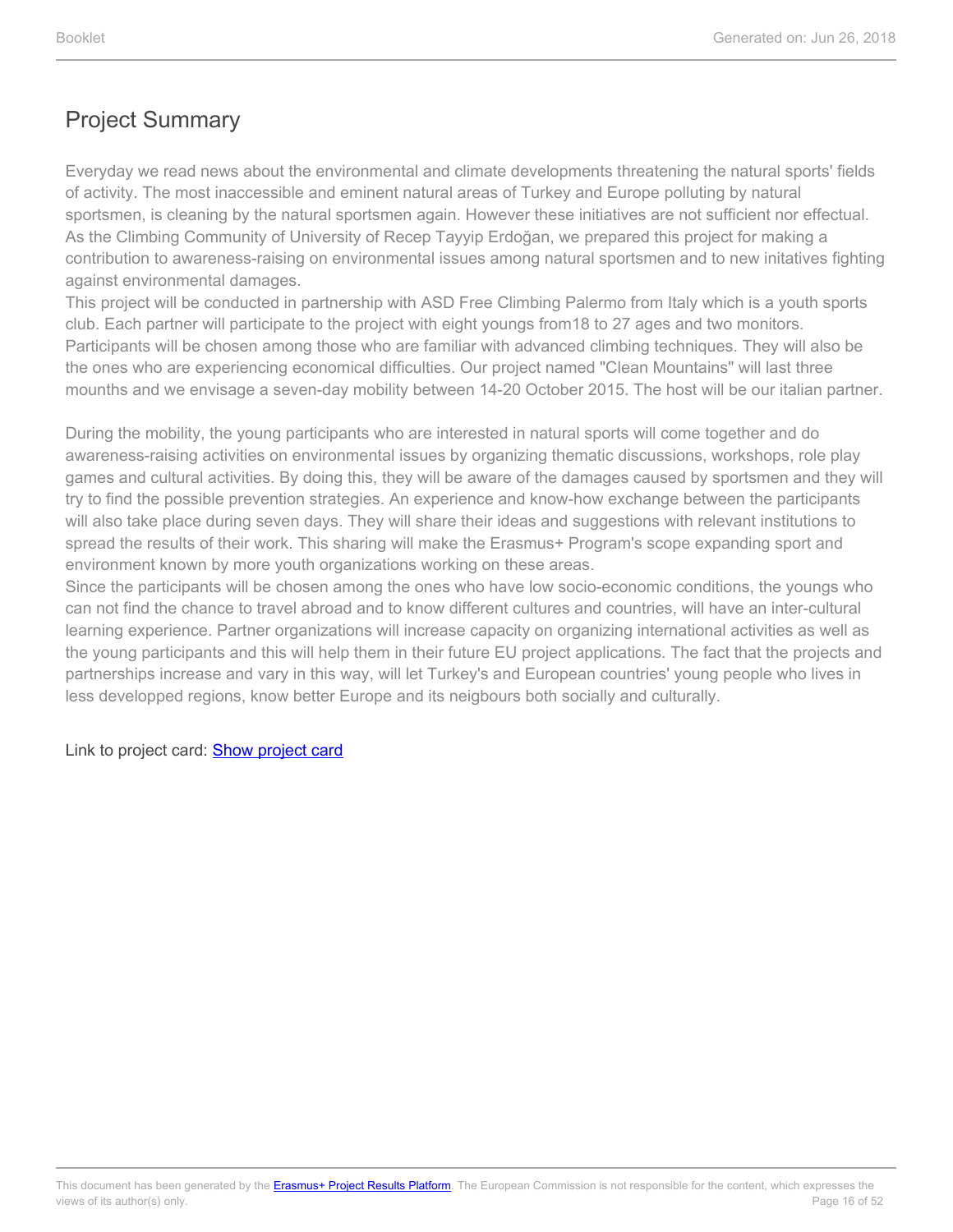

Project Title

# <span id="page-16-0"></span>YOUTH IN GREEN for Environmental Protection and Organizing a Green Society

Good practice example

#### Project Coordinator

Project

| Organisation           | <b>Yalova Youth for Green Nature</b>                                                                                                                                                                                                                                                       |
|------------------------|--------------------------------------------------------------------------------------------------------------------------------------------------------------------------------------------------------------------------------------------------------------------------------------------|
| Address                | Spor Cad. Haci Yakup Bey apt. Yalova, Yalova, TR                                                                                                                                                                                                                                           |
| Information            |                                                                                                                                                                                                                                                                                            |
|                        | <b>Identifier</b> 2015-1-TR01-KA105-015436                                                                                                                                                                                                                                                 |
|                        | Start Date Jun 1, 2015                                                                                                                                                                                                                                                                     |
|                        | End Date Apr 30, 2016                                                                                                                                                                                                                                                                      |
| <b>EC Contribution</b> | 16,604 EUR                                                                                                                                                                                                                                                                                 |
| Partners               | SNC Akademiya na Uspeha (BG), International Centre for Sustainable<br>Development (EL), SEIKLEJATE VENNASKOND (EE), ASOCIATIA<br>SUPORTIS FOR BETTER (RO), LITAUISCHER JUGENDBUND IN<br>DEUTSCHLAND (DE), ADEFIS JUVENTUD INTERNACIONAL (ES),<br>YOUTH COUNCIL NEXT GENERATION SKOPJE (MK) |
| <b>Topics</b>          | EU Citizenship, EU awareness and Democracy; Environment and climate<br>change; Youth (Participation, Youth Work, Youth Policy)                                                                                                                                                             |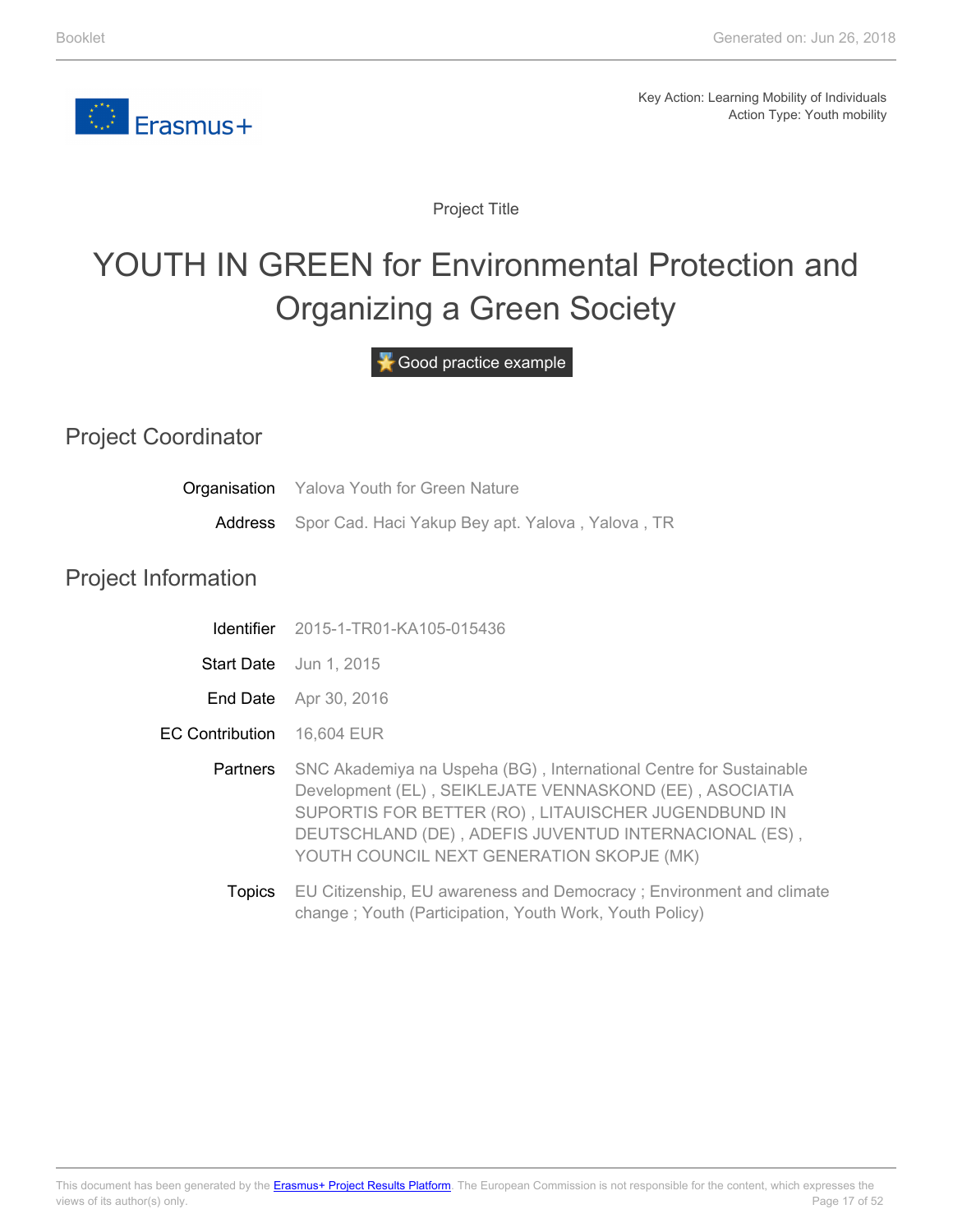The Project "Recyle:Don't Trash Your FUTURE" will be carried out in 1 May, 2015 to 1 February, 2016. Activities of the project will take place between 24 and 30 September 2015 with 42 participants who come from 8 different countries Germany,Greece, Macedonia, Romania,Estonia, Spain, Bulgaria and Turkey are going to have responsibilities in the project and come from will be located in the project.

The project is going to take place in Yalova , which has a unique natural view. The of the activities is to discover,protect and improve nature ,to bring different viewpoints on overcoming these problems and to develop young people's awareness of environmental issues in the context of sports. Within the context of the project, participants will take informal education about plant a tree and recycle of waste and water and carbon footprint. Also, they will do an activity as a collecting rubbish, to draw attention to environmental problems.

During the project cultural nights, trips to the surrounding area,varied workshops and sports activities were also included in the program of the project's activities. The working language of the project will be in English. The main themes are nature,sports, culture and European awareness. They will clean nature,build the bird nest and will plant a tree that will be open to the public and will be announced in our city. The participants will introduce nature and environmental issues their countries,they will be informed aboutrecyle, they discover nature with bicycle and trekking . In addition to these activities will provide European awareness and cultural learning will go on in our project.

In the other hand nature and sports, young people of different cultural backgrounds will grab the opportunity to represent their culture and learn about others. They will identify good and bad examples they observed at home about environment and sports experiences and share them with other participants.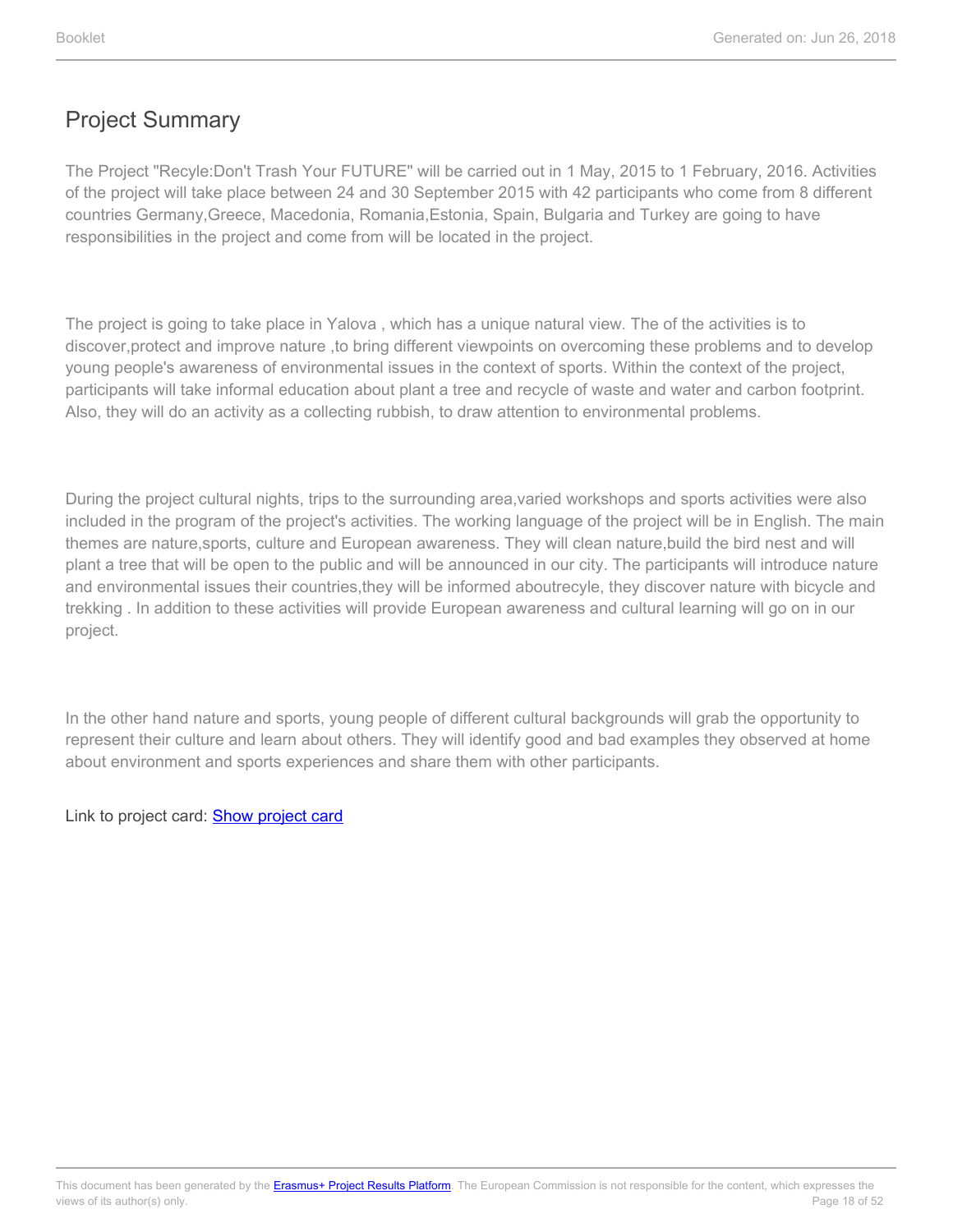

Project Title

### <span id="page-18-0"></span>İnternette Kemerleri Bağlayın - Fasten Your Belts in the Net

Good practice example

#### Project Coordinator

| Organisation               | CELAL BAYAR UNI. NETTE GUVEN GRUBU                                                                                                                                                                                                           |  |
|----------------------------|----------------------------------------------------------------------------------------------------------------------------------------------------------------------------------------------------------------------------------------------|--|
| <b>Address</b>             | FINDIKLI MAH. IPEK SOK. 115-117 D:12 KAT:2 MALTEPE/İSTANBUL,<br>Istanbul, TR                                                                                                                                                                 |  |
| <b>Project Information</b> |                                                                                                                                                                                                                                              |  |
| Identifier                 | 2015-1-TR01-KA105-015404                                                                                                                                                                                                                     |  |
|                            | <b>Start Date</b> Sep 10, 2015                                                                                                                                                                                                               |  |
|                            | End Date Feb 9, 2016                                                                                                                                                                                                                         |  |
| <b>EC Contribution</b>     | 14,282 EUR                                                                                                                                                                                                                                   |  |
| <b>Partners</b>            | ASOCIATIA TINERI PARTENERI PENTRU DEZVOLTAREA SOCIETATII<br>CIVILE (RO), Proforal - Associação para a Promoção da Formação<br>Profissional de Almada (PT), IVA RADOSEVIC (HR), Stowarzyszenie<br>Przyjaciol Dzierzoniowskiego Ekonomika (PL) |  |
| <b>Topics</b>              | ICT - new technologies - digital competences;<br>Intercultural/intergenerational education and (lifelong) learning; Healthy<br>lifestyle, active ageing                                                                                      |  |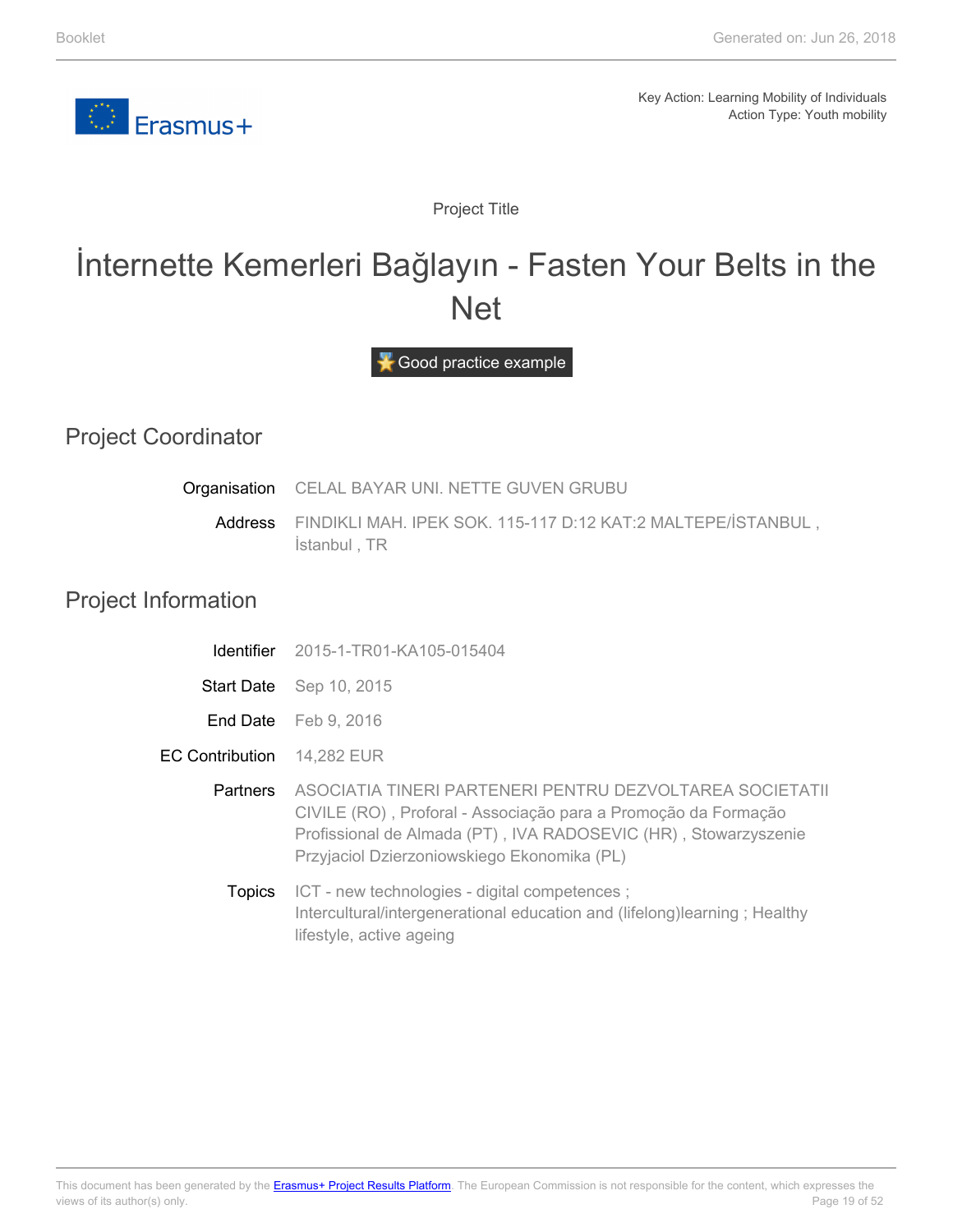Today, with the spread of computers and the Internet at least as dangerous as other stimulants, and so a common type of dependency, which is a "computer addiction" came up. At first regarded as innocent and harmless, especially in recent years this addiction that is dependent on its effects, even when considering interventions accepted as a condition that requires treatment began. These habits of young people in their school lives, courses, social life, physical and mental health are deeply affected by their families and this is seen in a very clear way.

As we are CELAL BAYAR UNI. NETTE GUVEN GRUBU, the aim of the project is to create awareness about computer addiction.

Our second goal is also safe use of the Internet to create awareness on how it should be.

The theme of our project, new technology, digital competence, social dialogue as a healthy lifestyle and active aging. Because computers have become addiction that threatens our goals.

Our project is based on the basic elements to include. The active participation of young people in the foreground.

Our project will be held in Manisa between 26 June and 04 July 2015.

We will make: Brainstorming, internet addiction criterias country by country, survey preparation, intercultural night, why online game and why game addiction starts, the preparation of the Public Spot, Proceedings, producing brochures.

RAPLECTION, Proforal - Associação para a Promoção da Formação Profissional de Almada, Asociatia D.G.T., Stowarzyszenie Przyjaciol Dzierzoniowskiego Ekonomika, are our partner organizations. Portugal, Romania, Croatia and Poland are our partner countries.

Each country in our Project will participate with 6 participants and one group leader. We are a group of 8 participants and 1 leader.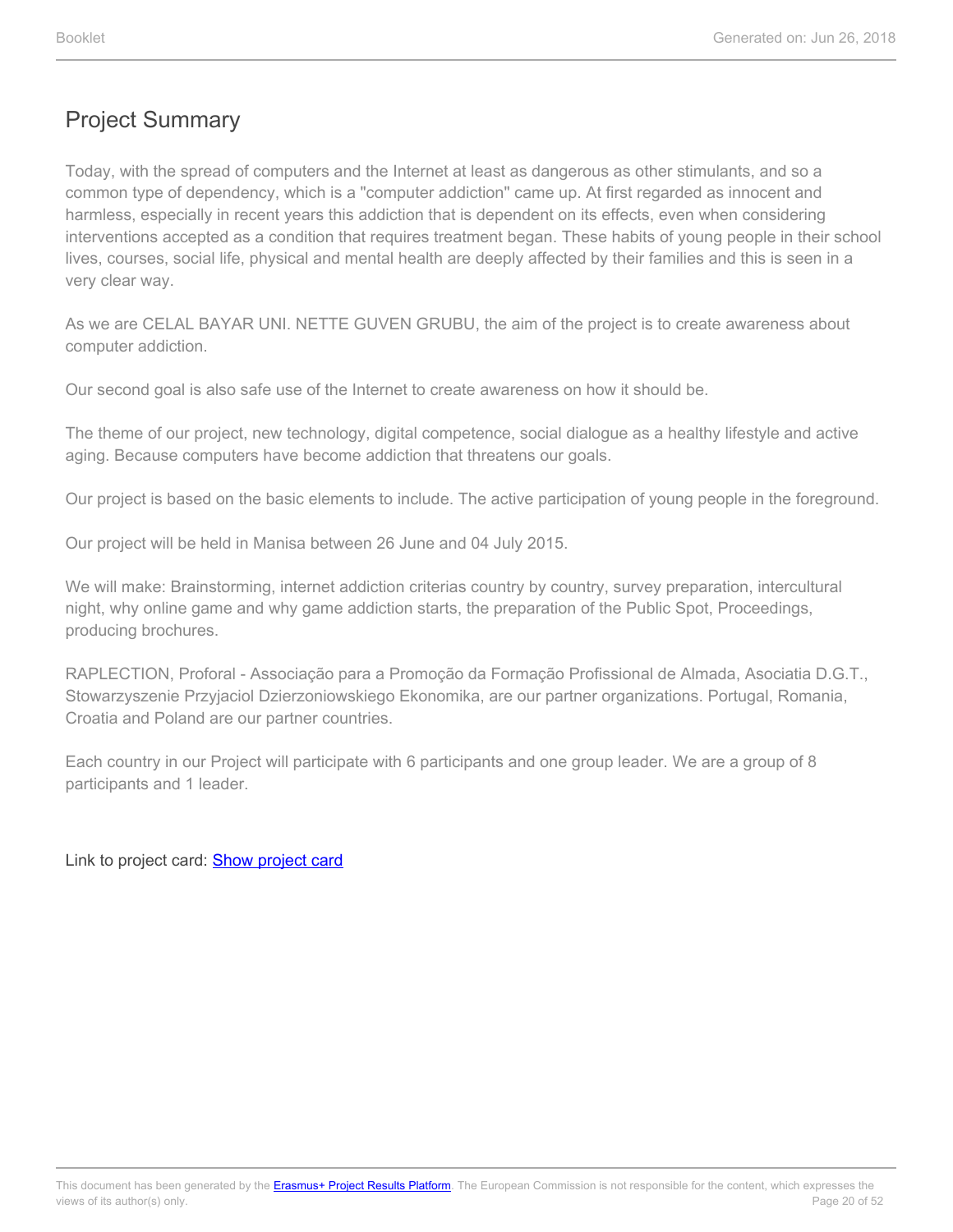

Project Title

# <span id="page-20-0"></span>Farklı Kültürler Burdur Gölü'nü Yaşatıyor - Different Cultures Maintain the Burdur Lake

Good practice example

### Project Coordinator

|                            | <b>Organisation</b> Kuresel Cevre Dernegi                                                                            |  |
|----------------------------|----------------------------------------------------------------------------------------------------------------------|--|
|                            | Address Barbaros Bulvari No:49 Daire :11, 34000 Istanbul, Istanbul, TR                                               |  |
| Website                    | www.geo.org.tr                                                                                                       |  |
| <b>Project Information</b> |                                                                                                                      |  |
| <b>Identifier</b>          | 2015-1-TR01-KA105-014685                                                                                             |  |
|                            | Start Date Jul 1, 2015                                                                                               |  |
| End Date                   | May 31, 2016                                                                                                         |  |
| <b>EC Contribution</b>     | 12,330 EUR                                                                                                           |  |
| Partners                   | Udruga za lokalni razvoj "Turbina promjena" (HR), Raibais kakis (LV),<br>ARCIRAGAZZI PORTICI "Utopia Attanasio" (IT) |  |
| <b>Topics</b>              | Environment and climate change; Rural development and urbanisation                                                   |  |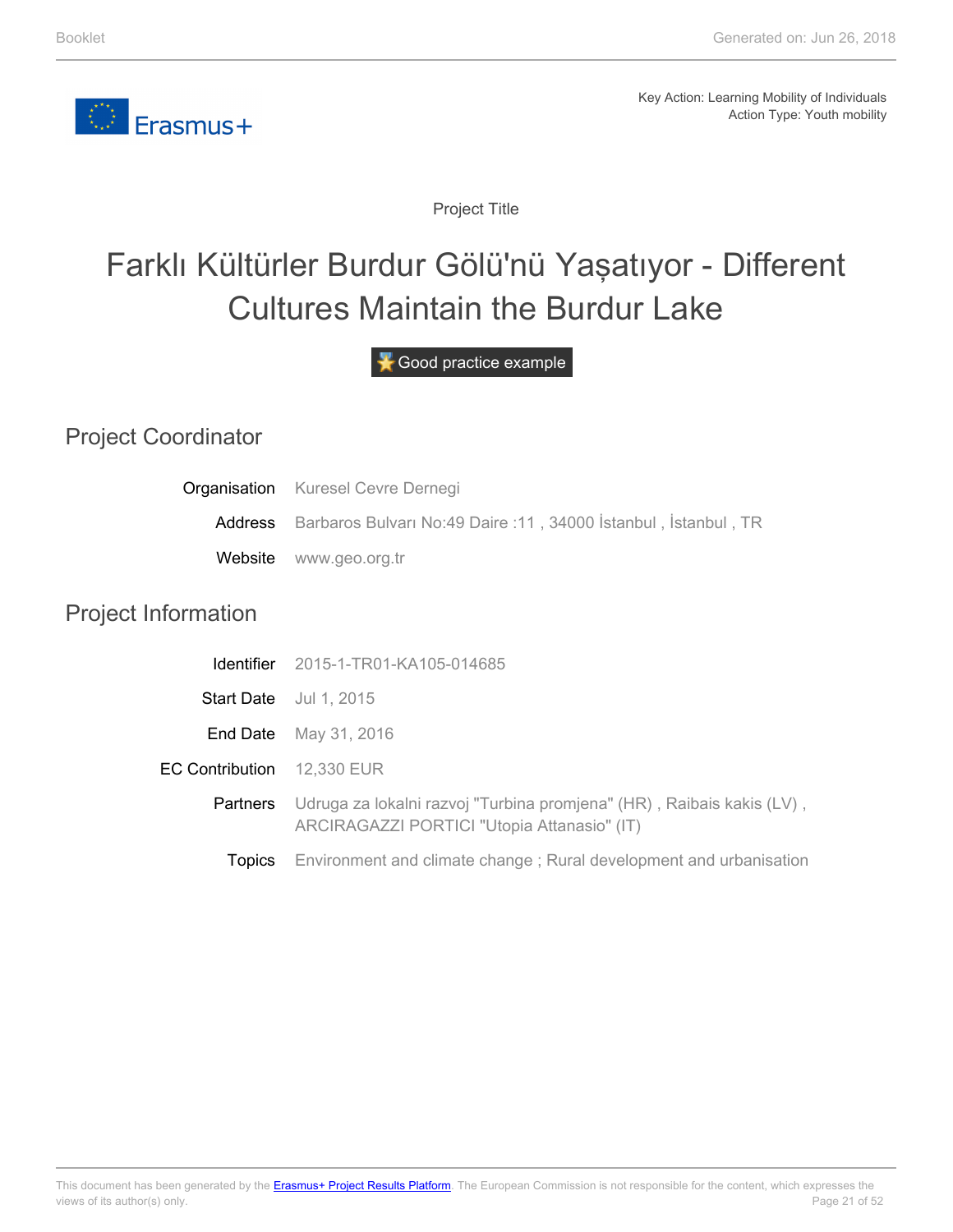Our project deals with the increasing importance of water due to the environmental problems that our world faces within a global scale and access to water sources in accordance with climate change, reduction in the amount of water per capita, senseless consumption and water scarcity. We focus on Burdur Lake where have shrunk almost %30 in last 30 years. This situation causes irremediable problems for the lives around Burdur Lake as economically, ecologically and socially. From this point of view, we will implement the Project to raise awareness and put a new viewpoint with 32 young people from 4 different countries between 9-18 September 2015. The young people, who are in the position of shaping the future, will act more sensitively. With the project, it is aimed to make contribution to help them taking steps after the project thanks to the awareness created starting from today. The young people will transfer the difficulties and problem they experience as hands-on during the not only workshops, presentations, brainstorming, but also tours of village and nature to their locals by using a variety of tools. With all this activities there will not be any barrier in communication among youth just like that nothing can block water and intercultural competencies will be provided. At the same time, it is aimed to have international and local effects with the www.burdurlakeisliving.com web page and booklets which include planned events throughout the project.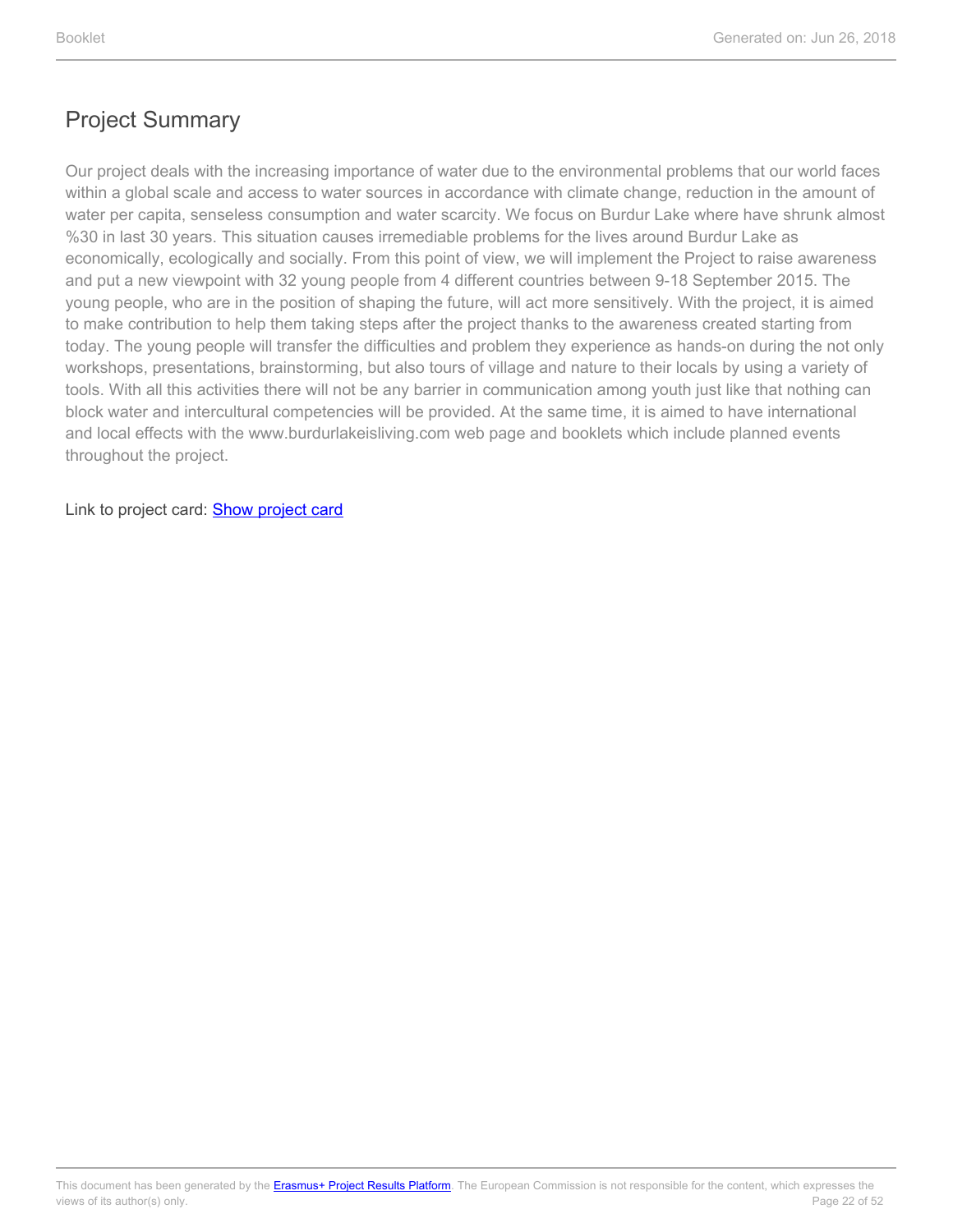<span id="page-22-0"></span>

Project Title

# Karagöz'ün Söyleyecekleri Var ! - Karagöz Has Something to Say !

Good practice example

#### Project Coordinator

| Organisation               | <b>INTERCULTURAL YOUTH</b>                                              |
|----------------------------|-------------------------------------------------------------------------|
| Address                    | YEŞİL YAYLA MAHALLESİ GÜNDÜZ SOKAK NO:24 YILDIRIM BURSA,<br>Bursa, TR   |
| <b>Project Information</b> |                                                                         |
| <b>Identifier</b>          | 2015-1-TR01-KA105-015694                                                |
|                            | Start Date Jun 1, 2015                                                  |
| End Date                   | Jul 31, 2016                                                            |
| <b>EC Contribution</b>     | 10,280 EUR                                                              |
| <b>Partners</b>            | NGO Youth Club Active (EE), TIA Formazione Internazionale (IT)          |
| <b>Topics</b>              | Creativity and culture; Youth (Participation, Youth Work, Youth Policy) |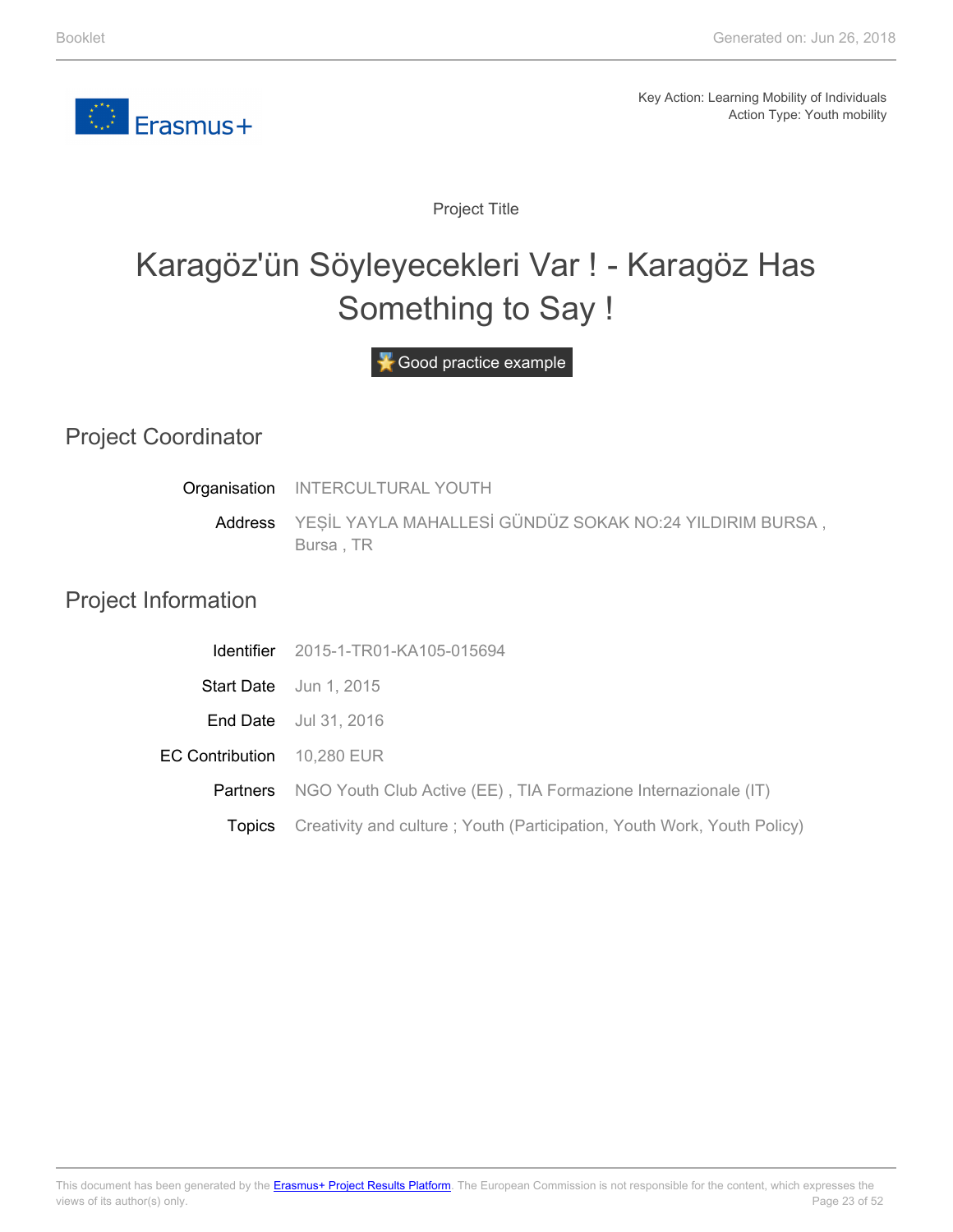The report published in 2013 by Institute for European Union Policies mutually dealt with problems of young people in our country and EU countries, and made out important conclusions. According to report the most important 4 main problems of our country and EU countries are education, employment, harmful habits and family matters. In the report the reasons and results of these are mentioned in detail, and emphasized that societies, solved mainly their young people's problems, gets important places in human and country developments. In our country which has one of the youngest populations of the world being active of young people in every field is so important in respect to both individual and sustainable development of our country. The group we named Intercultural Youth consists of young people who lived/is living all these problems. Consequently they wanted to step forward in order to use their experience about it and especially culture/art abilities in fields that young people needed, and they created their first project named "Karagoz Has Something to Say!" Basically the goal of our project is to share the experiences about education, development, harmful habits and family matters which are common problems of young people of Turkey and EU countries, to be informed, to make conscious by proposing a solution and to present a qualified example about young people's being active by using Culture/Art activities in project as an important tool. In this respect 27 young people from Italy, Slovakia and Turkey will come together in 25 June - 1 July , 2015 and will actualize the project named "Karagoz Has Something to Say!" Within the scope of the project they will draw attention on main problems of young people by depending on art and culture activities, and will propose a solution on this matter.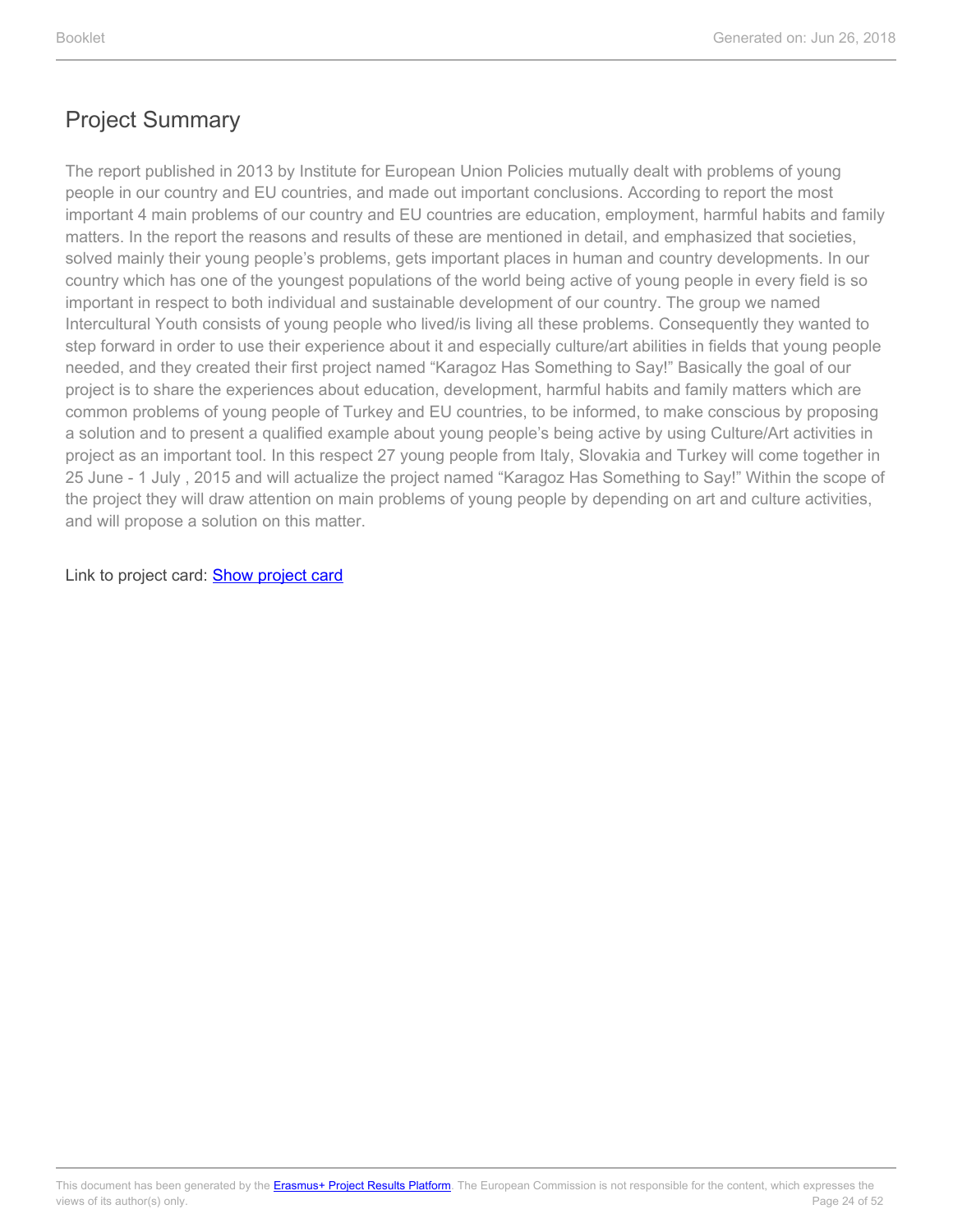<span id="page-24-0"></span>

Project Title

# creARTivity against unemployment

Good practice example

Project Coordinator

**Topics** 

|                            | Organisation FutureforYouth                                            |
|----------------------------|------------------------------------------------------------------------|
| Address                    | Çalı Street, 166 home street, Apartment no 8, 16110 Nilüfer, Bursa, TR |
| <b>Project Information</b> |                                                                        |
| Identifier                 | 2015-3-TR01-KA105-024754                                               |
| <b>Start Date</b>          | Jan 1, 2016                                                            |
| End Date                   | Aug 31, 2016                                                           |
| <b>EC Contribution</b>     | 9,408 EUR                                                              |
| Partners                   | SDRUZHENIE ALTERNATIVI INTERNATIONAL (BG)                              |
|                            |                                                                        |

Creativity and culture ; Youth (Participation, Youth Work, Youth Policy)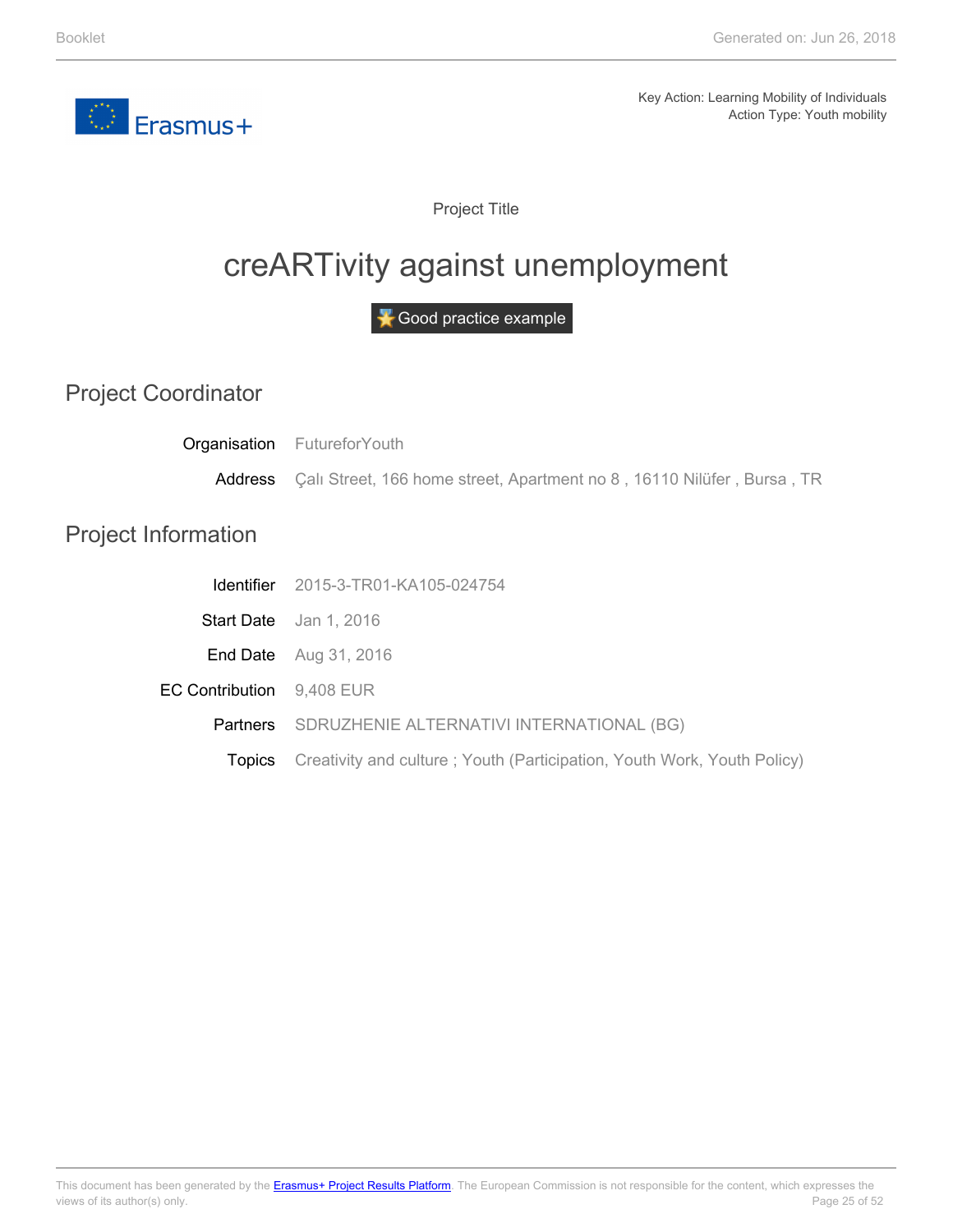"creARTivity against unemployment" is bilateral youth exchange between Turkey in Çanakkale 8-15 April 2016.The main aim is to show alternatives to young people to fight unemployment trough developing their talents in art and culture field. The project basic elements are-preparation, implementation and follow up activities. Trough non-formal methods the participants will learn and practice their basic soft skills and will help them to increase their self-confidence, to be open-minded, develop their artistic skills, creativity and keep their motivation by using small tricks which they will learn during this project, an attitude which will help them to be focused on their path, tasks and goals, not problems and obstacles, to don't quit easily, which is important for every stage of the life not only when we need to work. The project aim is: -to show them different alternatives to fight the youth unemployment-to encourage intercultural dialogue-to develop young people`s knowledge, skills and competences-to encourage participants to develop their talents in the field of art and culture.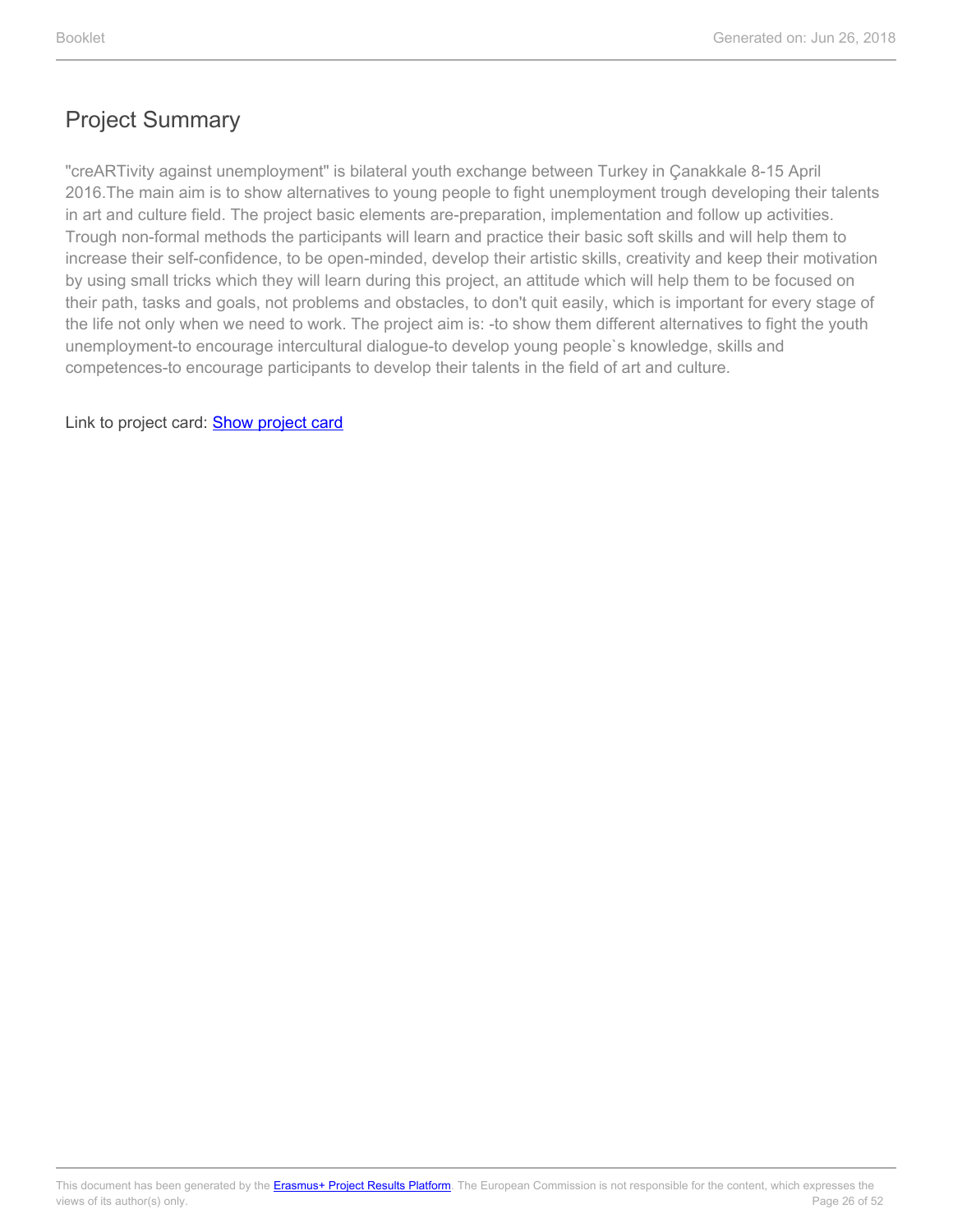<span id="page-26-0"></span>

Project Title

# Stay in Action!



#### Project Coordinator

Address **Organisation** Engelsiz Yasam Genclik Toplulugu inonu mah. 1403 sok. gorgun apt. kat 2 daire 10 Yenisehir Mersin Mersin, Mersin , TR

#### Project Information

|                               | <b>Identifier</b> 2015-2-TR01-KA105-023696                                                                                                                                       |
|-------------------------------|----------------------------------------------------------------------------------------------------------------------------------------------------------------------------------|
|                               | <b>Start Date</b> Aug 10, 2015                                                                                                                                                   |
|                               | <b>End Date</b> Nov 9, 2016                                                                                                                                                      |
| EC Contribution 13,559.58 EUR |                                                                                                                                                                                  |
|                               | Partners FUNDACJA EUROPEJSKI INSTYTUT OUTSOURCINGU (PL),<br>ASOCIATIA PENTRU PROMOVAREA EGALITATII INTRE TINERI -<br>ADAPTO (RO), Zavod za izobrazevanje in inkluzijo ODTIZ (SI) |
| <b>LODICS</b>                 | Youth (Participation, Youth Work, Youth Policy); Disabilities - special<br>needs                                                                                                 |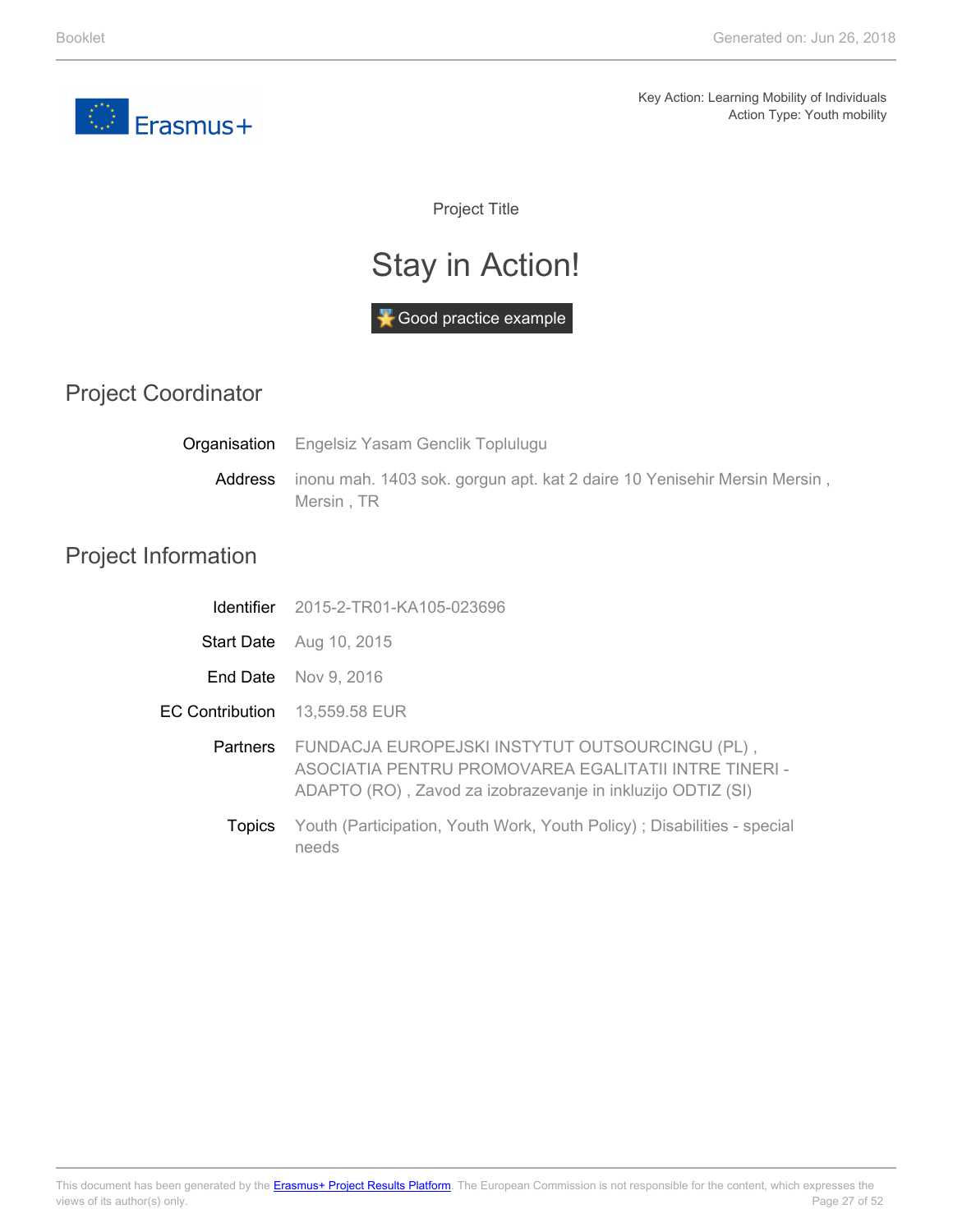Stay in Action project will take place in Mersin, Turkey with 28 participants from 4 countries between the dates 25 September 03 October 2016 as 10 days including travelling days. Among 28 participants, 5 of them was physically disabled young people and other particpant was their family member or friends or yougest who work-want to work with disabled yougest

The main of the project is to used sports as a tool to promote the communication between the disabled people and their family members, their friends or yougest who work-want to work with disabled yougest by doing so to include the disabled people into society by using sport as a tool. To include the disabled into society and let them be active participants of it

The project supported the fluent communication and cooperation between the family members, friends or yougest who work-want to work with disabled yougest and disabled people by using sports so that disabled people could be more relax and active in the society and be the members of it who do not hesitate to actively join to society

The participants raised their personal skills on sports and they developed their soft skills, too; thanks to our activities adapting non-formal education techniques.

These soft skills was effective communication, problem solving skills, coordination of their body, team work and working in an international group.

We used non-formal education methods to enhance the communication among participants more effectively and fun and to raise the personal awareness on these skills at a high level.

The project team was coordinating for the whole project duration to have qualified project process.

The expenses of accomodation, travel, food and visa of the participants was covered by the budget of the project. Tocal, The local people raised their awareness on disability and the works with disabled. The event and empathy studies with local peoples are good practice for NGO about raised their awareness on disability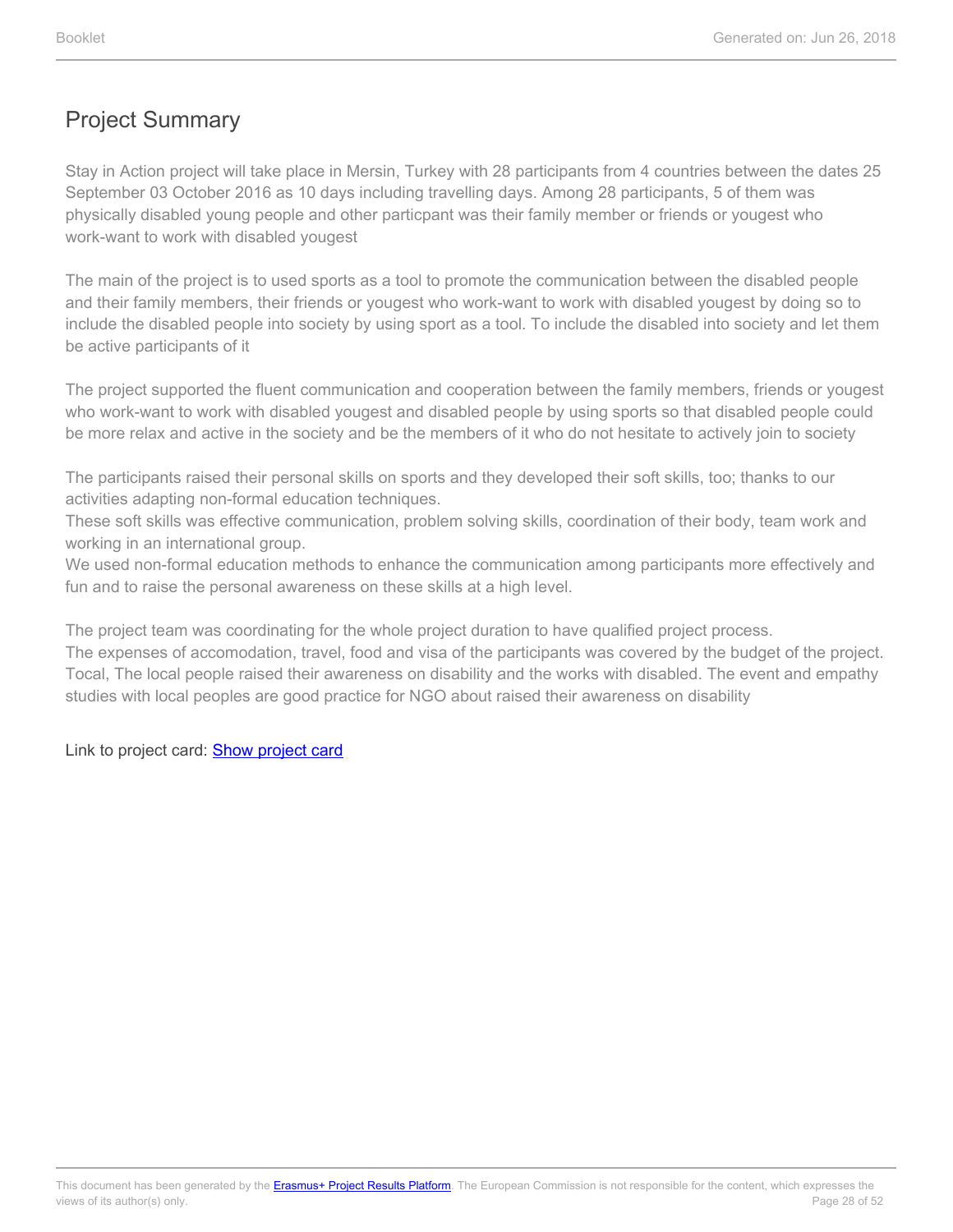<span id="page-28-0"></span>

Project Title

# ECONOMY OF GREECE İS GETTİNG YOUNG

Good practice example

#### Project Coordinator

|                            | <b>Organisation</b> Aktif Gelisim Youth Group                                                                                                                               |
|----------------------------|-----------------------------------------------------------------------------------------------------------------------------------------------------------------------------|
| Address                    | Narin Sokak No 14/4, 34890 İstanbul, İstanbul, TR                                                                                                                           |
| Website                    | www.aktifgelisim.org                                                                                                                                                        |
| <b>Project Information</b> |                                                                                                                                                                             |
| <b>Identifier</b>          | 2015-3-TR01-KA105-024709                                                                                                                                                    |
|                            | Start Date May 1, 2016                                                                                                                                                      |
| End Date                   | Dec 31, 2016                                                                                                                                                                |
| <b>EC Contribution</b>     | 12,012 EUR                                                                                                                                                                  |
| Partners                   | Organisation Française de la Coopération Internationale (FR), Stichting<br>Diversiteitsland (NL), HELLAS FOR US ASTIKI MI KERDOSKOPIKI MI<br><b>KYBERNITIKI ETERIA (EL)</b> |
| <b>Topics</b>              | Inclusion - equity; International cooperation, international relations,<br>development cooperation; Youth (Participation, Youth Work, Youth                                 |

Policy)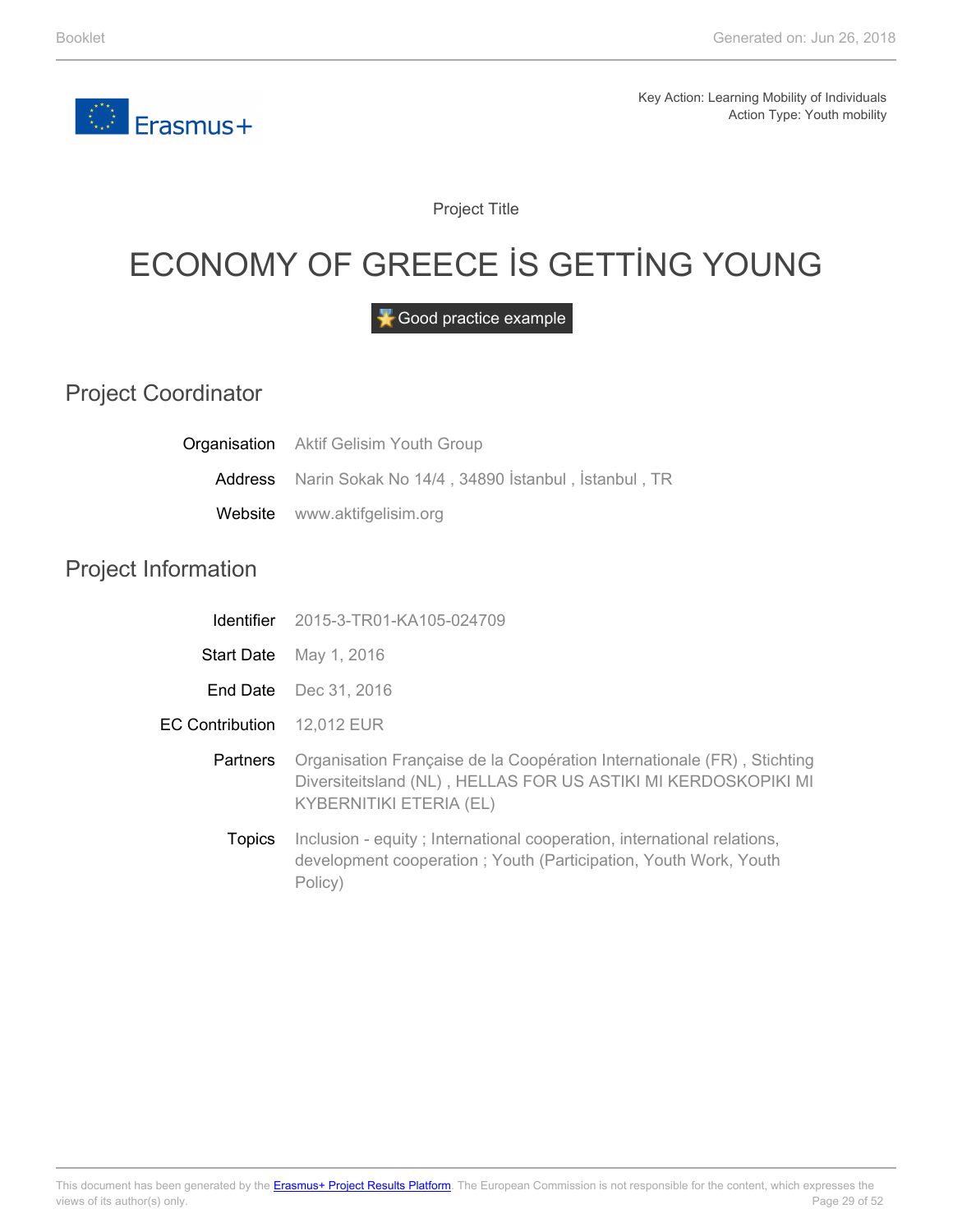The reason why we are dealing with crisis in Greece is resulting from that Greece is the most affected country by crisis and has no strong economical background. If Greece does not overcome this crisis, it has a possibility of quitin from union. Therefore it is need to support Greece in terms of economy for rebuilding basic economy of Greece and not dispersing from union. We are aiming that by coming young economy students together contribute to solve this such an important problem with different perspectives.In our project there will be 5 partnerships. 7 participants will be chosen from each partner countries. But with 1 instructor, 1 translator and 5 project coordinator, our total number will be 42. Participant profile will be; not managed in project, managing project, during project he/she has critical thinking perspective, attending simulation effectively and actively by having benefical background, knowledge and experience, not distracting team work balance and harmony. Also, first of all our participants will be students who have graduated from economy department or now currently study at this university field. Also participants will be in advance if they are open to new cultures. 15 participants who have economical, social and cultural limetage will be must for us. ( Woman participants numbers must be over than man participants, positive discrimination)For Studying as a group method, young people can express their feeling and thoughts in more free and democratic environment. With this method, it is provided that participants will gain those skills; interaction, respect to other opinions, sharing ideas to each other, collaboration, equality, "us" concept instead of "me" concept, doing together concept.With problem solving method, participants have a chance to evaluate the factors starting in America and spreading through European Union. With this method participants know economical crisis more closely and by asking questions, sharing ideas and opinions, they offers solutions for this problem quite easily.With question and answer method, we eliminate narrating method, instead of that, we want to try to get more responses from passive participants and attending them into project more effectively. Wİth this method, participants criticize everything and looking for answers. By thinking different perspectives of topic, they will have a different points of views. By sharing ideas and opinions, they will leave memorization and they will be more rogatory. Also we use discussion method. In this way, we are creating an environment in which participants respect others opinions and thoughts and support own ideas. With this method, they will have self-confidence by offering and introducing own ideas and feelings, they will look for a solution not by hindering others rights and freedom, they will be more freedom Possible outcomes of project: Week relations between young people and policy makers will be strengthened. Participants will be encouraged to play more active role in decision taking process. At the end of the project, participants will return to their homes by knowing that they have enough experience and knowledge about crisis which is the most important problem nowadays. Participants will aim that they do this world more livable place and they will have critical thinking perspective about political, social and economical problems. Young participants will contribute knowledge and experience that they will gain in this project into real life and job environment. Turkey and Greece international relationship will be strengthened. Also with this collaboration, students will be encouraged to new ideas and they will have different point of views and being together feelings. They will be encouraged for master levels because of the topic of project that is related to their academic background. Also they will build a bridge between countries by knowing different cultures, traditions, places and opinions. In project, Participants will overcome economical problems that they will come across in the future with experience and knowledge that they will gain at the end of project.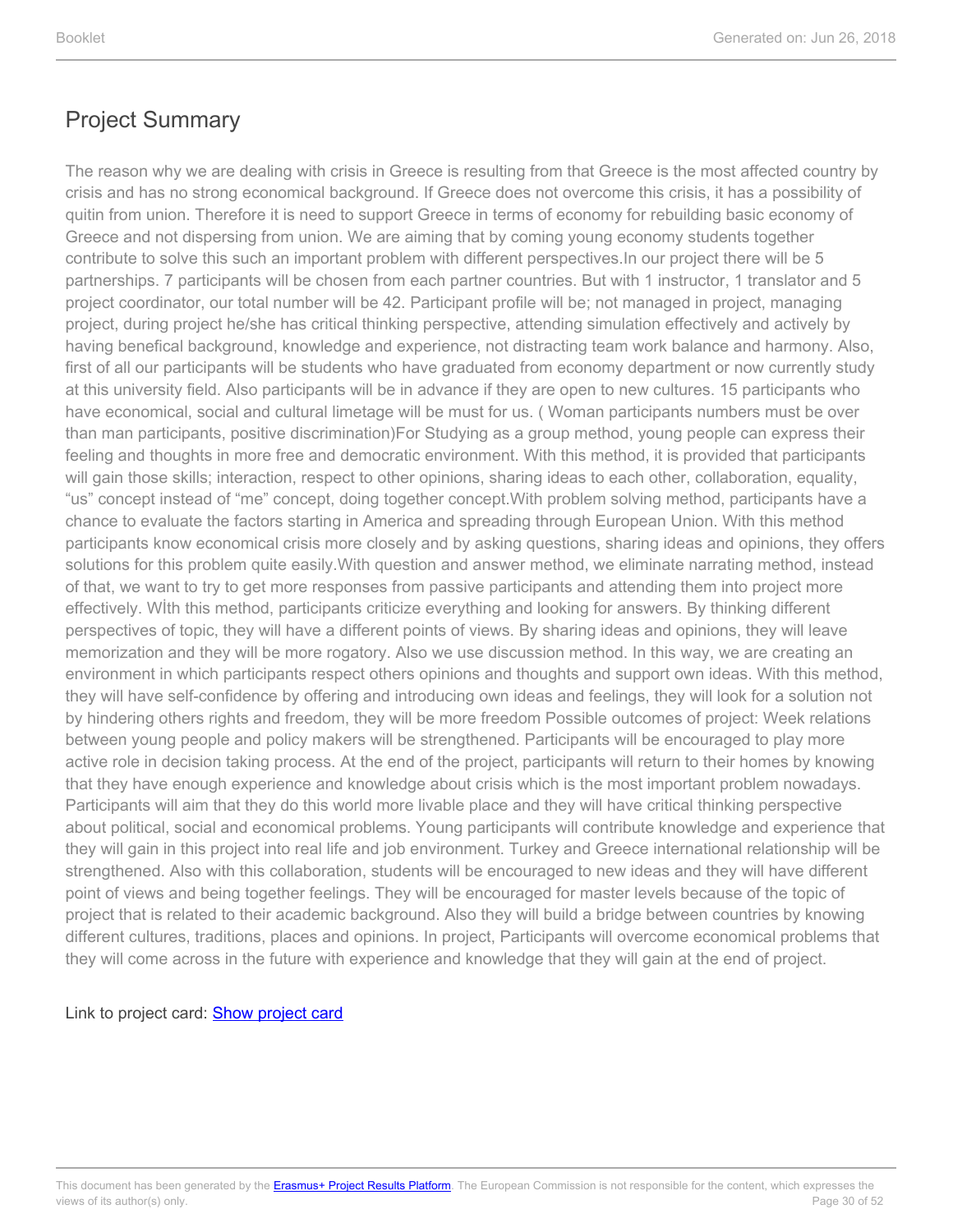<span id="page-30-0"></span>

Project Title

### Let Me Hear You! (Seni duymama izin ver!)

Good practice example

Project Coordinator

**Organisation** TALKING HANDS

> Address Sağlık Mah. 86013 sokak 43/7 Toroslar Mersin , Mersin , TR

#### Project Information

|                                   | <b>Identifier</b> 2016-1-TR01-KA105-032508                                                                                                                                                                                                                                                             |
|-----------------------------------|--------------------------------------------------------------------------------------------------------------------------------------------------------------------------------------------------------------------------------------------------------------------------------------------------------|
|                                   | <b>Start Date</b> Jun 1, 2016                                                                                                                                                                                                                                                                          |
|                                   | <b>End Date</b> Jan 31, 2017                                                                                                                                                                                                                                                                           |
| <b>EC Contribution</b> 17,678 EUR |                                                                                                                                                                                                                                                                                                        |
| <b>Partners</b>                   | KONTIKI-SZAKKEPZO SZERVEZESI NONPROFIT KIEMELKEDOEN<br>KOZHASZNU ZARTKORUEN MUKODO RT (HU), Kedainiu profesinio<br>rengimo centras (LT), Youth for Equality (SK), Stowarzyszenie Sztukater<br>(PL), Youth In (SE), Zdruzhenie na gragiani SMART AP - Laboratorija za<br>socijalni inovacii Skopje (MK) |
|                                   |                                                                                                                                                                                                                                                                                                        |

**Topics** Disabilities - special needs ; Inclusion - equity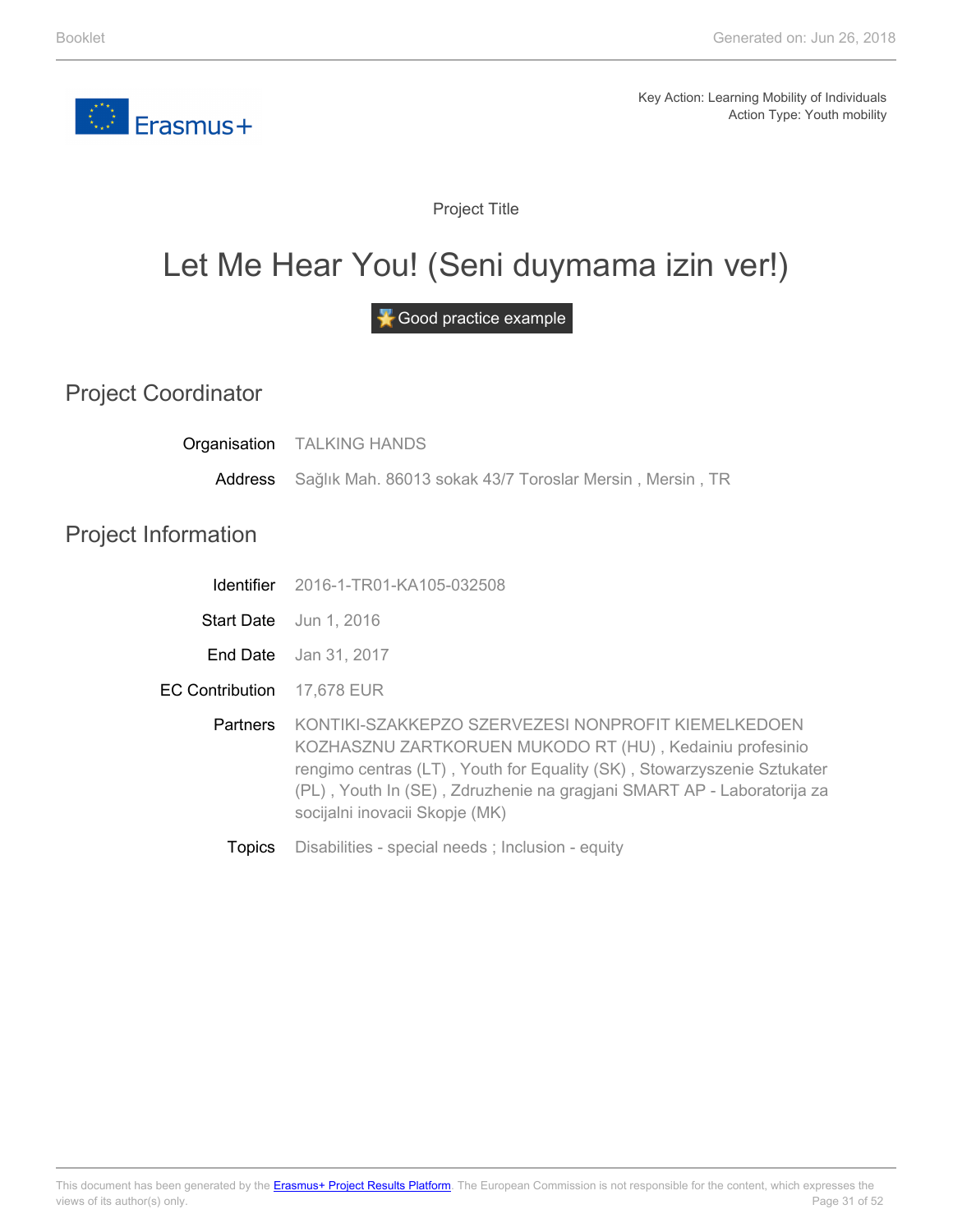The ears have features of perception about certain voices. Being incapable of hearing is called "hearing loss". This hearing loss causes speech and hearing block. Millions of people who have hearing loss are living inTurkey. The number of hearing impaired 2.5 millions according to the report of United Nations. Turkish Natural Federation of the Deaf is reporting the number almost 3 millions. For Turkey, total number of disabled is 8.5millions. so it is clear that the number of the hearing and speech impaired is too much in our country. Social arrangement is must for the hearing impaired and the numbers are proof for that. This Project is a youth change Project planned with attandance of the 42 youths from 7 countries. All designs and contents of the Project are tried to prepaire according to youth change program in the Erasmus+ program. Activities which is in the Project Schedule are going to perform 1-8 September in Mersin, a city of T Turkey. Sweden, Lithunia, Hungary, Macedonia, Poland, Slovakia and Turkey are the countries planned to join. The partners are responsible for contributing to each stage of the Project and doing studies about maintainability and dissemination. Besides they are responsible for developing with sharing the fine applications. It is expected that this Project will affect each catagory of society. Sharing of good practices is the first effect of the Project in the participant institutions and organizations. The youths representing their organisation are going to see the studies about the handicapped with foreign youths and contribute their own instition about the topic. Communication network is going to be formed among the institutons. The institutions studying together for the first time can go on to develop their partnership after the association. Attendants whose skills improve can contribute to participant institutions as more successful volunteer.There are individuals from each opinion , social economic level, field of occupation in focus group of the Project. But fundamentally, youths and the handicapped are the basic focus group of the Project. Disability is not a problem for being a part of the society and the main solution fort his point is being awareness. It is expected that this is understood better by the group. It is possible that target group will study more sensitive and more informed about topics for the handicapped.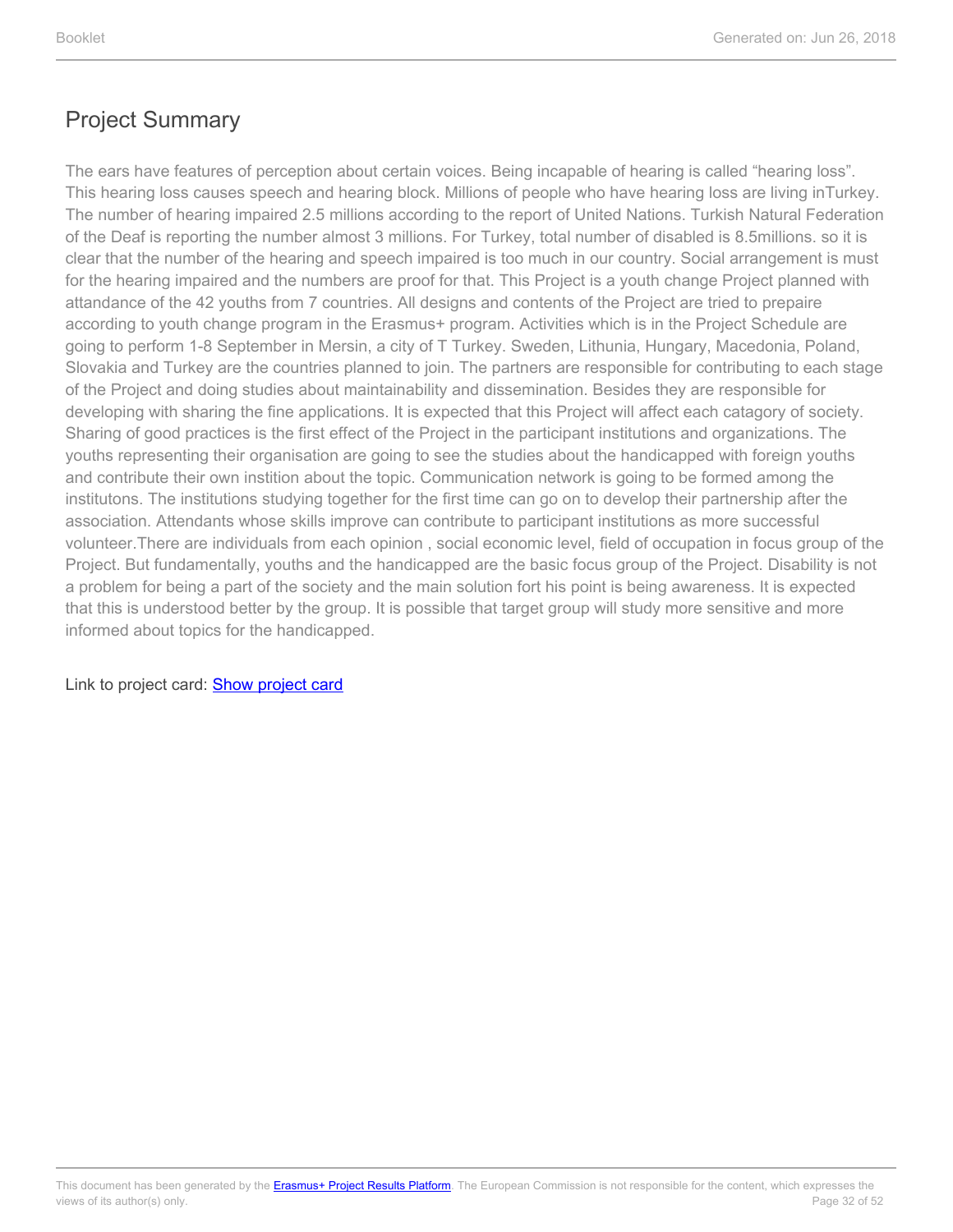<span id="page-32-0"></span>

Project Title

# KADINLARIN DEMOKRATİK HAYATA KATILIMI

Good practice example

Project Coordinator

Address **Organisation** katilimci kadinlar toplulugu şeker mah. toki sk. estapark a-blok no:13 amasya , Amasya , TR

#### Project Information

|                        | <b>Identifier</b> 2014-3-TR01-KA105-014450                                                                                                                                                                                                                            |
|------------------------|-----------------------------------------------------------------------------------------------------------------------------------------------------------------------------------------------------------------------------------------------------------------------|
|                        | <b>Start Date</b> Jan 1, 2015                                                                                                                                                                                                                                         |
|                        | <b>End Date</b> Nov 30, 2015                                                                                                                                                                                                                                          |
| <b>EC Contribution</b> | 8,780 EUR                                                                                                                                                                                                                                                             |
| <b>Partners</b>        | Kulturális Kapcsolatokért Alapítvány (HU), Siksali Arendusselts MTÜ (EE)<br>, Geoclube - Associação Juvenil de Ciência, Natureza e Aventura (PT),<br>Non-governmental organization "Kharkiv association for active youth<br>"Stella" (UA), Student-Youth Council (GE) |
| <b>Topics</b>          | EU Citizenship, EU awareness and Democracy; Gender equality / equal<br>opportunities; Reaching the policy level/dialogue with decision makers                                                                                                                         |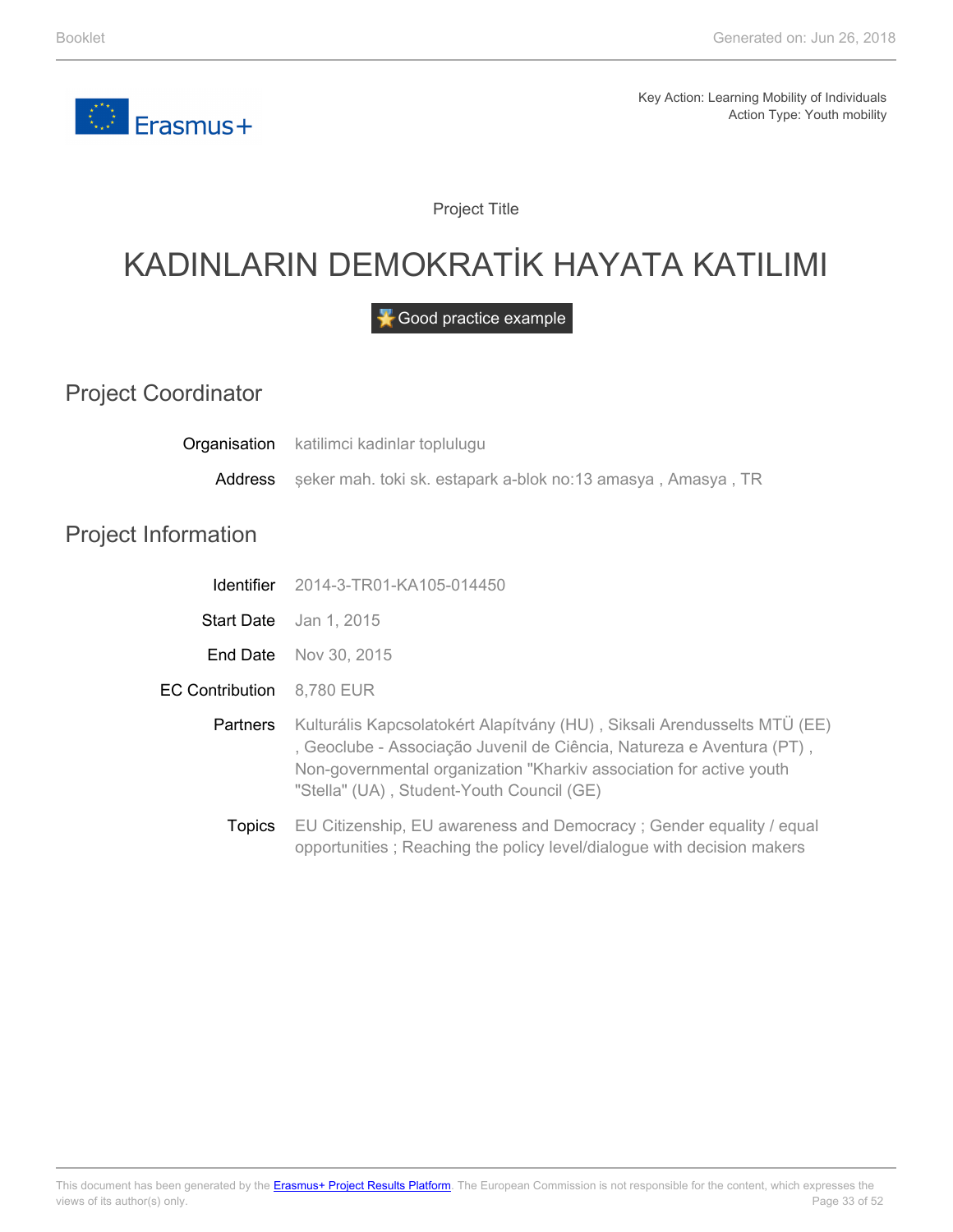The project revived as Katilimci Kadinlar Toplulugu (the Community of Participatory Women) thought of stepping in a more professional, participatory and international sense. Having realized that the European projects are the most efficient way to achieve our aim, we put our works into a project. Even though there exists a very large field of disadvantageousness in terms of women's rights, our community chose ""Women's Participation in Democratic Life"". For, democratic participation and active citizenship lie at the bottom of protecting women's rights. 20 participants from Estonia, Hungary, Portugal and Turkey joined the project and each country was represented by 5 participants. In the project, there were high school and university students, the ones who have just had their jobs, some managers in any line of work and adolescents with social awareness.

Our participants were given seminars on the subjects of ""women's participation in democratic life"", ""active citizenship"", ""social visibility of women"" and ""women as decision-makers"".

Besides, in order to be able to have a different perspective on subject and find solutions concerning it, the participants had discussions, simulations, animations, outdoor events, clip and documentary footages in groups. The project was effective in terms of increasing the awareness of young people regarding women's rights, and encouraging women to use their democratic rights. It had an impact on women's being decision-makers and making women visible by preventing social invisibility. Additionally, thanks to the project, the participants reinforced their values like democracy, friendship and solidarity by recognizing new cultures, habits and life styles.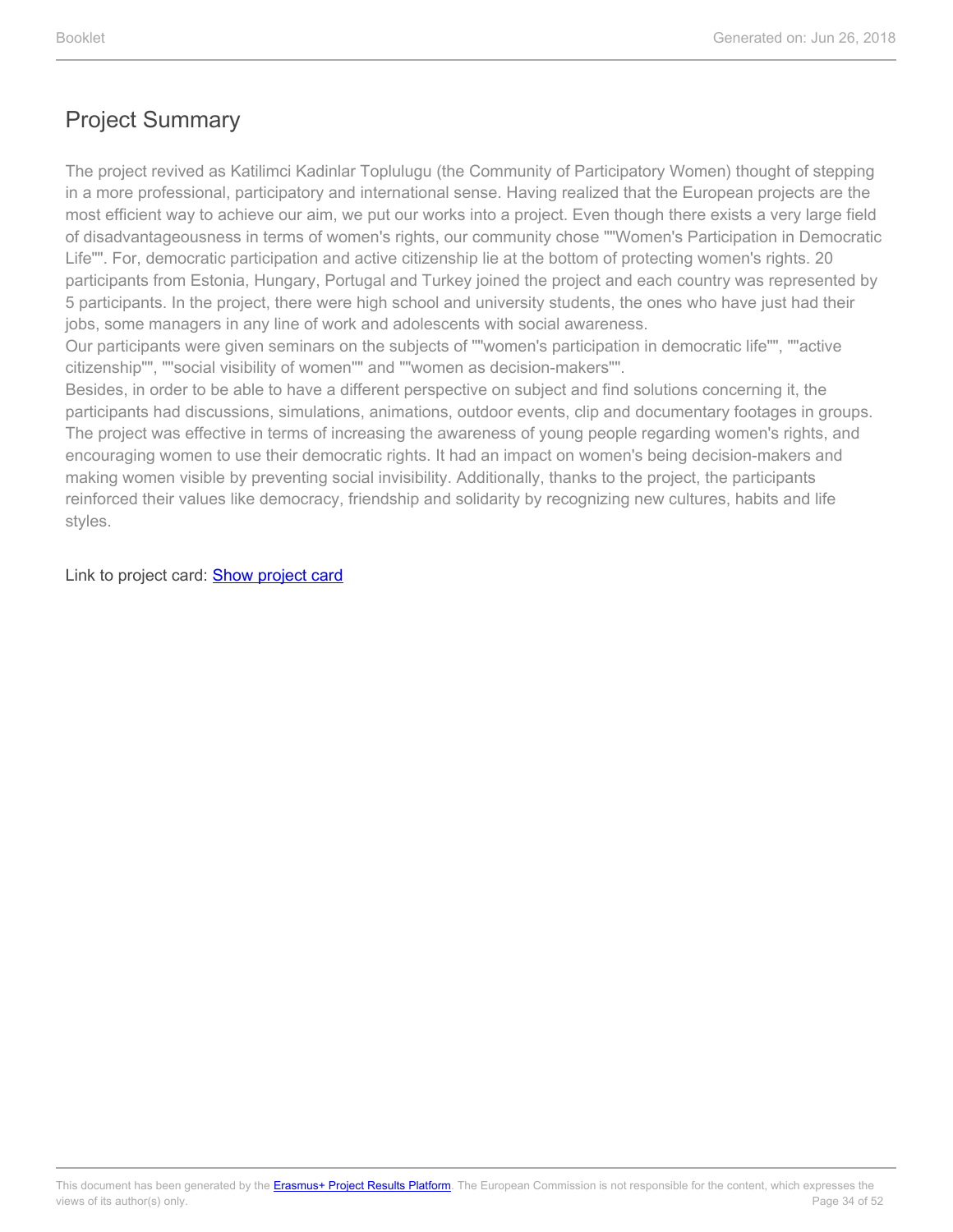<span id="page-34-0"></span>

Project Title

### Bright Future for Street Working Children

Good practice example

Project Coordinator

|                            | Organisation BASKENT GENCLIK HAREKETI EGITIM KULTUR SANAT SPOR GEZI<br>VE YARDIMLASMA DERNEGI |  |
|----------------------------|-----------------------------------------------------------------------------------------------|--|
| Address                    | ANITTEPE MAHALLESI TURGUT REIS CADDESI NO:53/D CANKAYA,<br>06580 ANKARA, TR                   |  |
| Website                    | www.baskentgenclikhareketi.org                                                                |  |
| Contact                    | ÖMER FARUK SARI,<br>bilgi@baskentgenclikhareketi.org                                          |  |
| <b>Project Information</b> |                                                                                               |  |
| Identifier                 | 2014-3-TR01-KA105-013707                                                                      |  |

Project Web Site http://www.baskentgenclikhareketi.org/?p=119

Start Date Jun 30, 2015

End Date Oct 30, 2015

EC Contribution 15,399 EUR

- Partners Asociacion de las Letras, Artes y Ciencias (ES) , COMUNE DI TORTONA (IT) , ASOCIATIA "NOI STIM!" (RO) , RAPLECTION (HR) , Zdruzenie za Edukacija i Umetnost Studio 212 (MK)
	- **Topics** EU Citizenship, EU awareness and Democracy ; Access for disadvantaged ; Inclusion - equity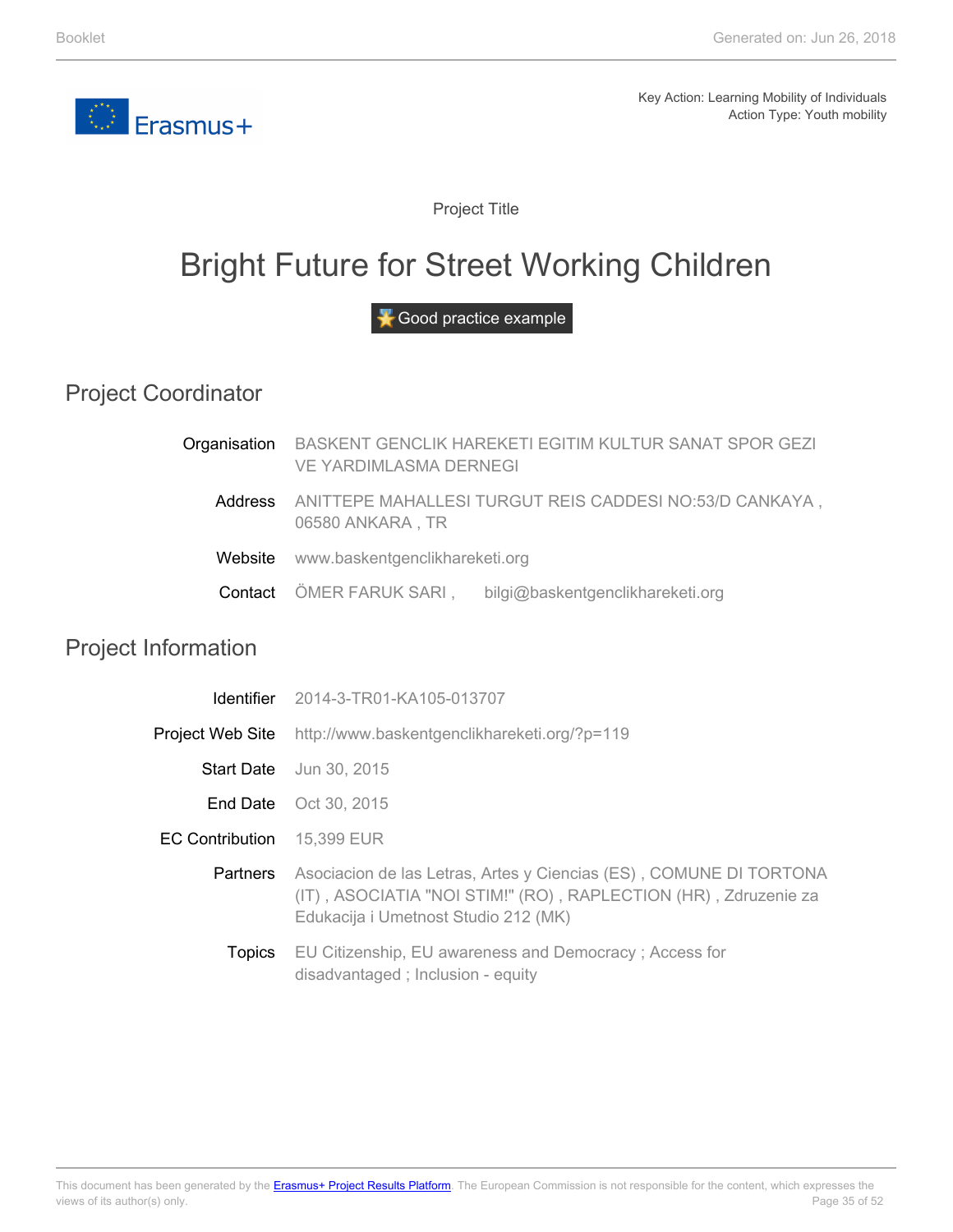"Bright Future for Street Working Children" ; is a project that 22 girls and 14 boys totally 36 young people gathered under a social issue for 7 days from Croatia, Spain, Italy, Romania and Turkey to develop their personal skills, gain competence and obtain teamwork culture. In addition to that 17 of those young people were selected among the people who carries fewer opportunities in terms of economic/educationa/social.

As it is known, 5 main targets of Europe 2020 strategy is directly related with education, employment, social exclusion and poverty. It is desired that the young people will be informed in regard to disadvantageousness, Europe citizenship, democracy, social inclusion and the relation between education and employment, and also motivate young people in civic initiatives for social problems.

As the host organization, we had activities in a collaboration with the Center of Children Working in Streets and also release academic studies to public which is titled as "Qualitative Research, Evaluation and Recommendation Report on Children Working in Streets and Children Working in Ankara Streets". Furthermore we had nominated this Center, which works to stop child labor, to 2014 UN Public Service Awards to gain international recognition. The center is awarded the first place among the 445 projects. In this context we believe that we will gather European young people in a social issue to become a part of solution and carry out some activities with those children.

Young people who took part in this project from partner countries started the project with the survey results that had been completed in their hometowns in regard to the children works in streets, afterwards they evaluate those surveys comperatively during the mobility. Participants gathered with those children to have some activites as paiting, music and sports in groups that those activites help the inclusion process.

Thanks to the teamworks, the participant young people are become familier with a working environment that they will confront with in future. Construction and the Evaluation Box Activities are an endavour to increase understanding on voting in elections and duties of society. Also it is provided that those young people are familiarised on others authentic cultural values and most importantly became friends.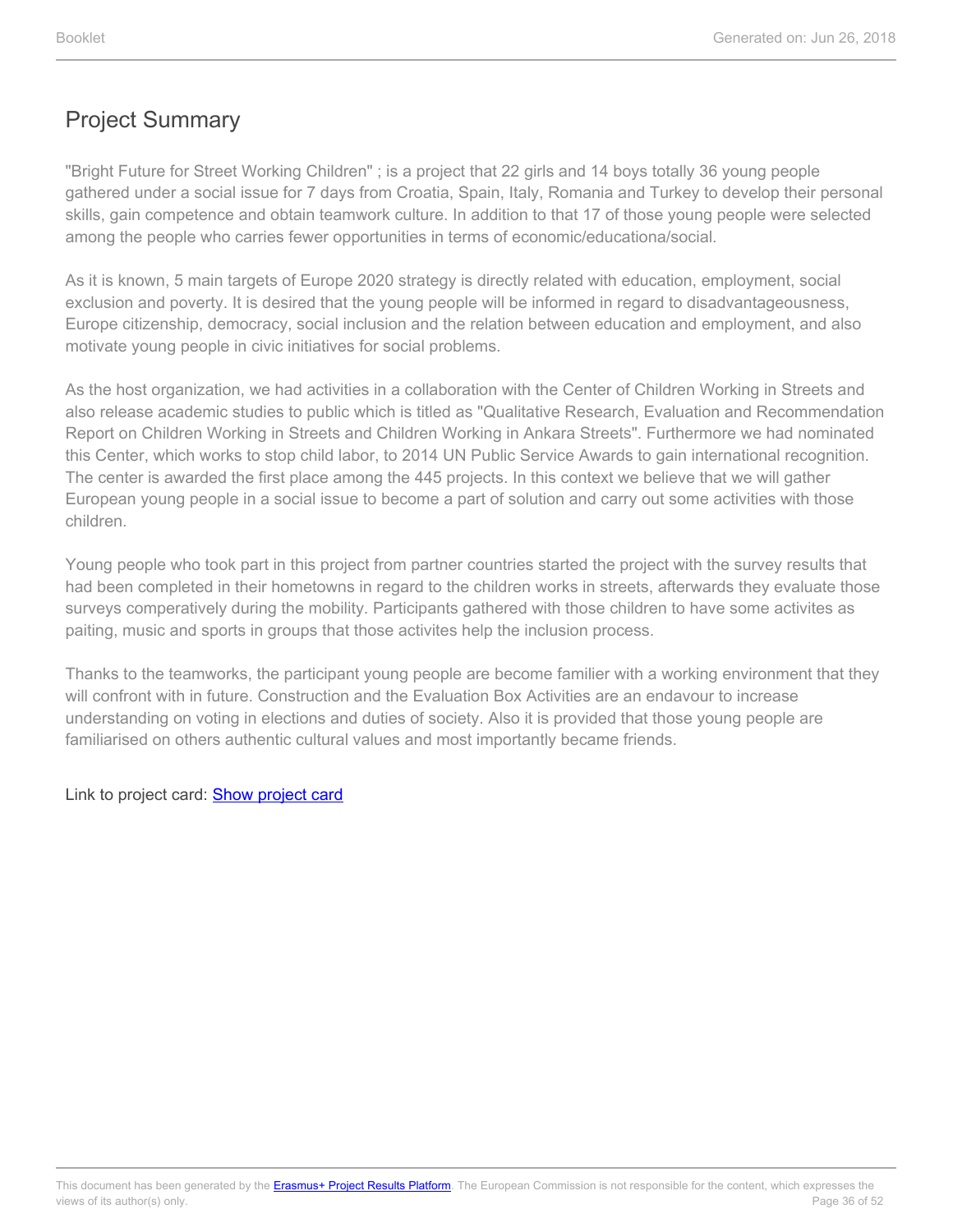<span id="page-36-0"></span>

Project Title

### UNITE THE POWER

Good practice example

Project Coordinator

Address **Organisation** Media Inspectors Informal Youth Group Yavuz Selim Mah. Toki 3. cad. Nurdan Sok. Kat:1, No:3 , 44100 Malatya , Malatya , TR

#### Project Information

|                                   | <b>Identifier</b> 2014-3-TR01-KA105-013701                                                                                     |
|-----------------------------------|--------------------------------------------------------------------------------------------------------------------------------|
|                                   | <b>Start Date</b> Jan 1, 2015                                                                                                  |
|                                   | <b>End Date</b> Sep 30, 2015                                                                                                   |
| <b>EC Contribution</b> 15,668 EUR |                                                                                                                                |
| <b>Partners</b>                   | PENTHESILEIA (EL), Baltic Regional fund (LV), Delegacion de Juventud<br>Leganés (ES), RAPLECTION (HR), Saúde em Português (PT) |
| <b>Topics</b>                     | Access for disadvantaged; Gender equality / equal opportunities;<br>Inclusion - equity                                         |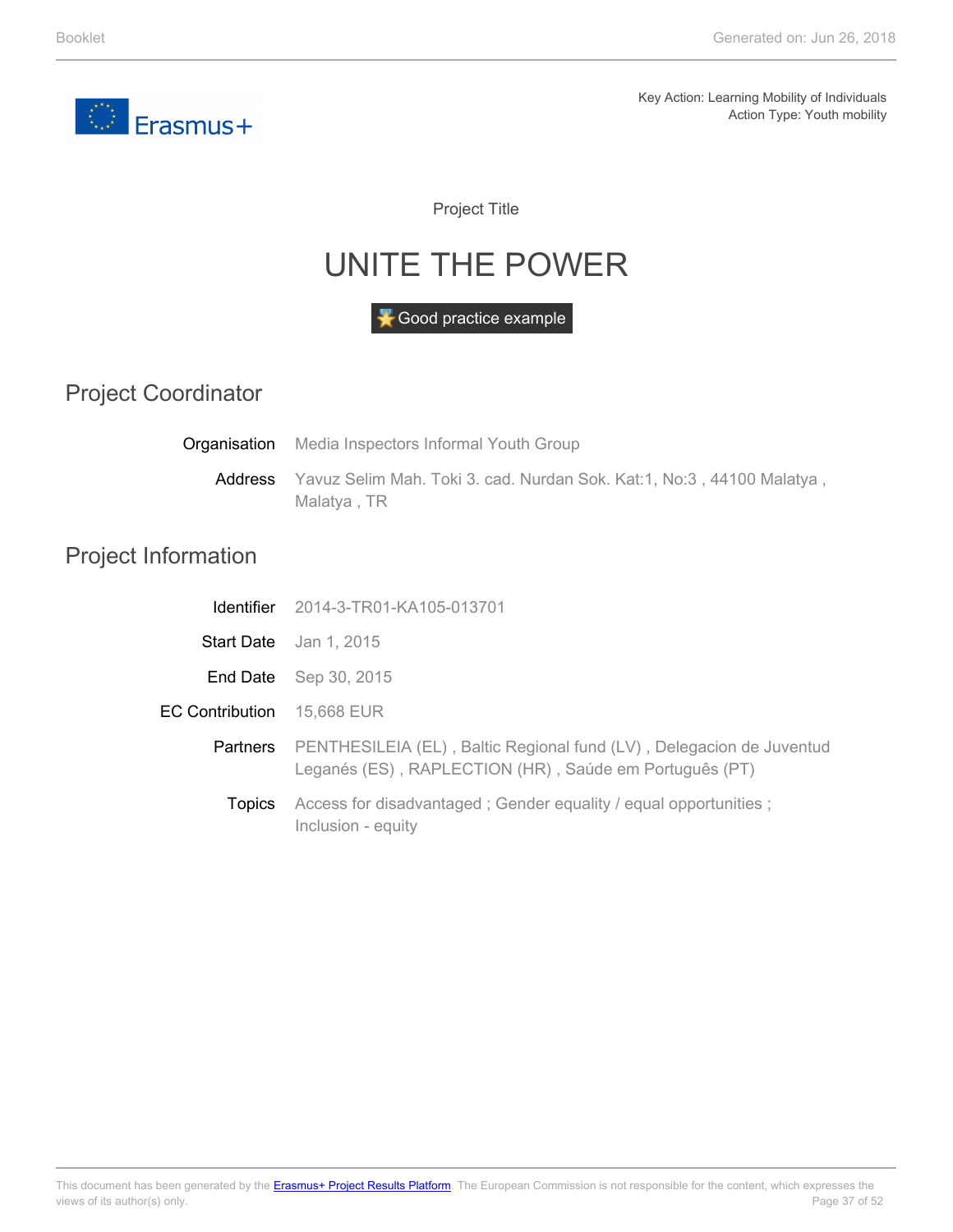Our project adapted Key Action 1. Youth Exchanges under the Erasmus+ programme.

The name of the project is "Unite the Power".

The main goal of the project is minimize the sexist language what cause the violance against women in the media. Within this context, we researched the media tools what create the violance against women, television channels, social media, newspapers and magazines on taking women in negative aspects and publish the "International Public Broadcast" and decleration for regulate the system. The project has been held in Malatya, Turkey on 05-14 May 2014.

The main activities are;

- Energizers,
- Intercultural learning sessions
- Gender sessions,
- Sexist dimention in Europe and International field and regulations,
- to inspect the media tools,
- International Public Broadcast
- Decleration
- Youthpass and Erasmus+

In the project, the non formal education methods has been used.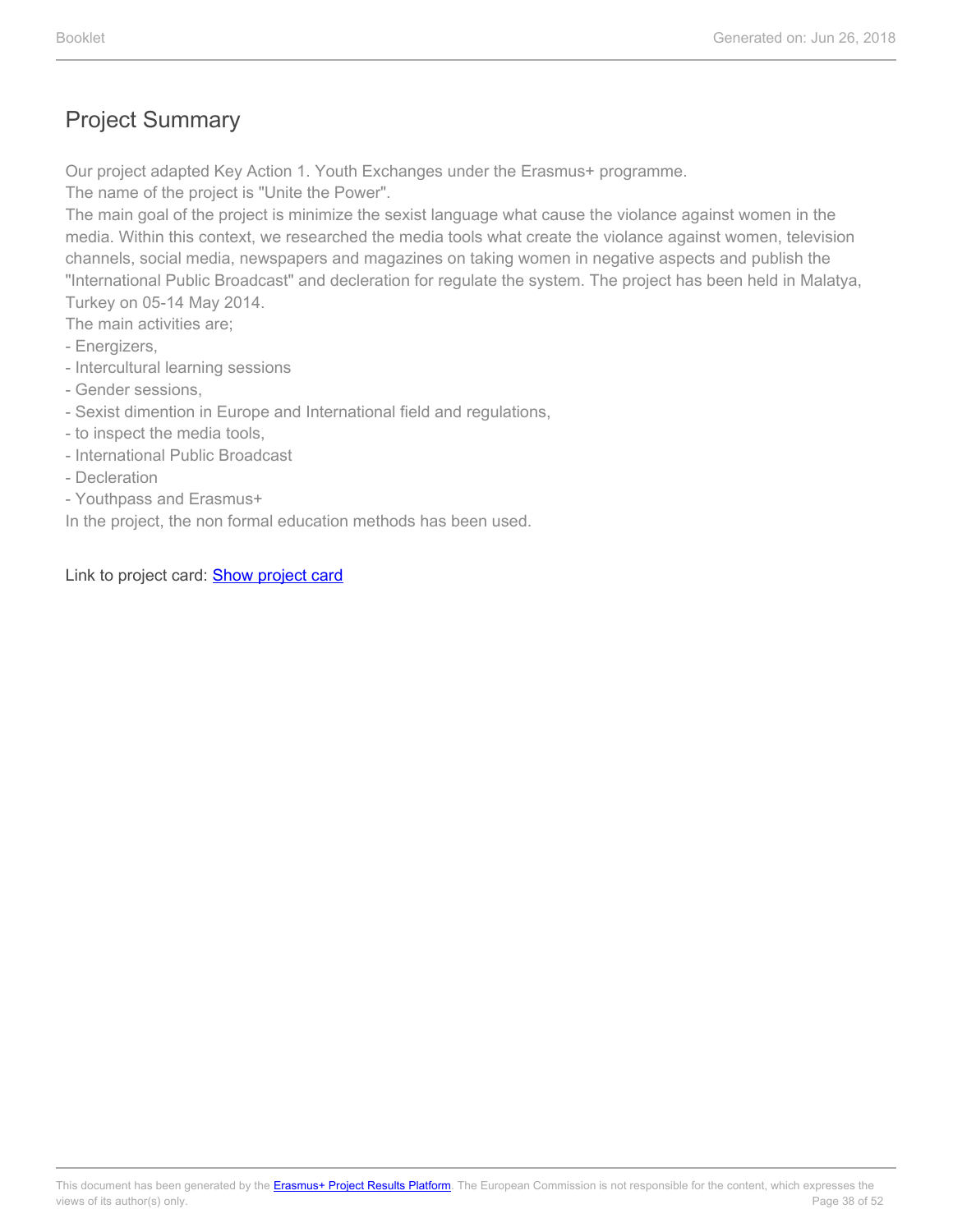

Project Title

# <span id="page-38-0"></span>Trust Yourself and Step Forward Again - Kendine Güven ve Yeniden Başla

Good practice example

### Project Coordinator

Project In

| Organisation           | Alesta Genclik ve Spor Kulubu Dernegi                                                                                           |  |
|------------------------|---------------------------------------------------------------------------------------------------------------------------------|--|
| Address                | Altay Mahallesi 2667. Sokak Botanik Rezidans No: 45, 06820 Ankara,<br>Ankara, TR                                                |  |
| Website                | http://www.alesta.org.tr                                                                                                        |  |
| nformation             |                                                                                                                                 |  |
| <b>Identifier</b>      | 2014-3-TR01-KA105-013682                                                                                                        |  |
| Project Web Site       | http://www.alesta.org.tr                                                                                                        |  |
| <b>Start Date</b>      | Apr 1, 2015                                                                                                                     |  |
| End Date               | Jul 1, 2015                                                                                                                     |  |
| <b>EC Contribution</b> | 19,300 EUR                                                                                                                      |  |
| <b>Partners</b>        | VulcanicaMente (IT), Agrupamento de Escolas de Vialonga (PT)                                                                    |  |
| <b>Topics</b>          | Early School Leaving / combating failure in education ; Inclusion - equity ;<br>Youth (Participation, Youth Work, Youth Policy) |  |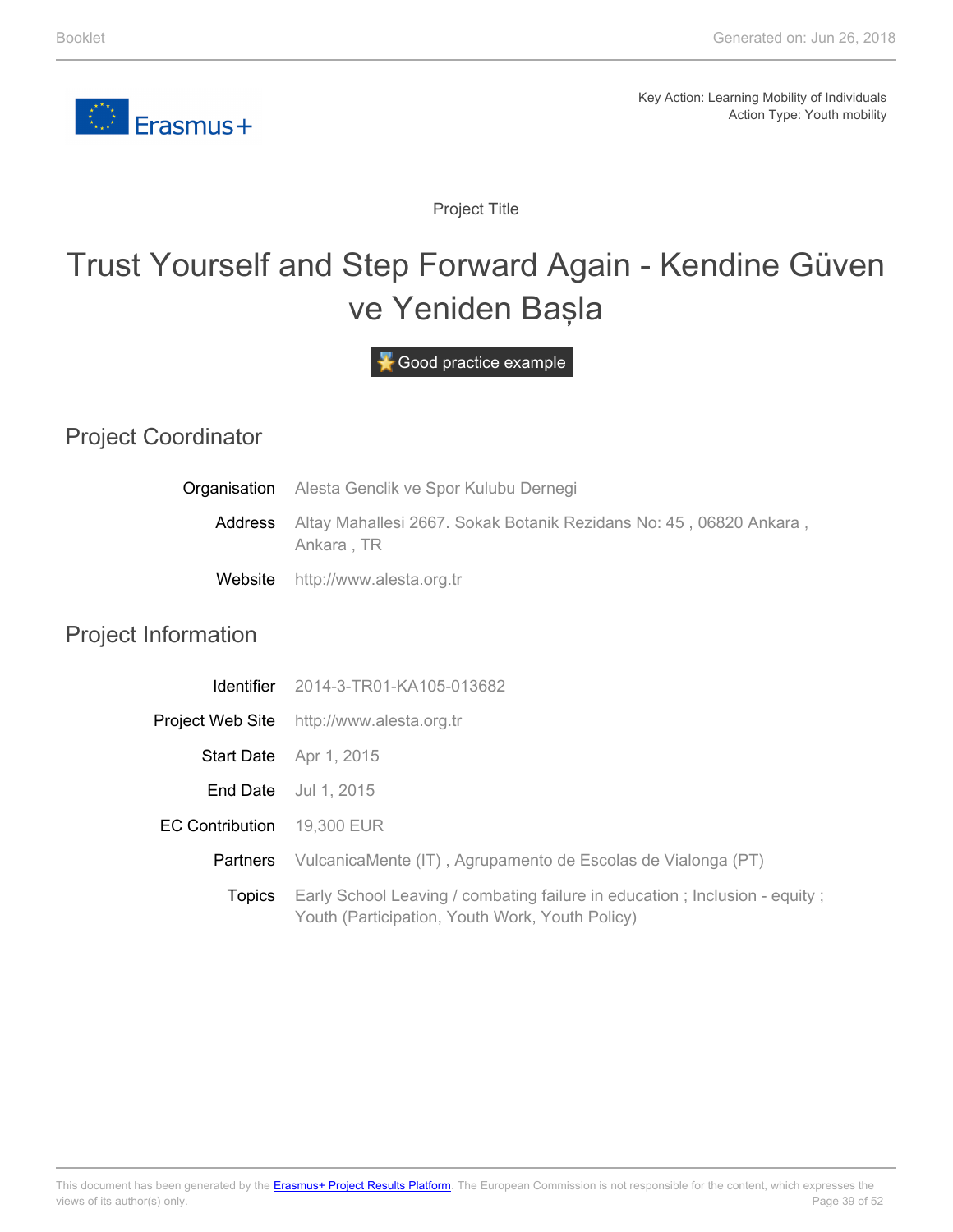Proje çesitli sebeplerden dolayi okul basarisi düsen ya da erken okul terki riskiyle karsi karsiya kalan ögrencilere okulun zevkli ve olumlu yanlarini göstererek okul basarisini arttirmak erken okul terki ile yüz yüze kalan ögrencilerin sayisini azaltmaya katki saglamak için yapilmistir. 2013 yilinda Avrupa Komisyonu tarafindan yapilan bir arastirmada Avrupa'daki erken okul terki ortalamasinin %14 oldugu açiklanmis ve bu oranin 2020 yilinda %10 düsürülmesi hedeflenmistir. Bu hedefe katkida bulunmak amaciyla bu proje gerçeklestirilmistir. Proje akademik, sosyal ya da aile ile ilgili sebepler dolayisi ile erken okul terkiyle ya da okul basarisinin düsmesi riskiyle karsi karsiya gelen ögrencileri desteklemek amaciyla Türkiye, Portekiz ve Italya'dan proje ortaklari arasinda olusturulmustur. Projede yaygin ve sargin egitim yöntemlerine dayali faaliyetlerle okulu ve egitimi sevdirerek okul basarisinin arttirilmasi, erken okul terki riskinin azaltilmasi, ögrencilerin güven ve sorumluluk duygularinin gelistirilmesi için çalismalar yapilmistir.

Tüm proje asamalari katilimci gençlerle birlikte yapilmistir. Proje ev sahibi ortagin bulundugu Ankara-Sincan bölgesinde düzenlenen yaratici, egitici sanat, spor, açik hava faaliyetleri ve kültürel faaliyetleri içermistir. Aktiviteler gençlerin kendi kendilerine yardim etme sürecini de içermektedir. Üç farkli ülkeden gelerek faaliyetlere katilan gençler dayanismanin ve birlikteligin öneminin farkina varmis, kurum ve kuruluslar arasinda isbirligi ve deneyim paylasimi yapilmistir. Ortaklar arasindaki bag kuvvetlenmis ve uluslararasi bilinirlik düzeyleri artmistir. Proje ortagi kurumlar gençleri desteklemek için bir araya gelmis ve güçlerini birlestirmistir. Projede sanat, spor ve açik hava aktiviteleri yapilmistir. Tüm çalismalar takim çalismasi ve isbirligi ile gerçeklestirilmistir. Projeye Italya'dan 14-22 yas arasi13 genç ve 4 lider, Portekiz'den 14-22 yas arasi15 genç ve 3 lider, ev sahibi kurulustan 14-22 yas arasi15 genç ve 6 liderle Ankara ilinde gerçeklestirilmistir.

Gençler yapilan faaliyetlerde sorumluluk almayi, paylasmayi, yardimlasmayi, yaparak-yasarak ögrenmeyi, basarma ve yapabilirim duygusunu tatmislar, kendine güven, grup dinamigi içinde saygi duygularini gelistirmisler, farkli kültürlerden arkadaslar edinmenin mutlulugunu yasamislardir. Farkli yasayislar, düsünme ve uygulama sekilleri görerek bakis açilarini gelistirmisler, daha toleransli olmayi ögrenmislerdir. Hareketliligin ilk gününde yapilan toplantilarda Erasmus+ ve Gençlik programi ve Youthpass belgesi hakkinda detayli bilgiye sahip olmuslardir. Bunun yani sira, yabanci dil konusma pratiklerini gelistirmisler ve yabanci dil ögrenmenin ve konusmanin ne kadar önemli oldugunu görmüslerdir.

Katilimci kuruluslar arasinda daha siki bir isbirligi için adimlar atilmis, kurumsal bazda deneyim paylasimi gerçeklestirilmis ve yeni projeler için fikir teatisi yapilmistir. Kuruluslarin uluslararasi bilinirlik düzeyleri artmistir. Proje ile ilgili her türlü bilgi, gençlik çalismalari yapan ve projeler hazirlamak isteyen kurum ve kuruluslarin erisimine web sayfasi, Facebook sayfasi ve Twitter hesaplarindan açilmistir. Kurum ve kuruluslar istedikleri zaman bu bilgi birikiminden yararlanabileceklerdir. Projenin etkisi katilimci gençlerle baslamis, akran gruplari, aile, yakin çevre ve uzak çevre ile artarak devam etmektedir.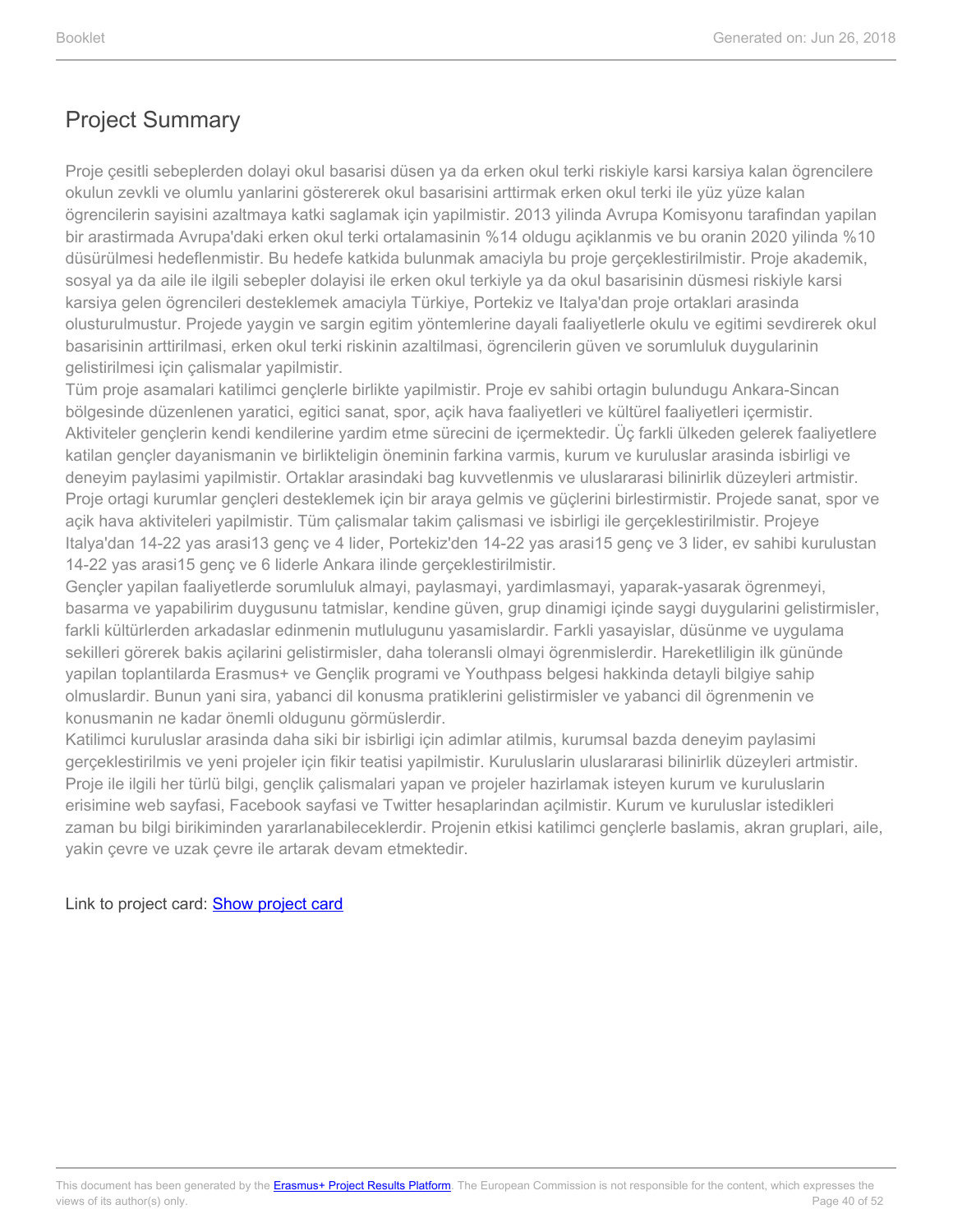

Project Title

### <span id="page-40-0"></span>FELLOWSHIP OF CULTURES (Kültürlerin Kardeşliği)

Good practice example

Project Coordinator

**Organisation** AKTIF VATANDASLAR

> Address Eski Ömerli mah. 1323 sok. 1. Çıkmazı no:5 Tarsus , 33500 MERSIN , Mersin , TR

#### Project Information

E<sub>C</sub>

|                   | <b>Identifier</b> 2014-2-TR01-KA105-011231                                                                                                                                               |
|-------------------|------------------------------------------------------------------------------------------------------------------------------------------------------------------------------------------|
| <b>Start Date</b> | Sep 1, 2014                                                                                                                                                                              |
|                   | <b>End Date</b> Feb 1, 2015                                                                                                                                                              |
|                   | <b>Contribution</b> 16,570.49 EUR                                                                                                                                                        |
| <b>Partners</b>   | Dobeles Jauniesu dome (LV), asociación las niñas del tul (ES),<br>Europejski Dom Spotkan - Fundacja Nowy Staw (PL), Ludbreska udruga<br>mladih entuzijasta (HR), Asociatia Allons-y (RO) |
| <b>Topics</b>     | EU Citizenship, EU awareness and Democracy; Romas and/or other<br>minorities                                                                                                             |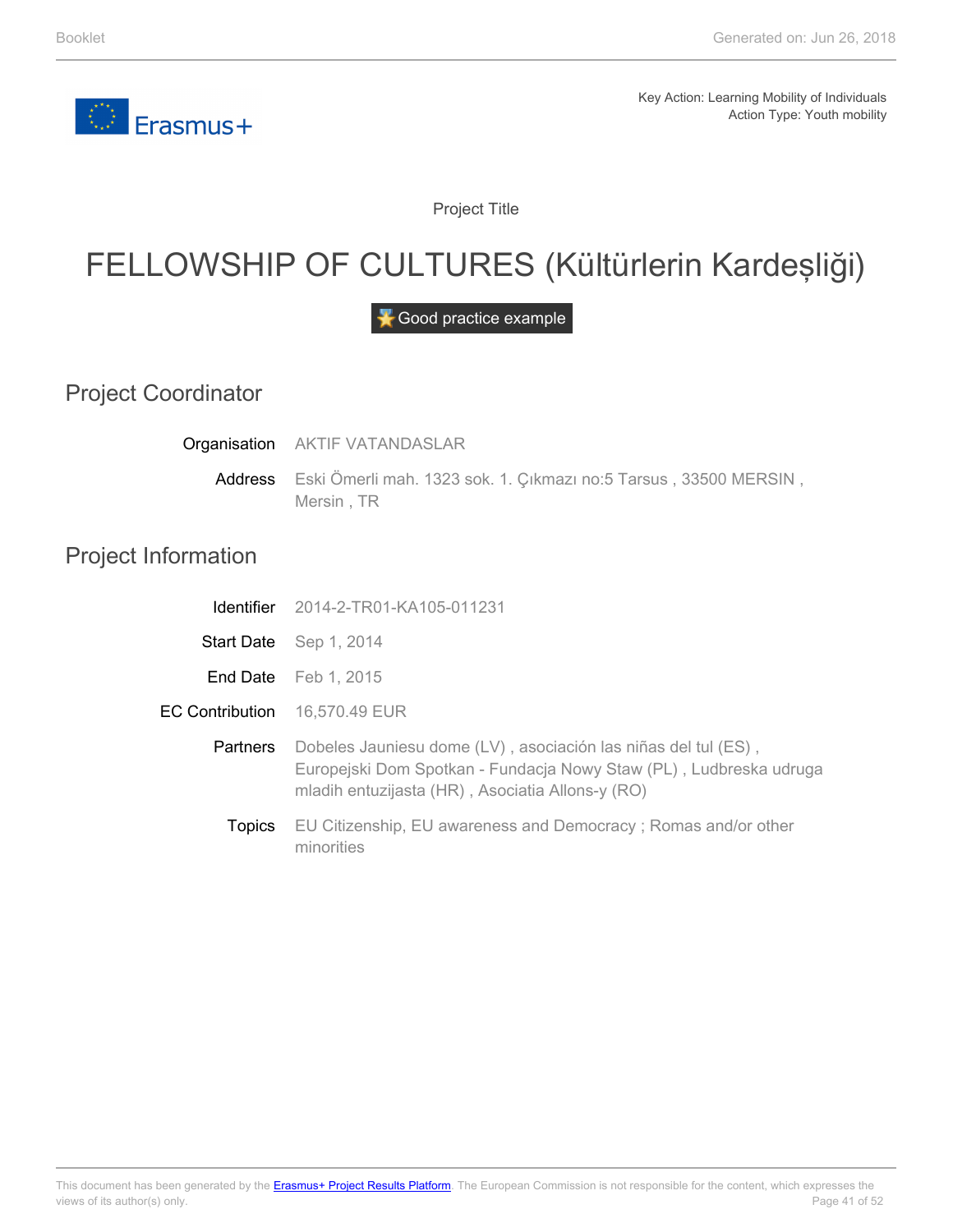FELLOWSHIP OF CULTURES Project is an youth exchange which will be carried out between 28 October - 5 November 2014 in Tarsus-Mersin/TURKEY. 38 young people from Turkey, Latvia, Poland, Spain, Romania and Croatia will participate to the project. As part of EU Citizenship, EU awareness, Democracy and Minorities themed project we aim to bring out the good practices carried out in different countries and generalize European Awareness.

Prejudices and stereotypes will be used as a tool for people from different countries to get to know each other in project. In the sessions, we will use non-formal education methots. These sessions will ensure that participants will be actively included in the process.

English will be common language in the project. With the help of all participants we will create Scrabbles which are introducing their countries. By means of that we aim to contribute into better understanding of each culture.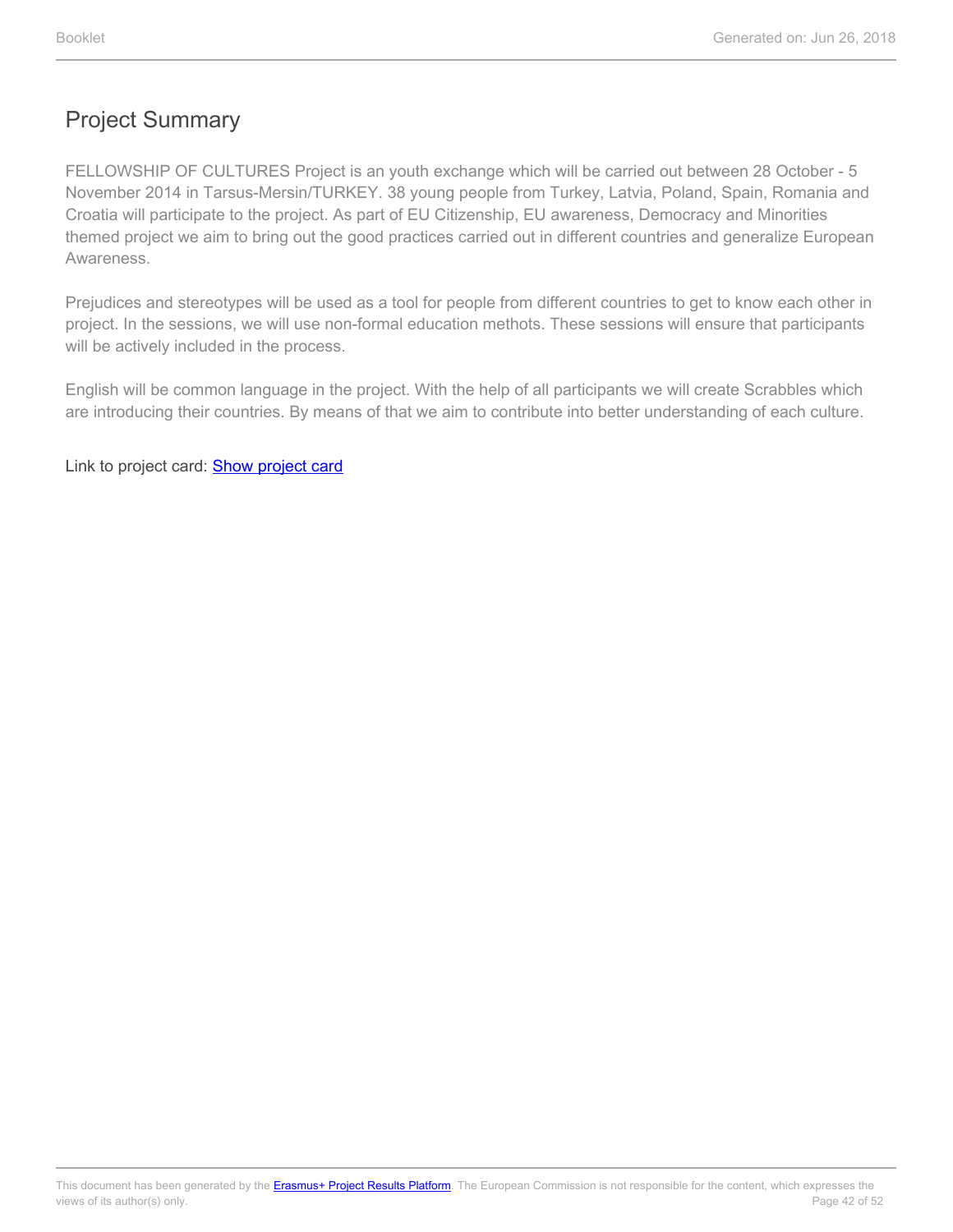<span id="page-42-0"></span>

Project Title

### Hand in Hands for Disabled in Production

Good practice example

#### Project Coordinator

|         | <b>Organisation</b> Saray Engelsiz Yasam Bakim Rehabilitasyon ve Aile Danisma Merkezi              |  |
|---------|----------------------------------------------------------------------------------------------------|--|
|         | Address Özal Bulvari ( Protokol Yolu) No:162 Saray Osman Gazi Mah., 06450<br>Pursaklar, Ankara, TR |  |
| Website | www.sarayengelsizyasam-aile.gov.tr                                                                 |  |

#### Project Information

| <b>Identifier</b> | 2014-2-TR01-KA105-011187 |
|-------------------|--------------------------|
|-------------------|--------------------------|

- **Start Date** Aug 1, 2014
- **End Date** Jan 31, 2015
- EC Contribution 21,920 EUR
	- **Partners** Civiltà 2.0 Onlus (IT) , European Diplomats' Association (GE) , Fundacja "RA i DO" Miedzynarodowe Centrum Wsparcia Mlodziezy i Doroslych (PL) , Montenegrin Youth Power (ME) , Young European Leaders Society (BG) , ODLAR YURDU GENCLER ICTIMAI BIRLIYI (AZ) , UNIQUE JUNIOR ENTERPRISE (AL) , ASOCIATIA TINERI PARTENERI PENTRU DEZVOLTAREA SOCIETATII CIVILE (RO) , Center for Interethnic Cooperation (RU) , LTrasmus+ (LT)
		- **Topics** Creativity and culture ; Access for disadvantaged ; Entrepreneurial learning - entrepreneurship education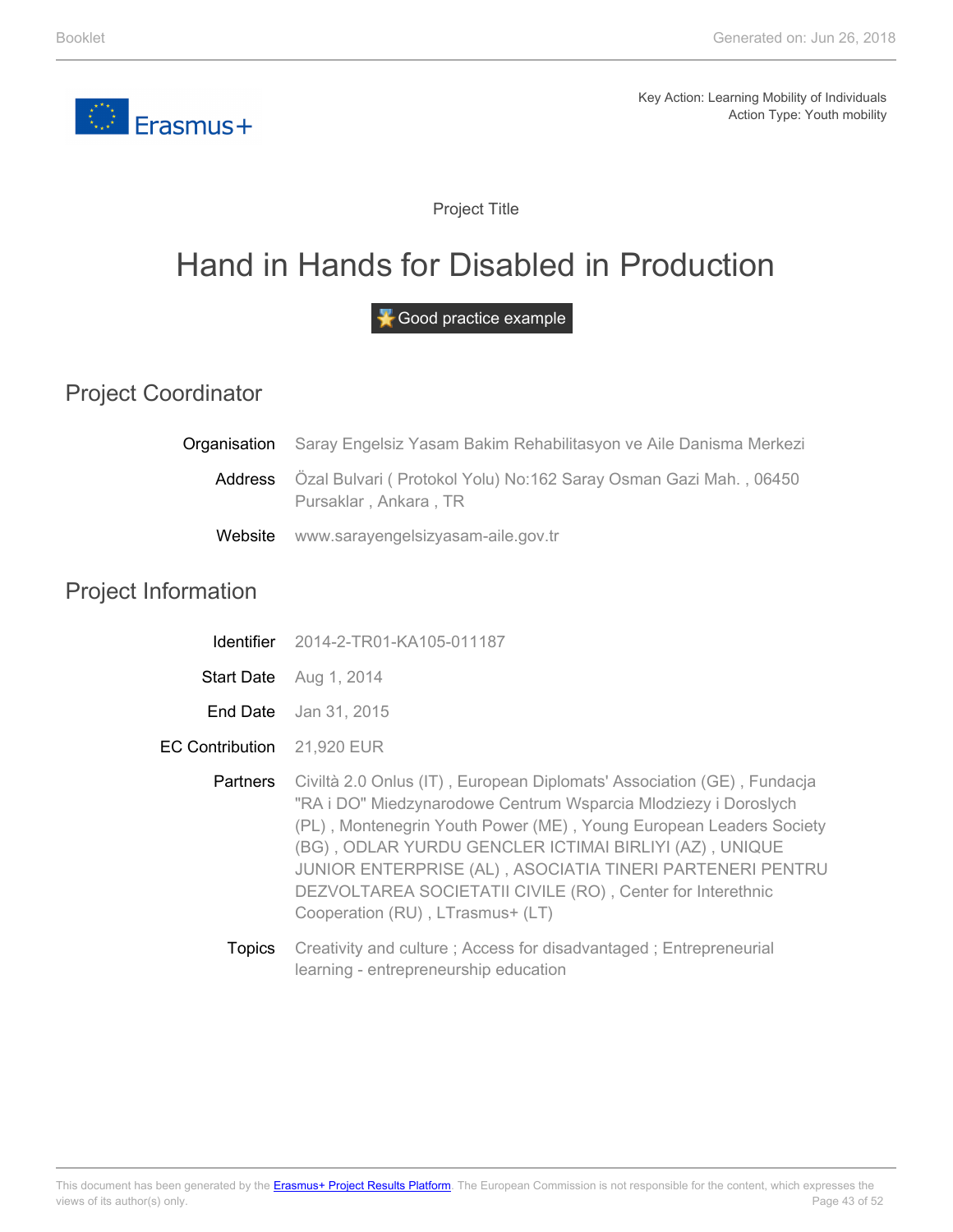We prepared our project entitled "Hands in Hand for Disabled in Production" with the intent of sharing the all capabilities of our disabled with youngster from 10 countires under the experience of how wonderfully mentally retarded people have been producing in Saray Disabled Free Living Centre. Implementation date of the project is also determined as World Disabled Day to contiribute our aim of applying for this project. We are going to implement our project applying non formal learninig techniques with youth trainers and experts of one Turkish organisation (S&G) which is experienced in youth projects. There will be disabled youngsters from partner countires attnding our project with their accompanying persons as well. We strongly believe in that, thus project is going to be a good example to share how disabled an take part in production and contributing to the society itself by implementing with 55 participants. We shall have APv and host 55 youngsters from 11 countries such as Lithuania, Romania, Azerbaijan, Albania, Georgia, Montenegro, Italy, Bulgaria, Russian Federation , Poland and Turkey. Support of Misintry of Family and Social Policies, General directorate for Disabled and Elderly People is also going to plan a vital role for disseminaitong the results and multiplier impact f the project throughout the country and all around the globe.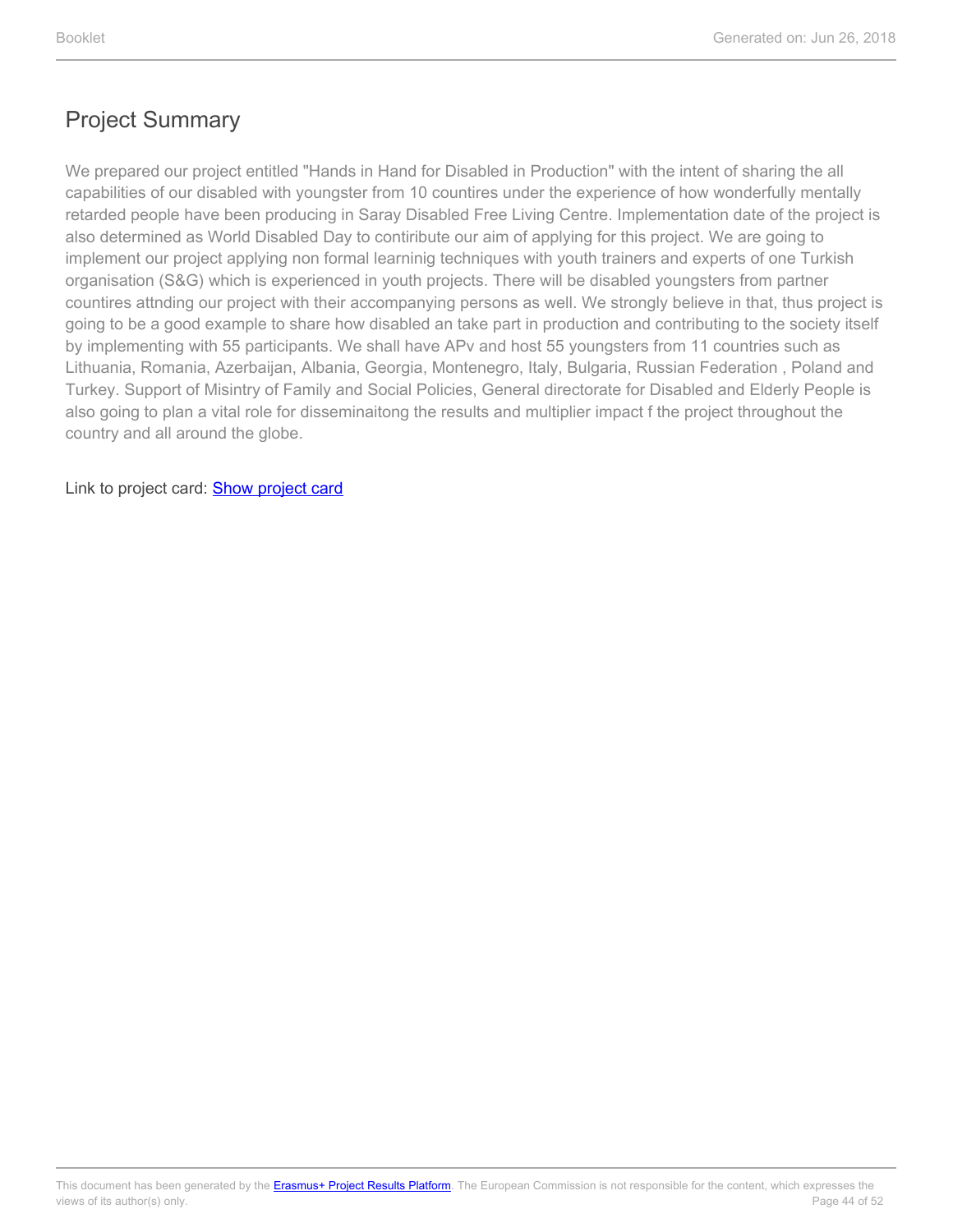

Project Title

# <span id="page-44-0"></span>SESSİZ SOHBETLER - SILENT CONVERSATION

Good practice example

Project Coordinator

**Organisation** ENGELSIZ DILLER GRUBU

Address ATATURK UNİVERSİTESİ KAMPUS İÇİ NENEHATUN KIZ YURTLARI K-11 , 25100 YAKUTİYE , Erzurum , TR

#### Project Information

|                              | <b>Identifier</b> 2014-1-TR01-KA105-004036                                                                                                                                             |
|------------------------------|----------------------------------------------------------------------------------------------------------------------------------------------------------------------------------------|
|                              | <b>Start Date</b> Jun 17, 2014                                                                                                                                                         |
|                              | <b>End Date</b> Dec 17, 2014                                                                                                                                                           |
| EC Contribution 11,643.6 EUR |                                                                                                                                                                                        |
| Partners                     | Lubelska Wojewódzka Komenda Ochotniczych Hufców Pracy (PL),<br>Brainstorm Organisation (AL), Azerbaycan Respublikasi Gencler<br>Teskilatlari Milli Surasi (AZ), Fundatia Zamolxes (RO) |
| <b>Topics</b>                | Disabilities - special needs; Intercultural/intergenerational education and<br>(lifelong)learning; Youth (Participation, Youth Work, Youth Policy)                                     |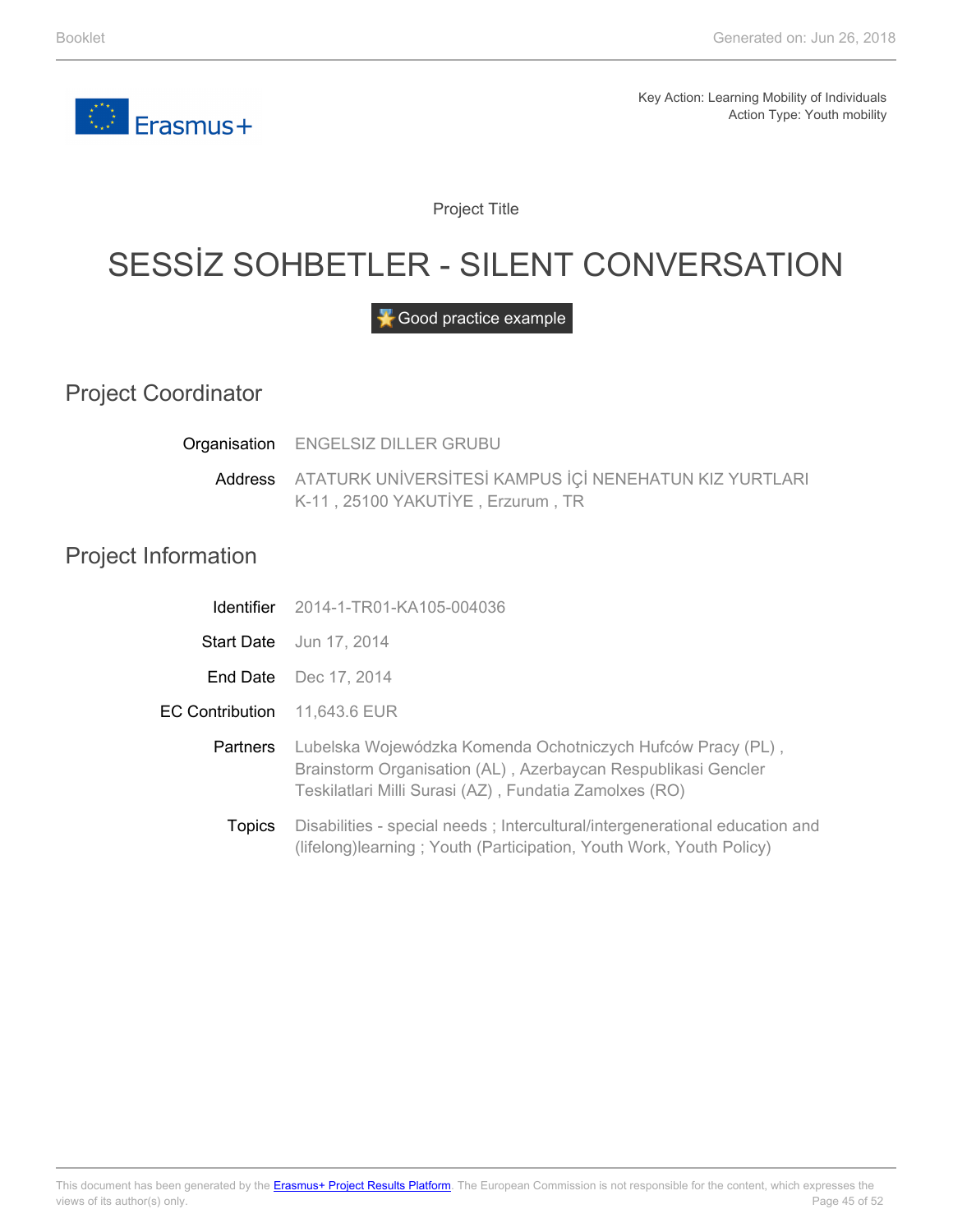The aim of our Project is to teach international sign language "Gestuno" at the basic level to people who have come together from different cultures and help to generalise this. After the training we are planning that our participants will be able to communicate with people who are hearing impaired but they know this language and other people who know this language even from different contries. Additionally we are planning as a group of Non-barrier Languages, to provide young people's skills and their sufficiency who have come together from different cultures and provide opportunity to meet them and live together

-- provide with help to learn sign language, people who are not hearing impaired able to communicate with hearing impaired people

–hearing impaired people who play second fiddle have the right to comment on something

– provide opportunity to increasing the activity for hearing impaired

– eliminate the barriers on communicate

– giving a chance for take part to even disable people on an international activity

– to work in a cultural area with youngs who are disable and undisable.

We are planning that our Project will be realised between 1st September 2014 and 10th September 2014 in Erzurum – TURKEY, with the participation of 5 countries and 30 participients in total. We are planning to get more productive results with provide to our participients have master a subject on outdoor activities, learning games, groups actions and workshops, as well as non-formal education techniques which we will use during our Project. In the next process our aim is activities carried out under the Project also will be realized in partner countries, we are planning to organize various sustainable activities for generalise it at international area.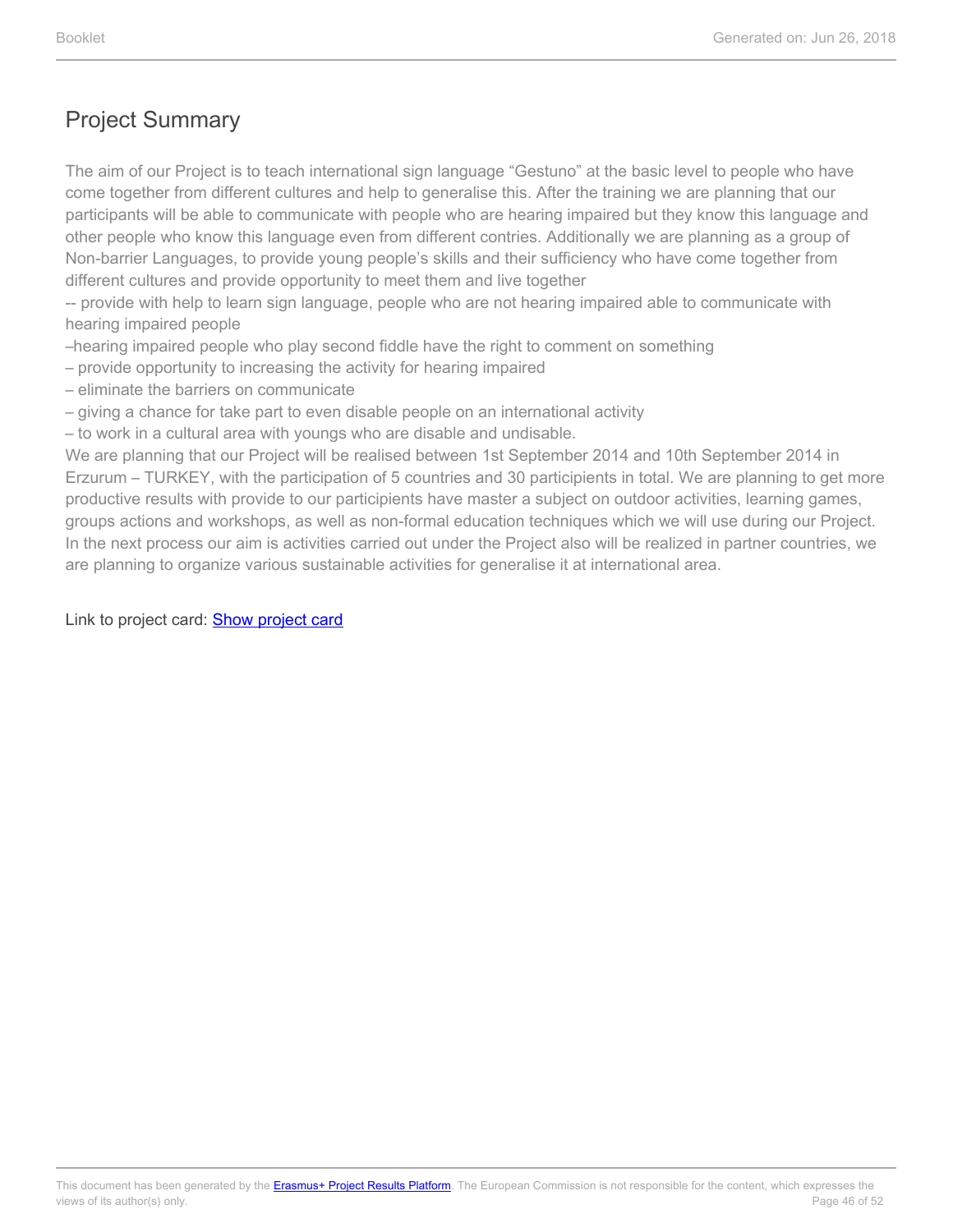<span id="page-46-0"></span>

Project Title

# MÜZİKLE ANLAŞMAK - TO TALK VIA MUSIC

Good practice example

Project Coordinator

**Organisation** SOL ANAHTARI GRUBU

> Address ETHEMBABA CADDESİ HASRET SOKAK EVİM EVLER A BLOK SOL ZEMİN KAT NO:10 DADAŞKENT , 25090 AZİZİYE , Erzurum , TR

#### Project Information

E<sub>C</sub>

|               | <b>Identifier</b> 2014-1-TR01-KA105-002308                                                                                                                                                        |
|---------------|---------------------------------------------------------------------------------------------------------------------------------------------------------------------------------------------------|
|               | <b>Start Date</b> Jun 17, 2014                                                                                                                                                                    |
|               | <b>End Date</b> Dec 17, 2014                                                                                                                                                                      |
|               | <b>Contribution</b> 15,086 EUR                                                                                                                                                                    |
| Partners      | Office for Initiatives Promotion (BY), JSC EU Trade (LT), Tarkade Kivi<br>MTÜ (EE), Chernivtsi cell of allukrainian organisation "PORA!" (UA),<br>CENTRUL EDUCATIONAL DE RESURSE SI TRAINING (RO) |
| <b>Topics</b> | Creativity and culture; Social dialogue; Youth (Participation, Youth Work,<br>Youth Policy)                                                                                                       |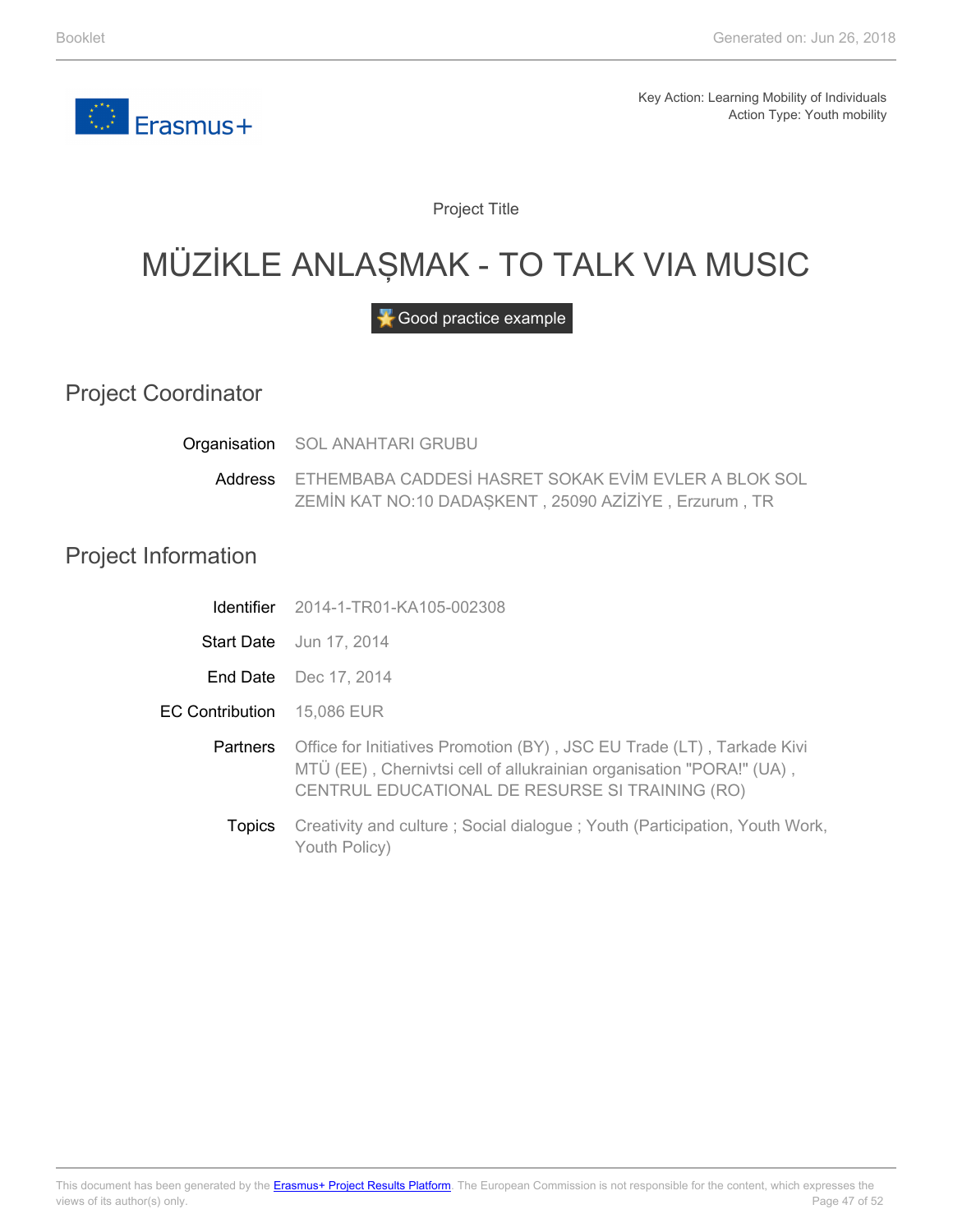In our project, which we are going to carry out in Erzurum, we want to provide to combine different cultures with one aim by meeting with young people from different cultures and mixing cuontries' music and lyrics to the others'. We intend to achieve our joint goals by using music which is a global language and by working together. these goals:

- -to form an interaction with music between cultures;
- -to provide youth to know and to learn specifical folk music of different countries;
- -to show to our participants and our society that music is universal;
- -to provide these people to arouse interest to different music of different cultures;
- -to find out a joint product at the end of the project.

we are going to apply our project in 15-26 of october during eleven days with young people who are interested in music and different instruments and come from Romania, Ukraine, Lithuania, Belarus and Estonia.

30 participants from 6 countries are going to join to our works which we will carry out with musical studios',

meeting about our opinions, concert, tour and culturel activities.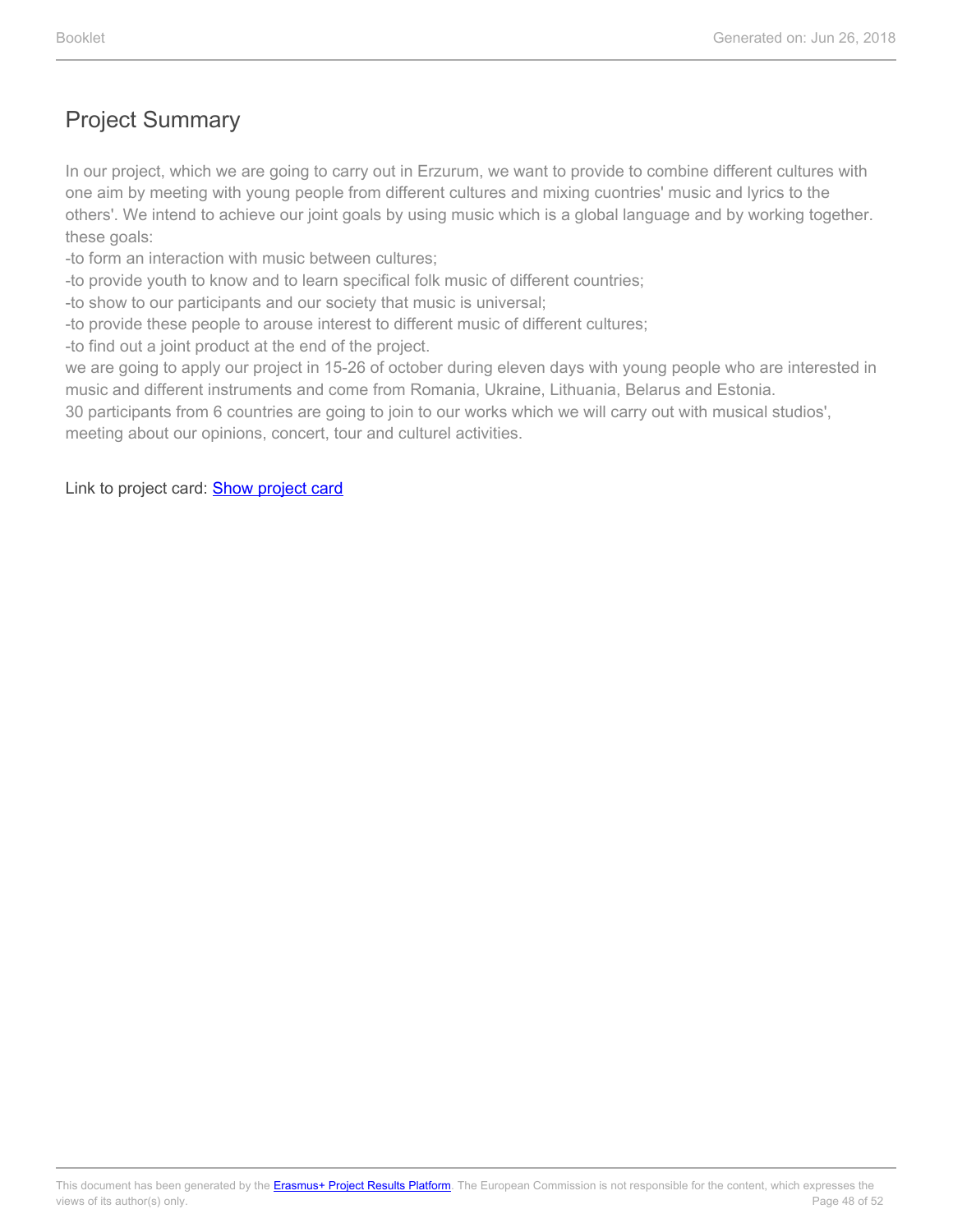

Project Title

# <span id="page-48-0"></span>Gençler Çevre Haklarını Savunuyor! - Youth Defending Environment Rights!

Good practice example

#### Project Coordinator

| Organisation               | Genc Cevre Savunuculari                                                                            |
|----------------------------|----------------------------------------------------------------------------------------------------|
|                            | Address Kalkınma Mah. 114 Nolu Sokak. Özel Yuvam Kız Öğrenci Yurdu, 61080<br>Trabzon, Trabzon, TR  |
| <b>Project Information</b> |                                                                                                    |
|                            | <b>Identifier</b> 2014-1-TR01-KA105-002221                                                         |
|                            | <b>Start Date</b> Jun 27, 2014                                                                     |
| End Date                   | Apr 26, 2015                                                                                       |
| <b>EC Contribution</b>     | 13,008 EUR                                                                                         |
| <b>Partners</b>            | KYTTARO ENALLAKTIKON ANAZITISEON NEAON KEAN (EL),<br>GDANSK PROJECT GROUP (PL), NVO "Krantas" (LT) |
| Topics                     | Environment and climate change; Youth (Participation, Youth Work,<br>Youth Policy)                 |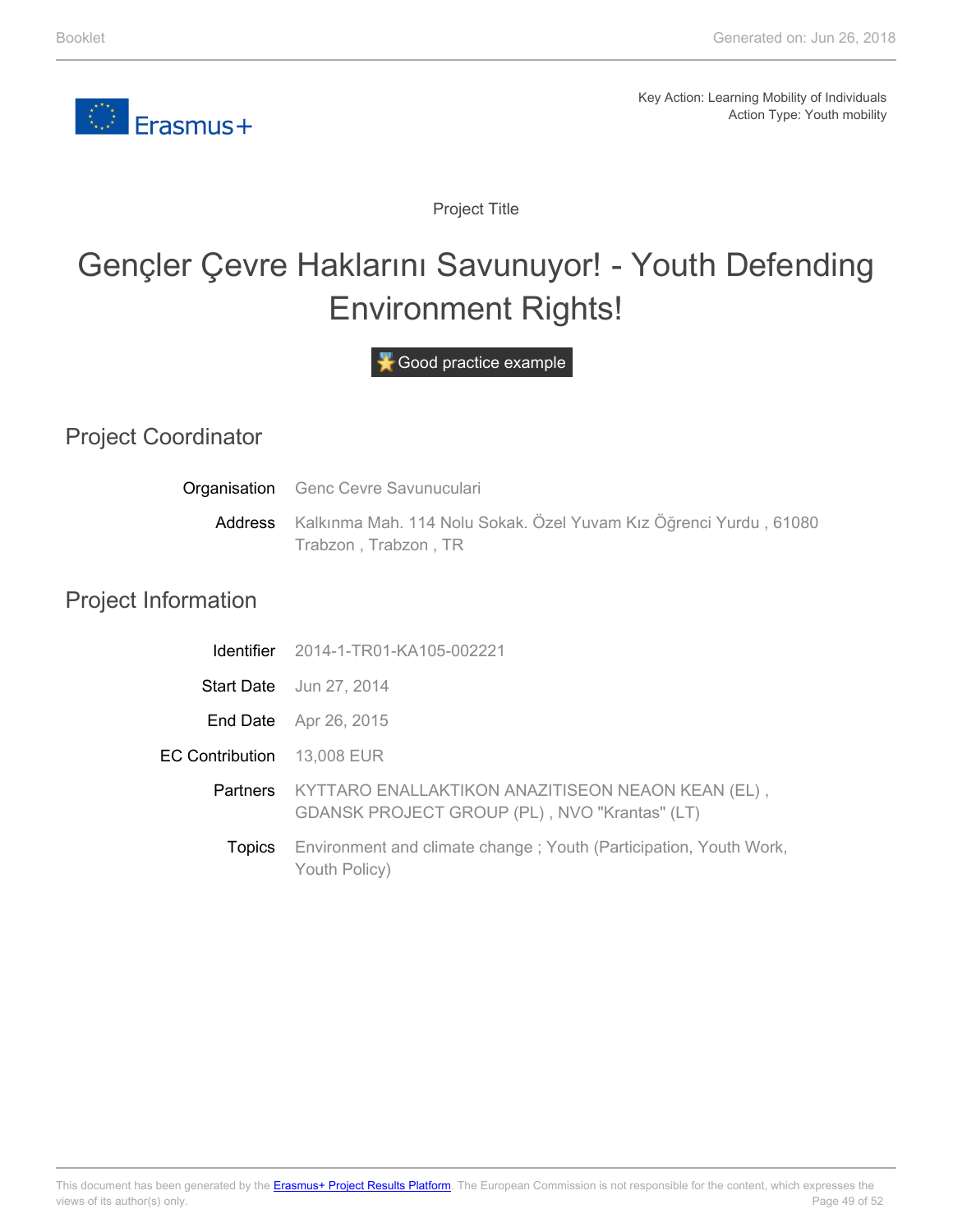Environment problem which is one of the main problems of World and Europe is a threatening situation for an unhealthy environment and daily life. Billions of people in World and millions of people in Europe suffer from the same situation. Environment is a human right if we consider the living in healthy environment, the benefit from main nature services are the most natural right.In our country almost any individual has no awareness that they have a right to say something on environmental decisions which concern themselves and to attend the decisions.We encounter many examples in many regions.

With this education course 32 young from 4 countries will attend a youth exchange as a result of using environment as learning means and theme by using participant approach, involvement, and dynamisms of young for this process.As we see in activities, we will try to reach our plans that (STK Visits, outdoor activities, peer education model, workshops etc.) create awareness, improve international collaboration, inform much more people with multiplier effect, make them more active citizenship, contribute on making hem internalize the learning and learning process by using various methods.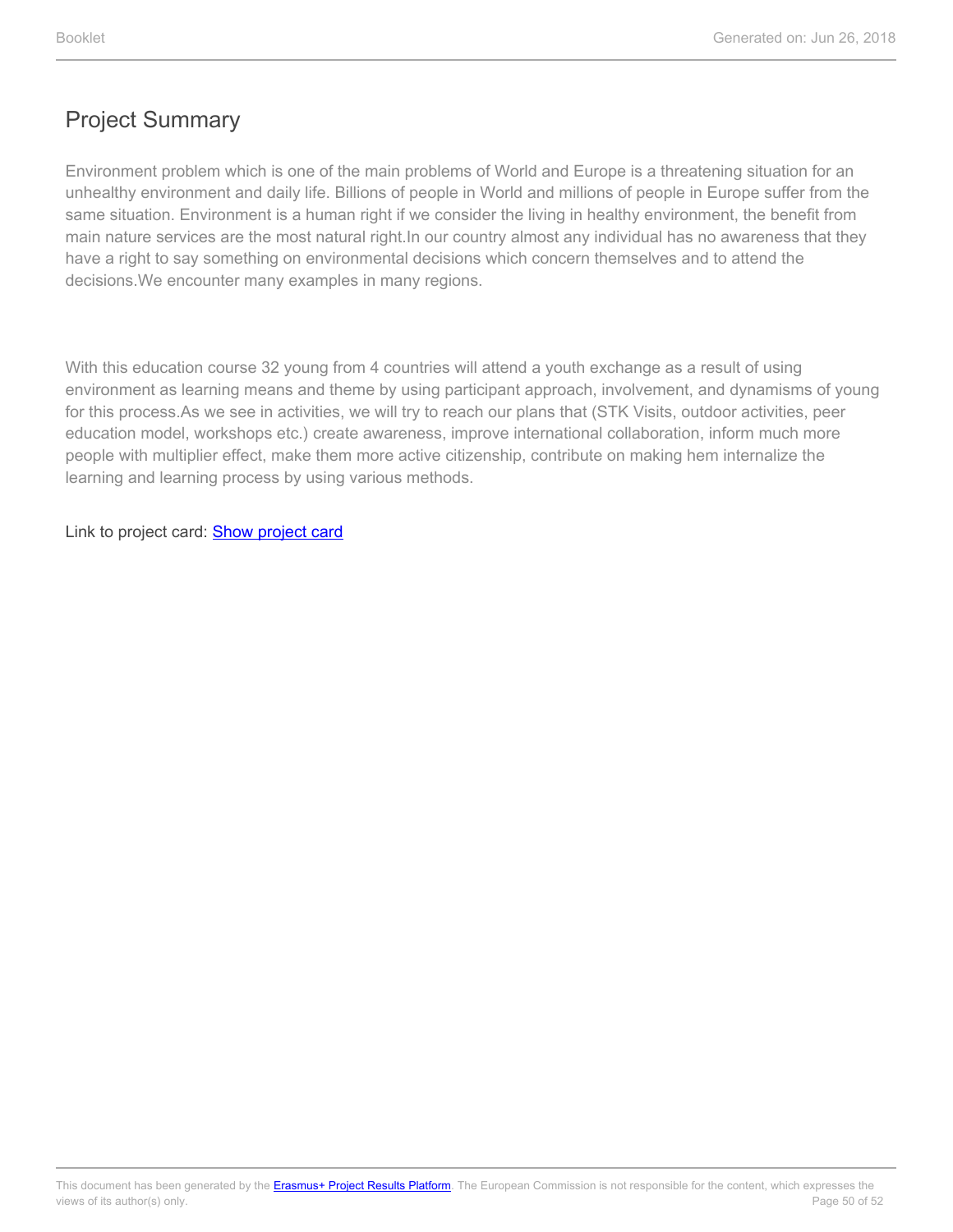

Project Title

# <span id="page-50-0"></span>ELIMINATION CHILD LABOUR 6( ÇOCUK İŞÇİLİĞİNİN ELEMİNASYONU6)

Good practice example

#### Project Coordinator

| Organisation               | Guc Kosullardaki Bireyleri Destekleme Dernegi                                                  |
|----------------------------|------------------------------------------------------------------------------------------------|
| Address                    | Korkut Reis Mah. GMK Bulvarı 46/C, 06430 Ankara, Ankara, TR                                    |
| Website                    | www.guckobir.org                                                                               |
| <b>Project Information</b> |                                                                                                |
| <b>Identifier</b>          | 2014-2-TR01-KA105-012004                                                                       |
|                            | Start Date Aug 1, 2014                                                                         |
| End Date                   | Jul 31, 2016                                                                                   |
| <b>EC Contribution</b>     | 7,640 EUR                                                                                      |
|                            | Partners AJGASTAGUS - ASSOCIAÇÃO JUVENIL GRUPO DE ACCÇÃO SOCIAL<br><b>DO TAGUS (PT)</b>        |
| Topics                     | Access for disadvantaged; Romas and/or other minorities; Rural<br>development and urbanisation |
|                            |                                                                                                |